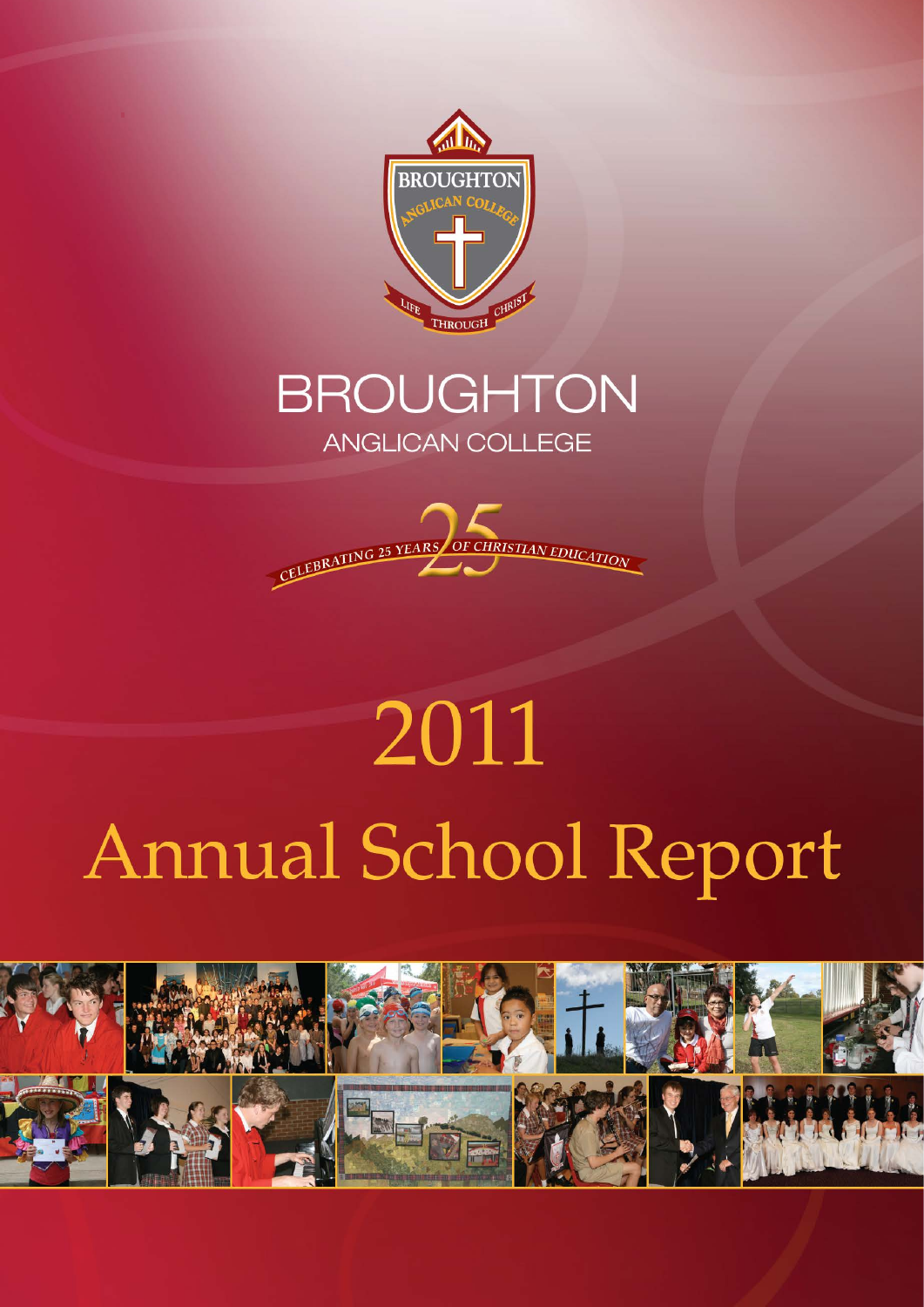#### **INDEX OF CONTENTS**

|     |                                                                  | Page           |
|-----|------------------------------------------------------------------|----------------|
| 1.  | Messages from key school bodies                                  | $\overline{2}$ |
|     | Report from the Chair of Campbelltown Anglican Schools Council   | 2              |
|     | Report from the Headmaster                                       | 4              |
|     | Report from the President of the Parents and Friends Association | 7              |
| 2.  | Contextual information of the College                            | 9              |
| 3.  | Student information in National Literacy and Numeracy Testing    | 11             |
| 4.  | Student Performance in State-wide or Equivalent Examinations     | 16             |
| 5.  | Senior School Secondary Outcomes                                 | 21             |
| 6.  | Professional Learning and Teaching Standards                     | 22             |
| 7.  | <b>Workplace Composition</b>                                     | 24             |
| 8.  | Student Attendance and Management of Non-attendance              | 25             |
| 9.  | Secondary Retention                                              | 27             |
| 10. | <b>Post School Destinations</b>                                  | 29             |
| 11. | Enrolment Policies and Characteristics of the Student Body       | 30             |
| 12. | <b>School Policies</b>                                           | 32             |
| 13. | <b>School Determined Improvement Targets</b>                     | 37             |
| 14. | Initiatives Promoting Respect and Responsibility                 | 44             |
| 15. | Parent, Student and Teacher Satisfaction                         | 46             |
| 16. | Summary of Financial Information                                 | 50             |

#### **Appendices**

| Appendix 1 | Broughton Anglican College Conditions of Enrolment |
|------------|----------------------------------------------------|
| Appendix 2 | Broughton Anglican College Enrolment Protocols     |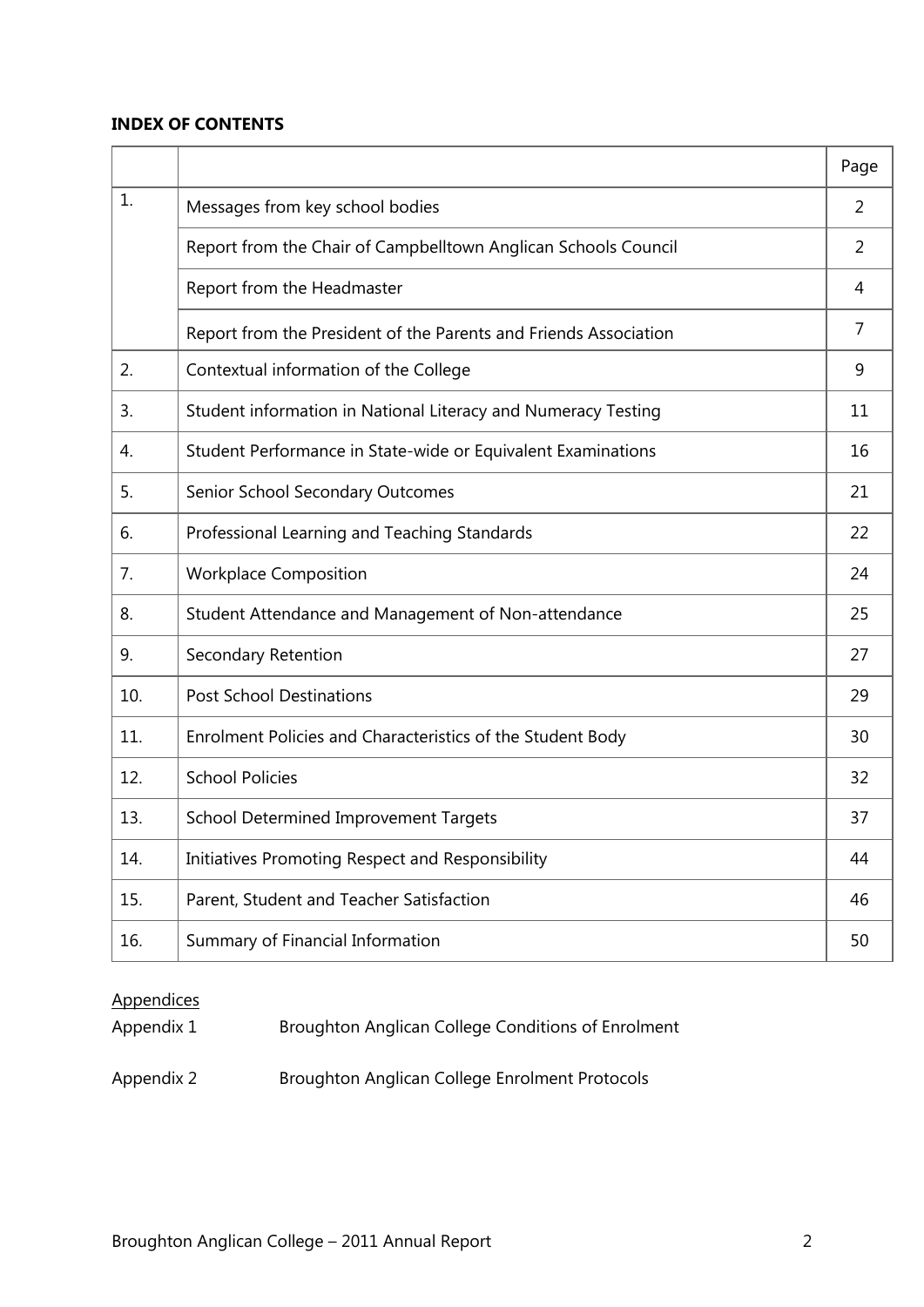#### **MESSAGE FROM KEY SCHOOL BODIES**

#### **Report of the Chair of Campbelltown Anglican Schools Council**

2011 was a great year for Broughton Anglican College.

Our vision is that Broughton Anglican College will provide the children of the Macarthur Region with an inspiring, nurturing and dynamic learning environment, in which they can engage with a strong academic curriculum that is underpinned by Christian faith. It is this three part dynamic that makes Broughton Anglican College an education leader in the Region.

Our commitment to building and developing the learning environment at Broughton over many years has led to great and growing opportunities for our students. The Ron Webb Sports Centre has been a welcome addition to our infrastructure, expanding the opportunities for sporting, recreational and cultural learning. In our classrooms, students are engaged with the latest in pedagogical technology and kinetic resources. In our Science classes, children are able to engage with the world around them in exciting and mindbending ways.

Broughton continues to provide a strong academic program that is led by a team of experienced and enthusiastic teachers. Throughout the year, there are many opportunities for professional development of our staff and these are translated into shared knowledge through good teamwork. The focus on these times is always improving the learning for the students. We continue to offer excellent academic and co-curricular programs to students so that they may grow into rounded and grounded individuals. I am very thankful for the ongoing leadership of Don O'Connor. He is caring, empowering and focussed and leads an Executive Team who are respected and loved by the whole College community.

Most importantly, our learning environment and academic program are underpinned by our commitment to keeping Jesus at the centre of our school. Jesus' ethics and teachings stand at the core of the College and are taught in Chapel and in the classroom. This makes an enormous positive difference to the lives of the students and the ethos of the College as a whole.

Broughton Anglican College continues to produce students who take up leadership positions in their careers and who carry a confidence with them through their adolescence and into adulthood that stems from their confidence in the goodness of God.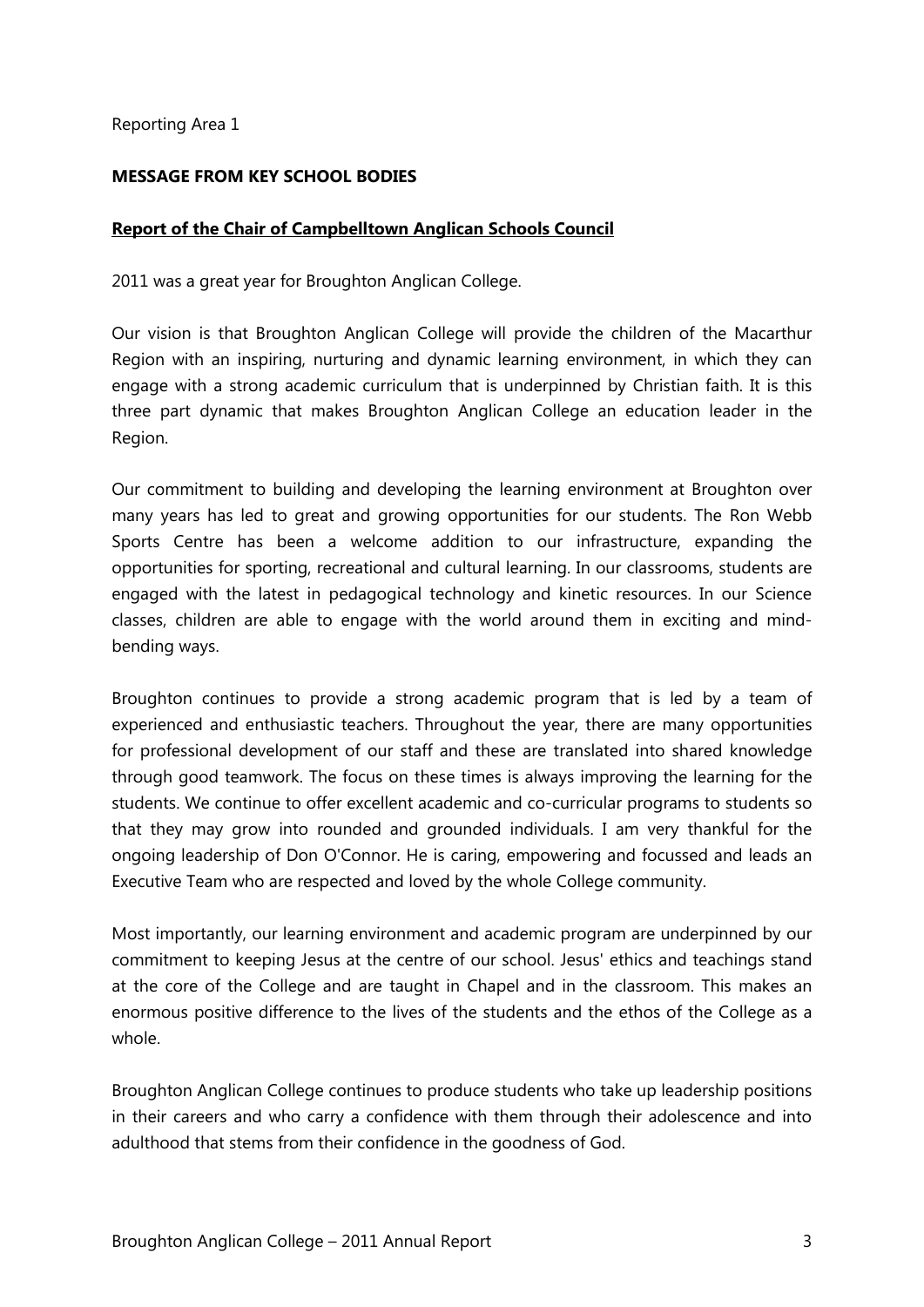I am very thankful to each member of the Campbelltown Anglican Schools Council and the Council staff for their hard work in the last twelve months. A special thanks to David Busutel, who chaired the Council meetings in 2011.

Your prayers for the College are appreciated and please be assured of our support to all our families as we grow and develop tomorrow's leaders.

#### **Nigel Fortescue** Chairman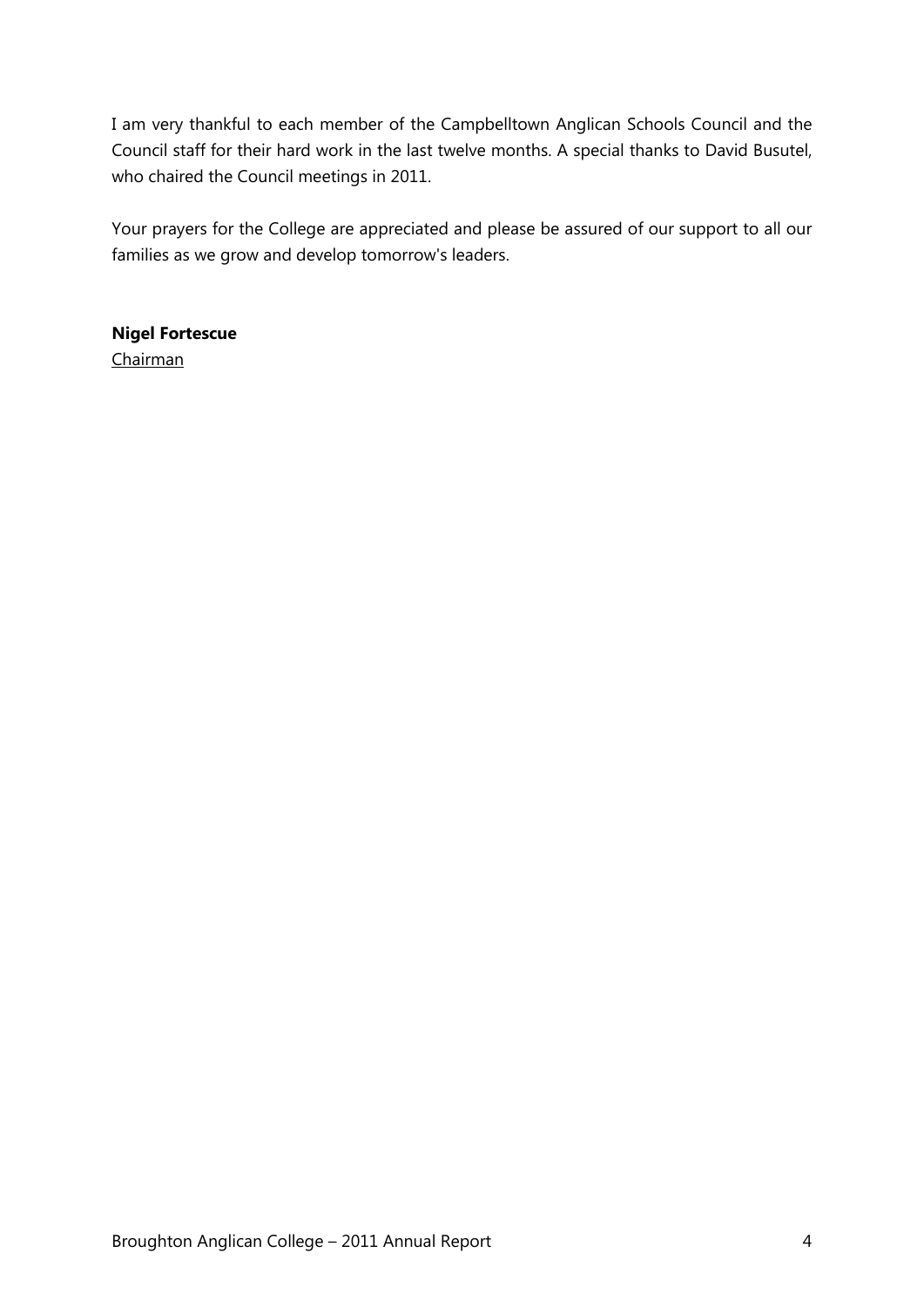#### **Report from the Headmaster**

*For I am not ashamed of the gospel, because it is the power of God that brings salvation to everyone who believes: first to the Jew, then to the Gentile. For in the gospel the righteousness of God is revealed - a righteousness that is by faith from first to last, just as it is written: "The righteous will live by faith."* Romans 1: 16 - 17 New International Version



During 2011, Broughton celebrated "25 Years of Christian Education", giving thanks for the way that God has provided for the College since its establishment in 1986. It was a year in which we reflected on the steps of faith of those who founded the College and of the commitment and dedication of those who have worked towards the College becoming the leading provider of Christian education it is today.

The year provided the College community an opportunity to reflect on whether we have remained true to our Vision Statement and to the values and beliefs which underpin all we do. Throughout the year, we were reminded of how God had provided us with the facilities and resources to enable us to do His work over the past 25 years and that He will watch over and bless the College as we move into the next stage of our history.

Throughout the year the College held a number of events to celebrate this important milestone and we wish to thank all involved in the planning and coordination of these events. Highlights included the 25 Anniversary Dinner, which gave us an opportunity to acknowledge and reminisce with and about the people who played an important part in the foundation and development of the College and a Service of Thanksgiving, in which the College community gave thanks to God for all the He has, and will continue to, provide. The year ended with Presentation events, attended by the Most Rev Dr Peter Jensen, Federal and State Members of Parliament and over one thousand members of the College community. During these events, a quilt which marks our  $25<sup>th</sup>$  Anniversary, was designed and made by a group of parents, staff, students and ex-staff. The quilt shows various aspects of the College including our foundation, our buildings and facilities, the contribution of our staff and parents, our academic and co-curricular program and the success and achievements of our students.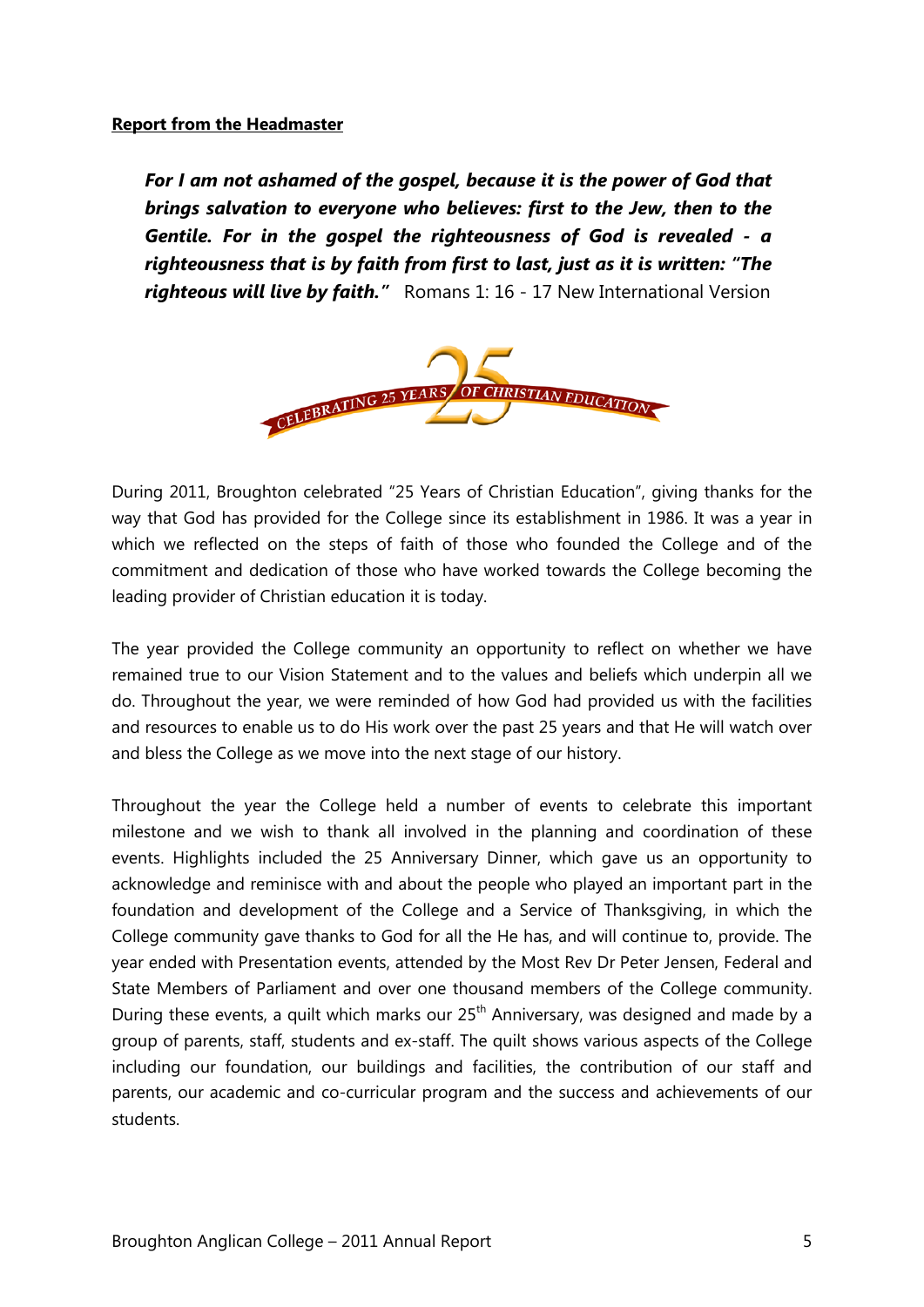In 2011, the College continued to provide a supportive learning environment, underpinned by the Christian faith. We continued to focus on a strong academic curriculum which meets the individual learning needs of our students and on developing our community into Christ focused lifelong learners, who lead a lifestyle that honours God and serves others.

During 2011, the College continued to be blessed with the support, prayers and good governance of our members of Schools Council, chaired by Reverend Nigel Fortescue. At a professional and personal level, I have valued opportunities to discuss matters and seek the prayerful guidance of Reverend Fortescue during our regular meetings and the support and encouragement I have been given by the members of Schools Council. The College has also been blessed with the expertise, commitment and work undertaken by Mr Gavin Senescall (Executive Officer – Campbelltown Anglican Schools Council) and his team at the Corporate Office.

Students are commended for their academic performance throughout 2011. The School Certificate and Higher School Certificate results reflected the commitment of students to their studies and the dedication of the teaching staff. The College is committed to the concept of continuous improvement as we evaluate all aspects of our operation to continue to develop programs and strategies which will encourage students to achieve maximum educational outcomes in all cohorts from Preparatory to Year 12.

The College is blessed by a caring and committed staff, committed to the Christian ethos of the College and who seek to provide quality education and other opportunities for students. We are committed to continue to develop the staff in aspects of teaching and learning. In 2011, we continued our focus on training staff in the differentiation of the curriculum, the use of the new technologies and guided enquiry. I thank the staff for all that they achieved in 2011, for the commitment they have to Christian education, for their willingness to share their faith and for the many times they go beyond what is expected from teaching, support and operational staff. I would particularly like to acknowledge Mrs Carol Kennedy, for the excellent manner in which she has undertaken her new role as Head of the Senior School (Years 7-12), Mrs Adrianna Blockley for the outstanding job she did as the Acting Head of the Junior School and Mr Tom Reeve, on his retirement as Property Manager, for giving 25 years of faithful service to the College.

Students within the College continue to have opportunities to experience a wide range of co-curricular activities. In 2011, these opportunities for students to compete in sport at a local and regional level, to be involved in our Christian Fellowship Groups and Student Led Bible Studies, to participate in the Duke of Edinburgh Scheme, Debating, Public Speaking, Chess Competitions, Tournament of the Minds and the Da Vinci Challenge.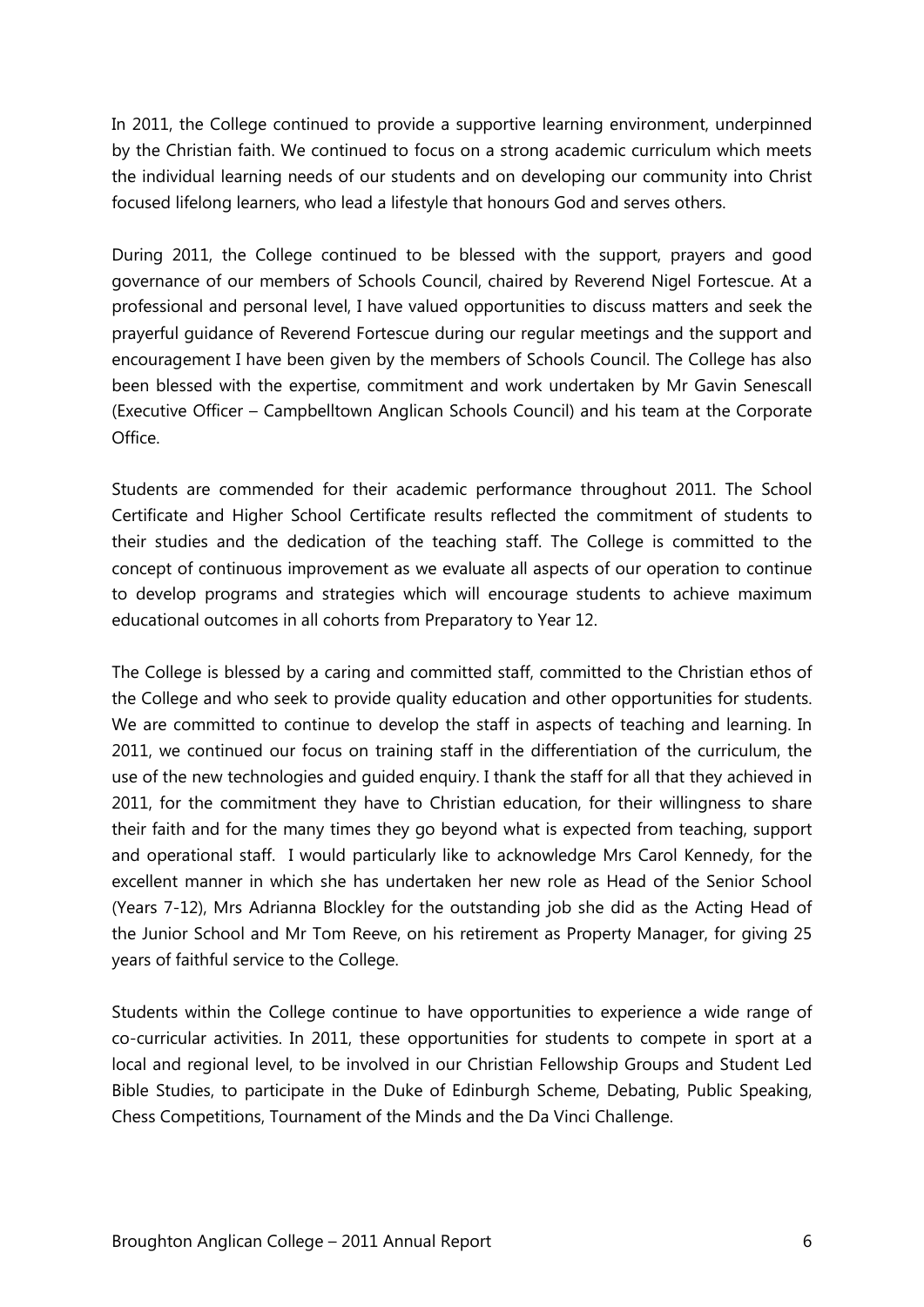The College continues to develop its reputation in the performance and choral areas. Highlights for 2011 included placing in various Eisteddfods by our band and choral groups, including first place in the Wollongong Eisteddfod by our Senior Choir and the presentation of our musical 'Oliver'.

The College continues be blessed by a supportive and active parent body, who work in close partnership with staff for the benefit of students and other members of our school community. I would like to acknowledge the work undertaken of our Parents and Friends Association, led by Mrs Lisa Simms and for their commitment to the organisation of College community events, which included a Mothers' Day Breakfast and a Fathers' Day Blokes Brekkie. At each of these events, the P and F provided in excess of 300 breakfasts. Funds raised by the P and F in 2010 - 2011 were donated to the College to assist in developing our new Out of School Hours Care Centre, to construct a large awning to provide shades and shelter for our Junior School students and to allow us to undertake other work in the Junior School.

As I mentioned at the commencement of my report, 2011 was a year of celebration of 25 years of Christian Education provided by Broughton. It was also the year which started the second quarter of a century of Broughton and I very confident that God will continue to watch over us and guide us as we continue to undertake His work in the Macarthur region.

**Don O'Connor BA, Dip Ed, M Ed (Admin), MACE, MACEL**

Headmaster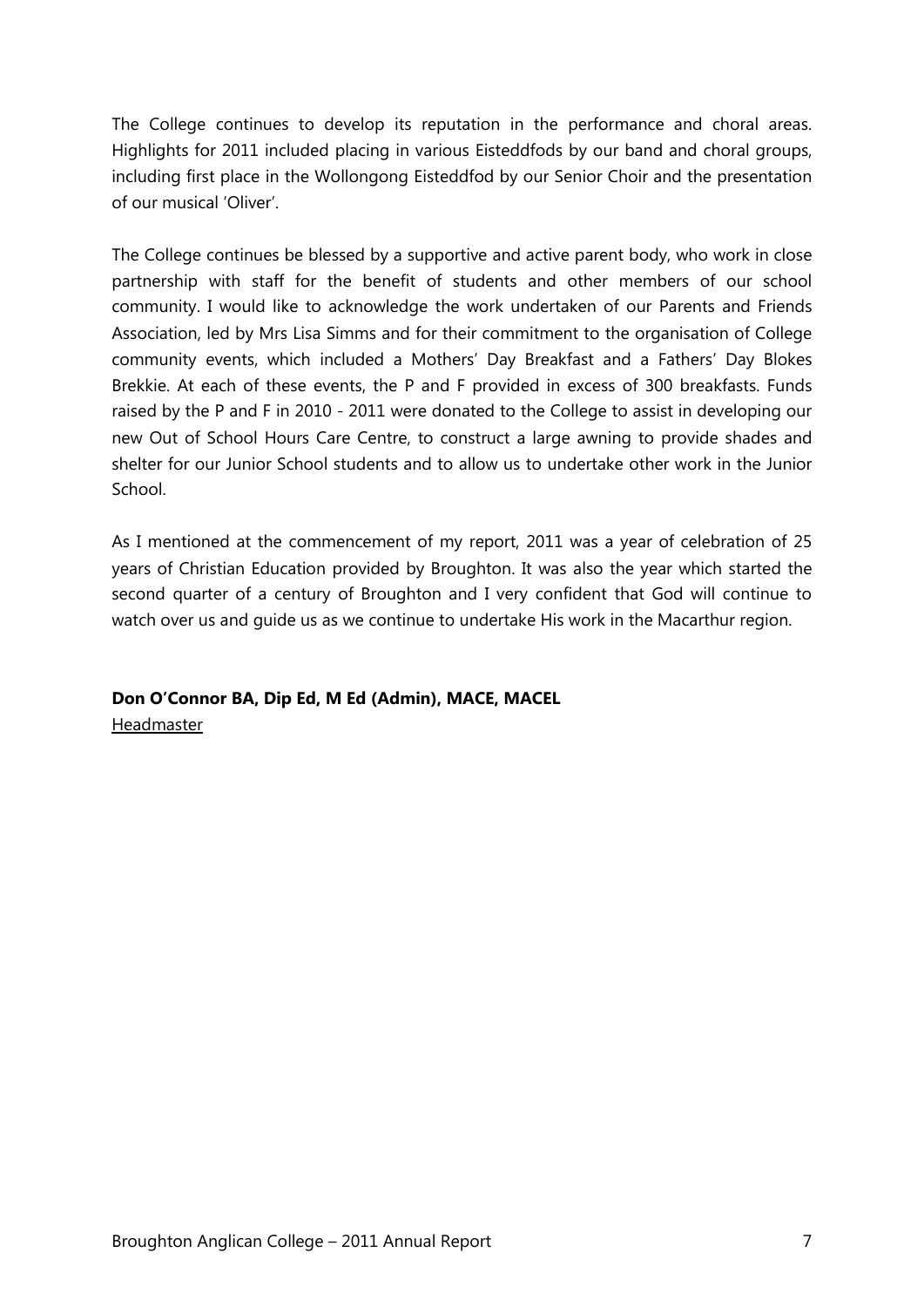#### **Report from the President of the Parents and Friends Association**

Over the past year, the Parents and Friends Association have worked endlessly to ensure that the students and their families feel part of the Broughton Community. We have had many helpers who have represented the parent body and worked closely with the College staff and students to create memorable events throughout 2011. It has been a fantastic and busy year.

Some of our major events and fundraising activities during 2011 included:

- Trivia Night Fundraiser
- Junior School Disco
- Snow Cone Day at Junior School Cross Country
- Mother's and Father's Day Stalls
- Mother's Day and Father's Day Breakfasts
- Student Calendar and Christmas Cards
- Kindergarten Commemorative Tea Towels
- Sausage Sizzles
- Broughton Family Cookbook
- Student Banking
- The Broughton Spring Debutante Ball
- P & F Meetings with guest speakers informing parents on various topics.

Some of the funds raised during the 2011 were used to assist the College to purchase the shade awning on the side of the Function Centre, which assists in providing shelter from the sun and rain as the Junior School students and their parents wait for afternoon pick up. Other funds have been used to assist in the setting up of the new Out of School Hours Centre, by providing seating, games, outdoor activity items such as sports and art and craft equipment. Coat racks have also been purchased for the Centre and all Junior School classrooms so that children can hang their blazers up each day.

Although fundraising is an important part of the role of the P  $\&$  F, we also worked closely with the College and Student Leadership Teams, to help build our community and encourage parents and friends to become involved in the large part of the life that their children spend at school. The P  $\&$  F also supported the College at key events such as Orientation Days, School Musicals, Parent/Teacher interviews and the Christmas Celebration.

We would like to express our gratitude to all of the parents, extended family and friends, teachers and students who helped the P & F throughout the year. We thank each of you for playing a special part in our College and in the children's lives. It is only with the help of so many people that we are able to make our vast number of events such a success.

#### **Lisa Sims P & F President 2012**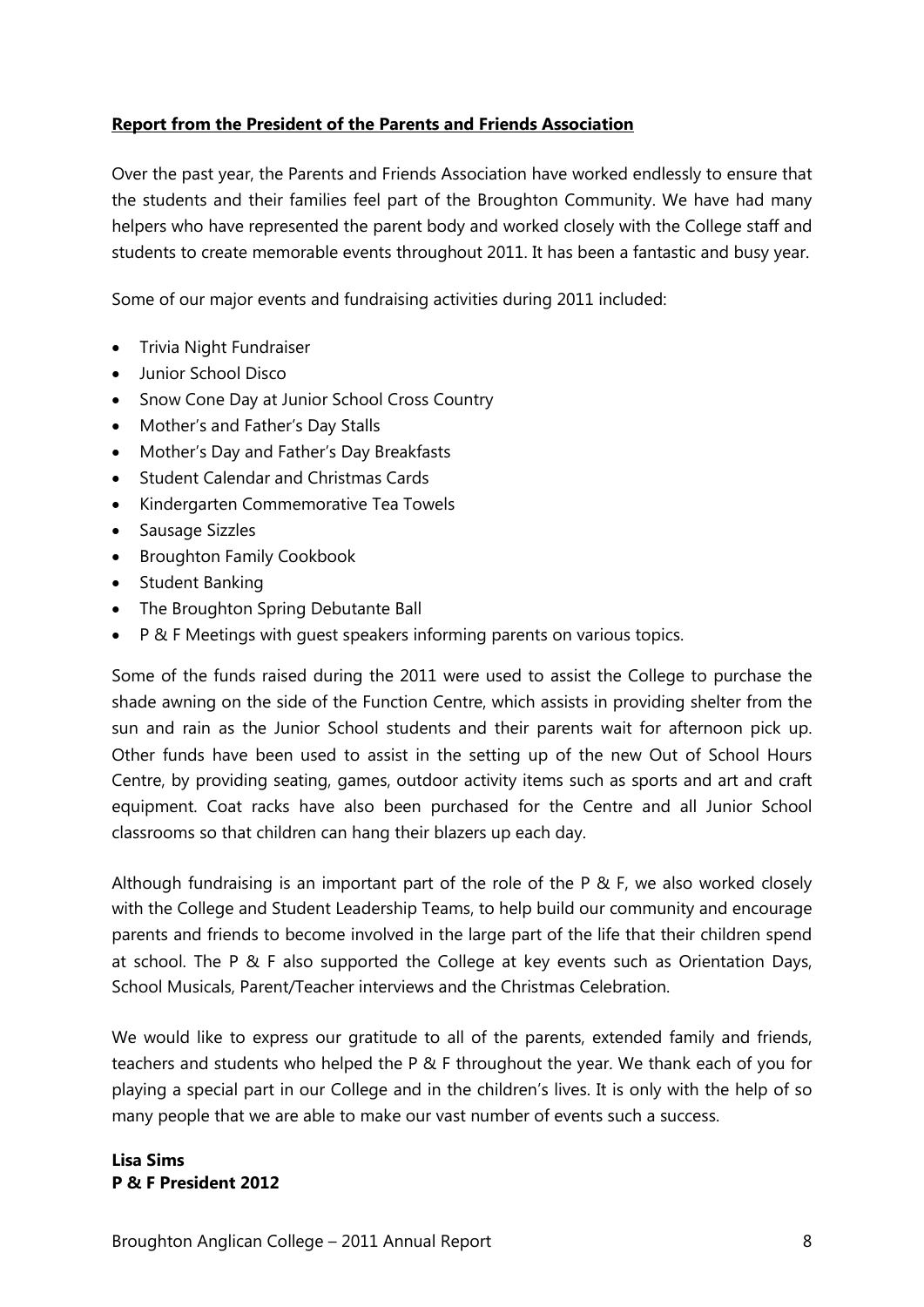#### **CONTEXTUAL INFORMATION OF THE COLLEGE**

Broughton Anglican College is an independent co-educational Preparatory to Year 12 school located in a rural environment at Menangle Park in the Macarthur region of South Western Sydney.

The College aims to provide a disciplined, caring environment in which our students are given the opportunity to develop spiritually, morally, intellectually, physically, emotionally and socially.

The College is the under the auspices of the Campbelltown Anglican Schools Council which is an activity of St Peter's Anglican Church, Campbelltown. Our goal is to develop wellrounded young Christian people, whose lives have purpose and direction and who are prepared for the challenges they face in a changing and uncertain world. The College, therefore, aims to provide a quality education within a caring and supportive discipline structure. This is achieved through the provision of a comprehensive education based on sound Christian principles.

Broughton has a reputation for the delivery of quality Academic and Pastoral Care Programs supported by a wide variety of co-curricular opportunities including Christian fellowship, debating, public speaking, band and vocal ensembles, outdoor education and sport.

As well as offering courses leading to the award of the School Certificate and Higher School Certificate, the College also offers Vocational Educational Training Courses which allow students to gain Certificate 2 in the Australian Qualification Industry Framework.

The College has developed innovative programs to assist students in the transition between the various stages of their education and best practice programs in Vocational Education and Training.

The College has been blessed with excellent facilities and technology which enhances the Teaching and Learning Program. It has designated Junior School and Secondary School campuses but also gives students access to the facilities of Prep - Year 12 Information Resource Centre, designed to cater for the needs of students in all stages and levels of their learning.

Senior students have a designated Senior block and access to a best practice Hospitality teaching if undertaking this subject in their curriculum pattern.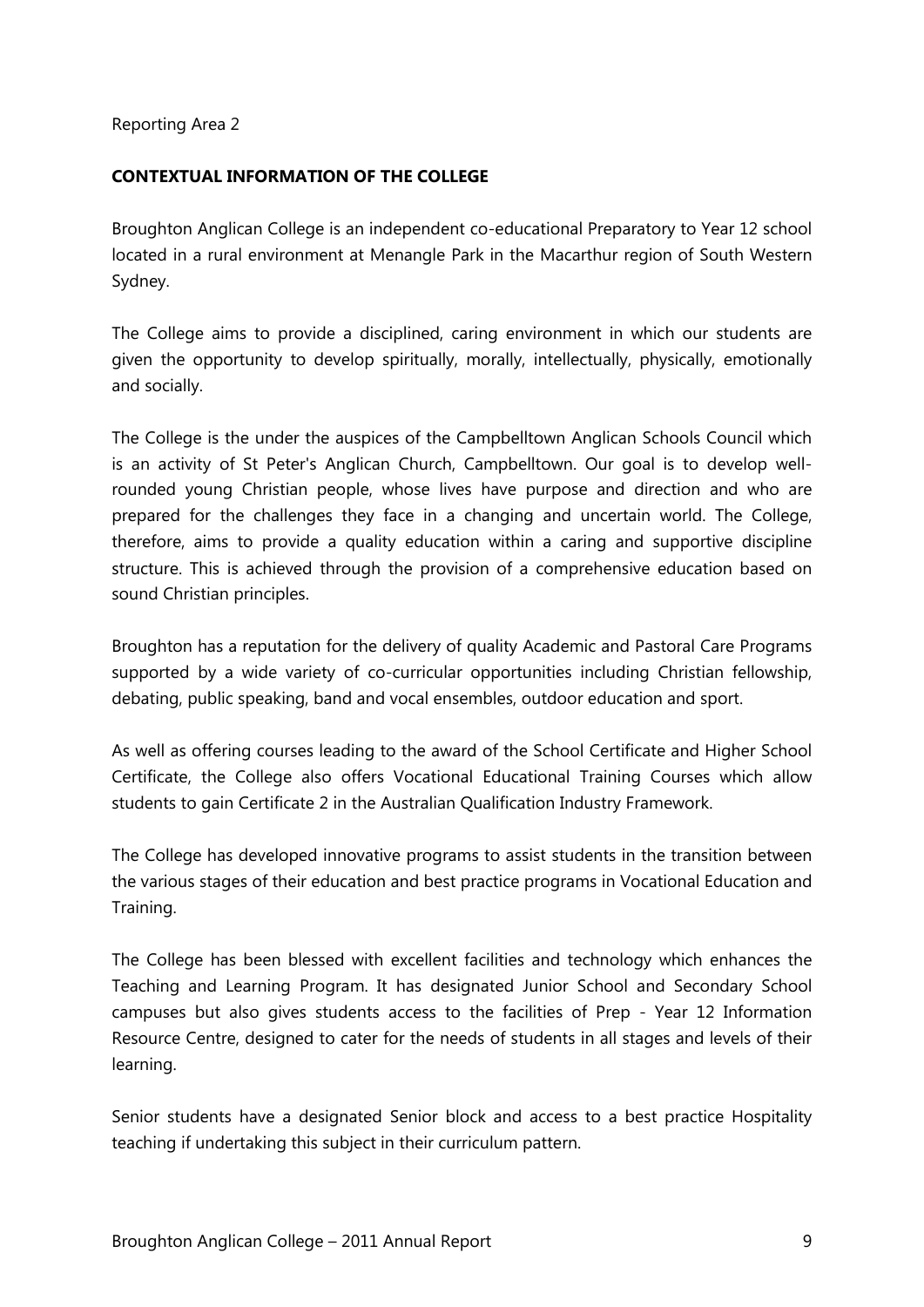Students in the Junior School enjoy the opportunities they are given to have access to specialist Science, Technology and Visual Arts rooms. In 2010, the College opened the new R.A. Webb Sports Centre, named after our Foundation Head. The Centre has widened opportunities for sporting activities and for practical PE lessons in this new facility.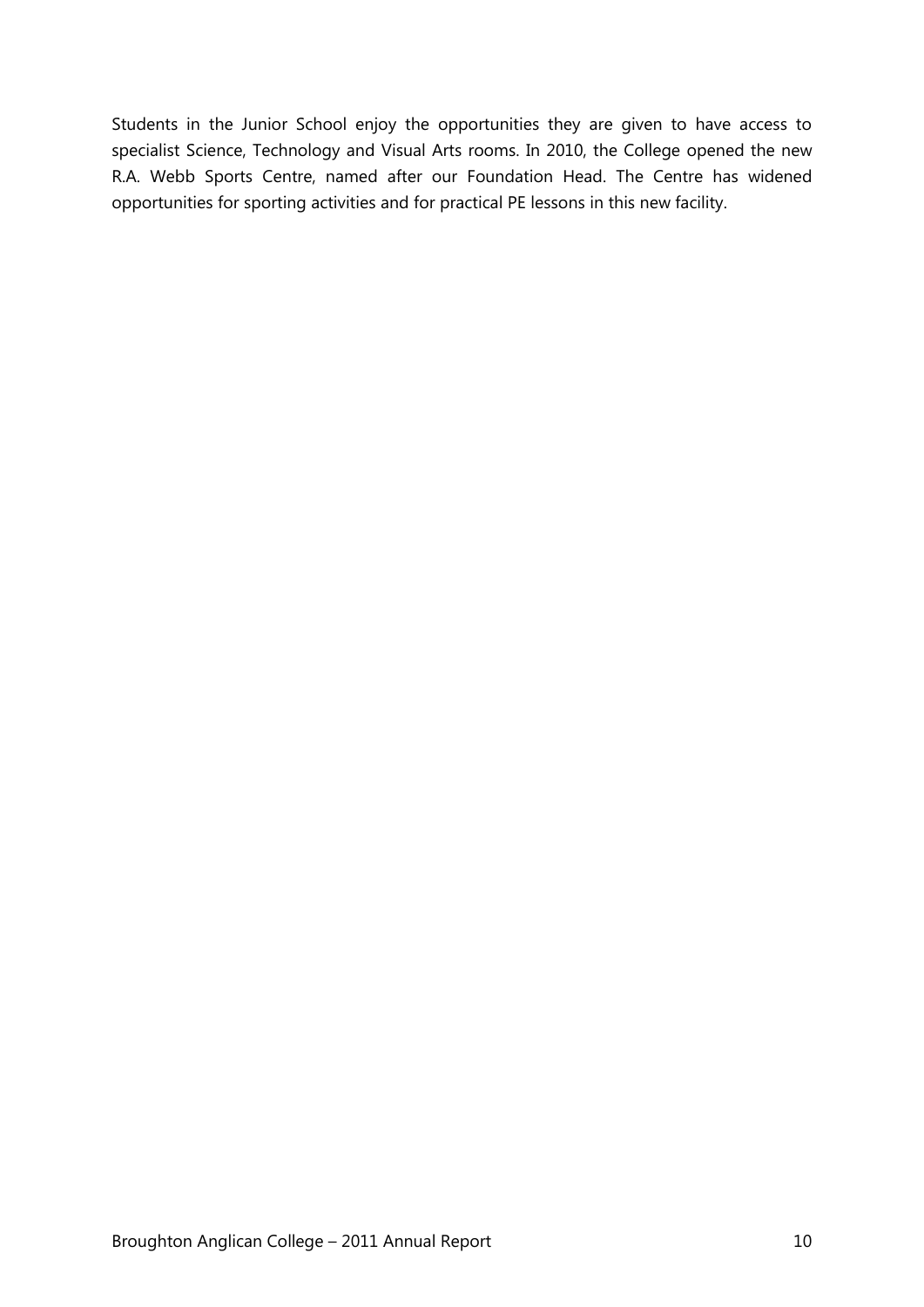#### **STUDENT PERFORMANCE IN NATIONAL LITERACY AND STATE-WIDE TESTS AND EXAMINATIONS**

#### **1. NATIONAL LITETRACY AND NUMERACY ASSESSMENTS**

Years 3, 5, 7 and 9 participated in the National Assessment Program – Literacy and Numeracy (NAPLAN). The testing was introduced by the Federal Government in 2008 so that parents would have an indication of how their child is performing nationally, in these important areas of education, in relation to students at the same stage of schooling across Australia.

#### **a) Middle School**

The continued strength of our Education Program in the Middle School is shown through data comparing averages in all subject areas over the three years of NAPLAN testing. Students in both Year 7 and 9 (2011) were congratulated in achieving above the State average in all areas and for the high percentage of students who achieved the upper bands for their level of assessment.

#### Year 7 (2011)

The results in Year 7 continued to be pleasing with the College achieving results above the State and National averages in all areas of testing. The continued achievement of these results over a number of years reflects the success of the College's 7-Success Teaching Program. This program assists students in the transition into secondary schooling, enabling the development of learning practices which lead to success in secondary education.

| Year 7 - Mean Results |                 |                  |         |         |          |         |          |  |
|-----------------------|-----------------|------------------|---------|---------|----------|---------|----------|--|
| Year                  | <b>Students</b> |                  | Reading | Writing | Spelling | Grammar | Numeracy |  |
|                       |                 | Broughton        | 572.9   | 545.9   | 554.9    | 557.9   | 567      |  |
| 84<br>2011            | <b>State</b>    | 544.2            | 527.8   | 547     | 538.4    | 550.9   |          |  |
|                       |                 | Broughton        | 571     | 543     | 566      | 575     | 564      |  |
| 80<br>2010            | <b>State</b>    | 548.6            | 532.9   | 555.4   | 539.4    | 550.2   |          |  |
| 2009                  | 99              | Broughton        | 558.7   | 555.3   | 571.4    | 573     | 574.1    |  |
|                       |                 | <b>State</b>     | 546.3   | 531.6   | 551.3    | 543     | 550.7    |  |
|                       |                 | <b>Broughton</b> | 557.9   | 546.4   | 572.2    | 556.3   | 570.2    |  |
| 99<br>2008            |                 | <b>State</b>     | 542.5   | 535.3   | 550.1    | 536.6   | 551.3    |  |

| Table - Mean results in Year 7 NAPLAN Testing (2008 - 2011) |  |  |  |  |  |  |  |
|-------------------------------------------------------------|--|--|--|--|--|--|--|
|-------------------------------------------------------------|--|--|--|--|--|--|--|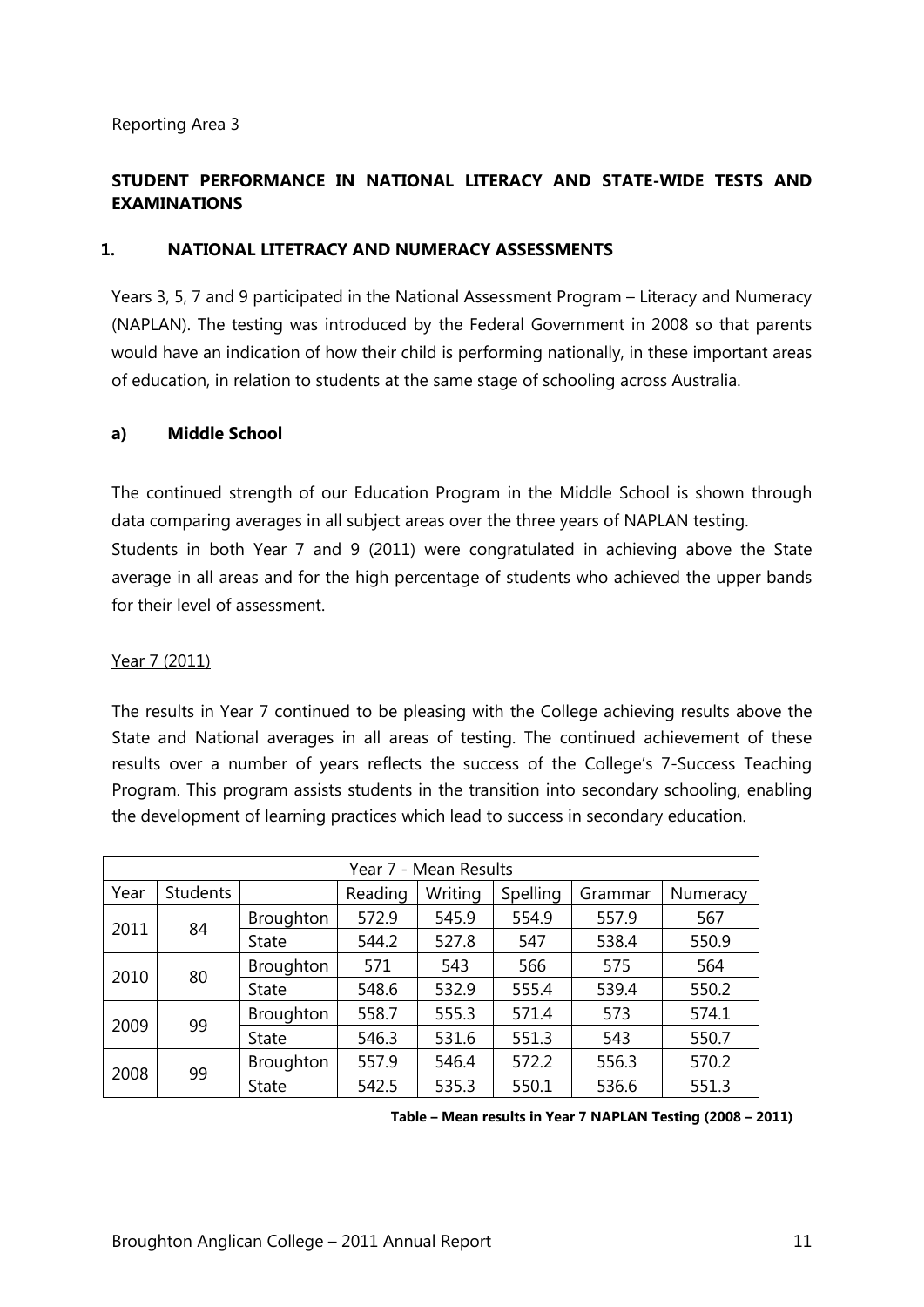| Year 7 - Students achieving benchmark |              |         |         |          |         |          |  |  |  |
|---------------------------------------|--------------|---------|---------|----------|---------|----------|--|--|--|
| Year                                  |              | Reading | Writing | Spelling | Grammar | Numeracy |  |  |  |
|                                       | Broughton    | 100%    | 100%    | 97%      | 100%    | 100%     |  |  |  |
| 2011                                  | <b>State</b> | 97%     | 93%     | 95%      | 93%     | 96%      |  |  |  |
| 2010                                  | Broughton    | 97%     | 96%     | 96%      | 96%     | 100%     |  |  |  |
|                                       | <b>State</b> | 96.4%   | 94.6%   | 95.4%    | 93.2%   | 96.2%    |  |  |  |
|                                       | Broughton    | 97%     | 97%     | 99%      | 97%     | 98%      |  |  |  |
| 2009                                  | <b>State</b> | 95%     | 94%     | 94%      | 93%     | 96%      |  |  |  |
| 2008                                  | Broughton    | 99%     | 100%    | 100%     | 99%     | 99%      |  |  |  |
|                                       | National     | 95%     | 93%     | 94%      | 93%     | 97%      |  |  |  |

**Table – Percentage of students achieving results about the National benchmark of competency Year 7 (2008 – 2011)**

#### Year 9 (2011)

The results for students in Year 9 were pleasing showing the level of ability of this cohort. The performance of the group in comparison to the State means indicates the quality of the Teaching Program in the Middle School (Years 7 - 9). Given the comprehensive nature of our student intake, the high percentage of students achieving results above National benchmarks reflects the commitment and hard work of our Teaching and Learning Development Team. Similarly, the high percentage of students who gained results in the top bands for the various assessments, reflect the College's commitment to extend our students.

| Year 9 - Mean Results |                 |                  |         |         |          |         |          |  |  |
|-----------------------|-----------------|------------------|---------|---------|----------|---------|----------|--|--|
| Year                  | <b>Students</b> |                  | Reading | Writing | Spelling | Grammar | Numeracy |  |  |
| 2011                  |                 | Broughton        | 613.6   | 613.8   | 605.7    | 602.6   | 616      |  |  |
|                       | 83              | <b>State</b>     | 584.4   | 564.7   | 589.4    | 576.5   | 592.3    |  |  |
| 2010                  | 77              | <b>Broughton</b> | 607     | 599     | 600      | 612     | 617      |  |  |
|                       |                 | <b>State</b>     | 578.1   | 566.0   | 587.2    | 583.0   | 591.4    |  |  |
|                       | 105             | Broughton        | 601.6   | 590.1   | 598.2    | 600     | 607.0    |  |  |
| 2009                  |                 | <b>State</b>     | 586.1   | 566.2   | 586.4    | 577.9   | 598.5    |  |  |
| 2008                  |                 | Broughton        | 610.3   | 583.6   | 601.3    | 604.1   | 616.7    |  |  |
|                       | 103             | <b>State</b>     | 583.1   | 569.4   | 586.6    | 576.1   | 591.4    |  |  |

**Table – Mean results in Year 9 NAPLAN Testing (2008 – 2011)**

The College is pleased with the numbers of Year 9 students being above benchmark in all areas of assessment.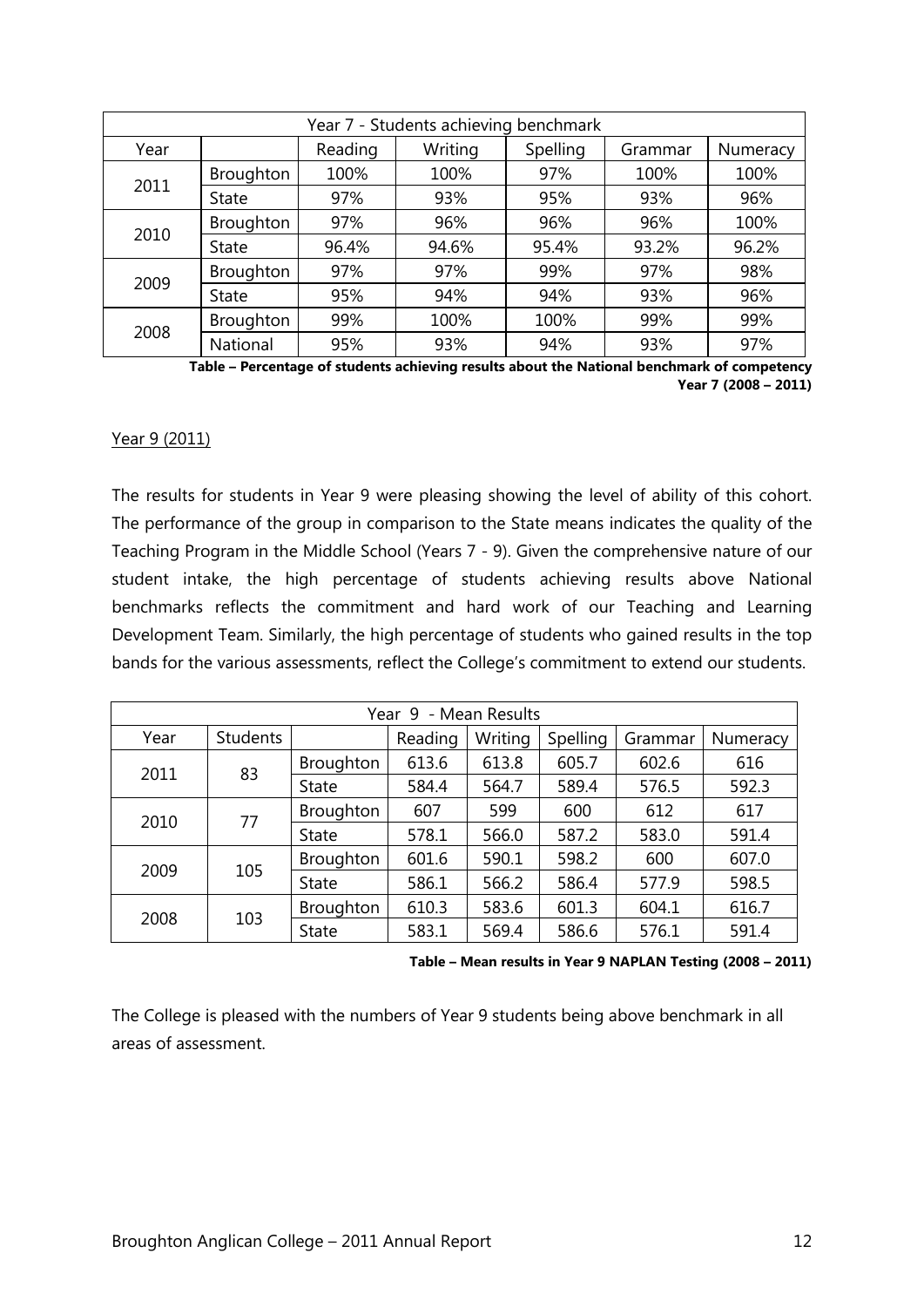| Students achieving benchmark |              |         |         |          |         |          |  |  |  |
|------------------------------|--------------|---------|---------|----------|---------|----------|--|--|--|
| Year                         |              | Reading | Writing | Spelling | Grammar | Numeracy |  |  |  |
|                              | Broughton    | 99%     | 98%     | 965      | 99%     | 99%      |  |  |  |
| 2011                         | <b>State</b> | 94%     | 84%     | 94%      | 90%     | 95%      |  |  |  |
| 2010                         | Broughton    | 100%    | 97%     | 97%      | 100%    | 100%     |  |  |  |
|                              | <b>State</b> | 92.5%   | 88.9%   | 92.4%    | 92.8%   | 94.5%    |  |  |  |
|                              | Broughton    | 97%     | 91%     | 96%      | 96%     | 99%      |  |  |  |
| 2009                         | <b>State</b> | 94%     | 98%     | 91%      | 92%     | 96%      |  |  |  |
| 2008                         | Broughton    | 100%    | 97%     | 97%      | 94%     | 99%      |  |  |  |
|                              | National     | 94%     | 88%     | 91%      | 91%     | 95%      |  |  |  |

**Table – Percentage of students achieving results about the National benchmark of competency Year 9 (2008 – 2011)**

#### **b) Junior School**

The results for Years 3 and 5 (2011) reflect the work undertaken by our class teachers and the Teaching and Learning Development Team in developing the skills in students that are required to reach the National benchmarks.

#### Year 3 (2011)

The continued pleasing results of students in Year 3 in Reading reflect the emphasis that has been placed on the explicit teaching of reading in the Infants Section of the Junior School. The College is pleased with the results in all areas of assessment with the cohort exceeding the State averages in all areas of assessment.

The results of the Year 3 students in the areas of Reading and Writing are pleasing as we introduced a new Reading and Comprehension Program in 2011, The College will be reviewing the achievement of students in these areas as we evaluate the new program.

| Year 3 - Mean Results |                 |                  |         |         |          |         |          |  |  |
|-----------------------|-----------------|------------------|---------|---------|----------|---------|----------|--|--|
| Year                  | <b>Students</b> |                  | Reading | Writing | Spelling | Grammar | Numeracy |  |  |
|                       | 57              | <b>Broughton</b> | 441     | 462.1   | 450      | 450.6   | 437.5    |  |  |
| 2011                  |                 | <b>State</b>     | 423.7   | 429.2   | 420.8    | 430.7   | 406.6    |  |  |
| 2010                  | 45              | <b>Broughton</b> | 437     | 421     | 430      | 420     | 410      |  |  |
|                       |                 | <b>State</b>     | 421.7   | 429     | 413.7    | 423.7   | 401.1    |  |  |
|                       |                 | <b>Broughton</b> | 443.1   | 420.7   | 433.1    | 447.7   | 429.7    |  |  |
| 2009                  | 53              | <b>State</b>     | 423.8   | 423.4   | 424      | 426.8   | 406      |  |  |
| 2008                  |                 | <b>Broughton</b> | 410.5   | 423.1   | 419.8    | 403.7   | 409.2    |  |  |
|                       | 52              | <b>State</b>     | 412.3   | 427.6   | 419.2    | 417.2   | 408.9    |  |  |

**Table – Mean results in Year 3 NAPLAN Testing (2008 – 2011)**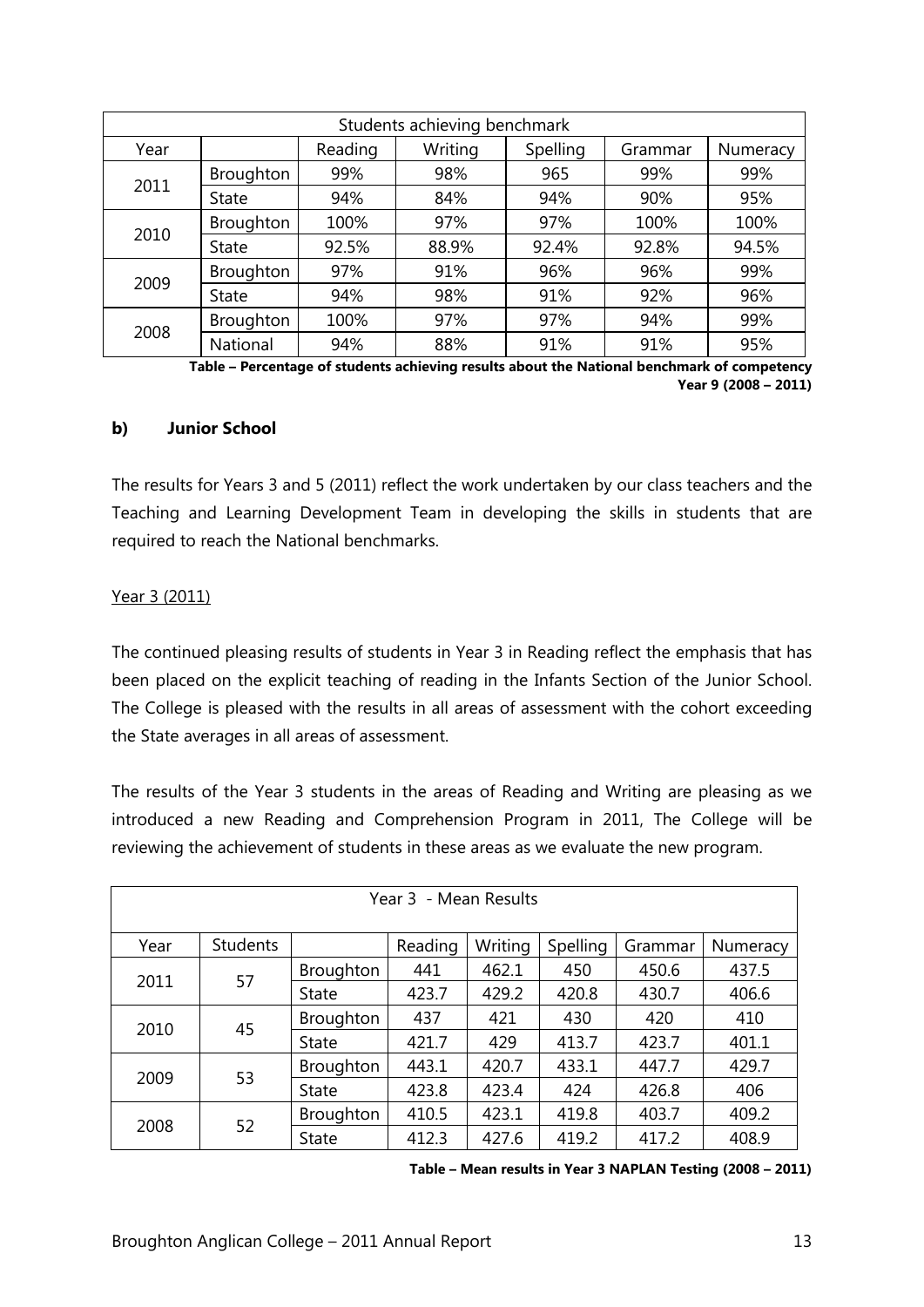The College was pleased to see that there were no students from Year 3 who achieved results below benchmark in any areas of assessment. This result reflects the work undertaken by Teaching and Learning support staff to ensure that students have a strong foundation in Literacy and Numeracy in Early Stage 1 and Stage 1.

| Students achieving benchmark |              |         |         |          |         |          |  |  |
|------------------------------|--------------|---------|---------|----------|---------|----------|--|--|
| Year                         |              | Reading | Writing | Spelling | Grammar | Numeracy |  |  |
| 2011                         | Broughton    | 100%    | 100%    | 100%     | 100%    | 100%     |  |  |
|                              | <b>State</b> | 96%     | 98%     | 96%      | 95%     | 97%      |  |  |
| 2010                         | Broughton    | 98%     | 100%    | 100%     | 91%     | 100%     |  |  |
|                              | <b>State</b> | 97%     | 98%     | 95.5%    | 95.3%   | 96.7%    |  |  |
|                              | Broughton    | 100%    | 100%    | 98%      | 100%    | 100%     |  |  |
| 2009                         | <b>State</b> | 97%     | 98%     | 94%      | 94%     | 96%      |  |  |
| 2008                         | Broughton    | 98%     | 98%     | 100%     | 92%     | 98%      |  |  |
|                              | National     | 94%     | 97%     | 97%      | 94%     | 97%      |  |  |

**Table – Percentage of students achieving results about the National benchmark of competency Year 3 (2008 – 2011)**

#### Year 5 (2011)

The MySchools website detailed the pleasing level of 'Value Added' for students in Year 5 as compared to their performance in the 2009 Year 3 NAPLAN assessment. Whilst the comparison of the College's means as compared to the State means indicates the need for continued work with students who are struggling, it is pleasing to see that students are achieving satisfactory gains in academic achievements.

Since the release of the NAPLAN data, the Junior School staff and the Teaching and Learning Development Team have undertaken an extensive analysis of results at an individual and cohort level, reviewed Teaching and Learning Programs and have developed strategies to work towards addressing areas of weakness of individual students, particularly in the areas of Writing and Spelling. The College has also evaluated the Mathematics Program being implemented in the Junior School leading to the introduction of the Stepping Stones Program in 2012.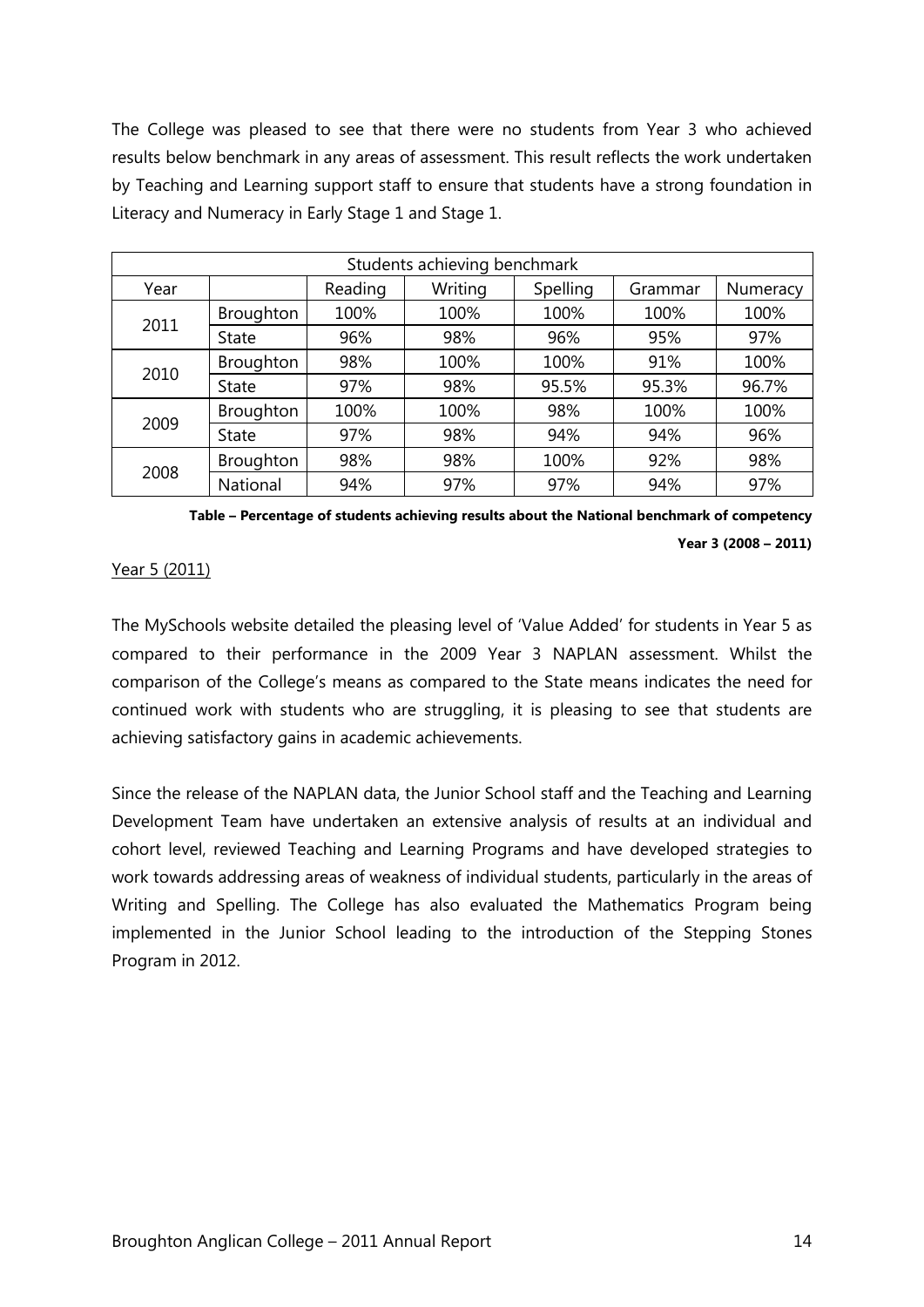| Year 5 - Mean Results |                 |                  |         |         |          |         |          |  |  |
|-----------------------|-----------------|------------------|---------|---------|----------|---------|----------|--|--|
| Year                  | <b>Students</b> |                  | Reading | Writing | Spelling | Grammar | Numeracy |  |  |
|                       |                 | <b>Broughton</b> | 513.9   | 496.8   | 491.5    | 507.9   | 502      |  |  |
| 2011                  | 47              | <b>State</b>     | 496     | 492.7   | 498.3    | 509     | 500.6    |  |  |
| 2010                  | 47              | Broughton        | 484     | 485     | 488      | 489     | 482      |  |  |
|                       |                 | State            | 496.3   | 494.4   | 502.7    | 512.6   | 498.7    |  |  |
|                       |                 | Broughton        | 517.5   | 484.3   | 506.2    | 516.9   | 507.9    |  |  |
| 2009                  | 43              | <b>State</b>     | 503.1   | 491.4   | 503      | 507.9   | 502.8    |  |  |
| 2008                  |                 | Broughton        | 496.9   | 494.8   | 506.6    | 511.9   | 476.8    |  |  |
|                       | 46              | <b>State</b>     | 494.7   | 495.4   | 499.4    | 504.9   | 487.8    |  |  |

**Table – Mean results in Year 5 NAPLAN Testing (2008 – 2011)**

The College was pleased to note that the percentage of students in Year 5 who were above benchmark was greater than the State percentages in all areas of assessment.

| Students achieving benchmark |              |         |         |          |         |          |  |  |  |
|------------------------------|--------------|---------|---------|----------|---------|----------|--|--|--|
| Year                         |              | Reading | Writing | Spelling | Grammar | Numeracy |  |  |  |
| 2011                         | Broughton    | 98%     | 100%    | 98%      | 98%     | 100%     |  |  |  |
|                              | <b>State</b> | 93%     | 95%     | 95%      | 94%     | 96%      |  |  |  |
| 2010                         | Broughton    | 94%     | 96%     | 96%      | 94%     | 98%      |  |  |  |
|                              | <b>State</b> | 94.5%   | 96.4%   | 95.6%    | 95.3%   | 96.1%    |  |  |  |
|                              | Broughton    | 93%     | 93%     | 100%     | 93%     | 100%     |  |  |  |
| 2009                         | <b>State</b> | 93%     | 95%     | 94%      | 94%     | 96%      |  |  |  |
| 2008                         | Broughton    | 98%     | 99%     | 98%      | 100%    | 91%      |  |  |  |
|                              | National     | 92%     | 94%     | 93%      | 94%     | 95%      |  |  |  |

**Table – Percentage of students achieving results about the National benchmark of competency** 

**Year 5 (2008 – 2011)**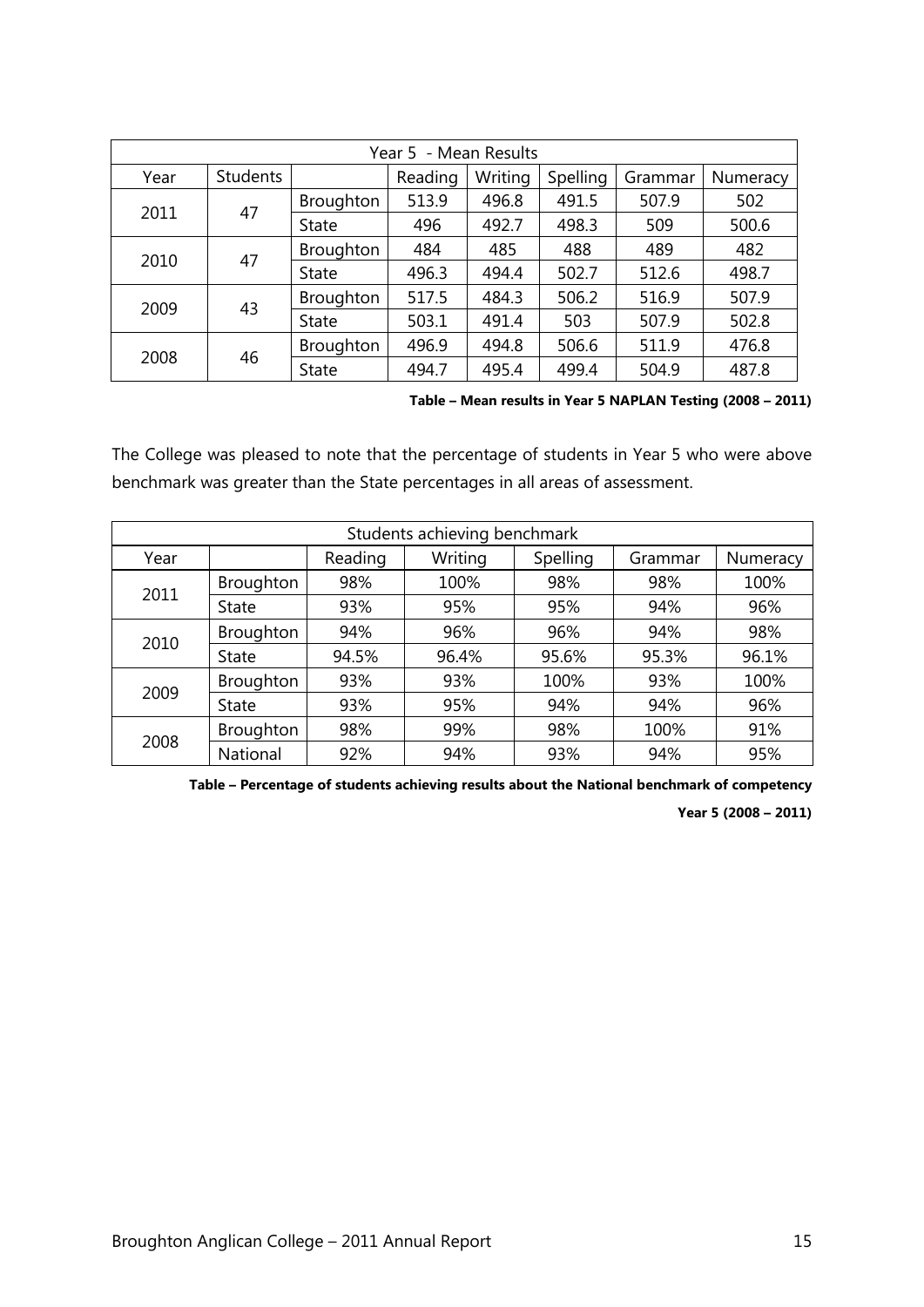#### **SCHOOL CERTIFCATE RESULTS**

In 2011, 81 Year 10 students sat for the six School Certificate tests, which included the Computing Skills Assessment Examination.

The cohort performed exceptionally well, gaining results well above the State average in all subjects.

| 2010 - School Certificate Means |         |       |         |                |           |           |  |  |
|---------------------------------|---------|-------|---------|----------------|-----------|-----------|--|--|
|                                 | English | Maths | Science | <b>History</b> | Geography | Computing |  |  |
| Broughton                       | 80.54   | 75.91 | 80.01   | 77.08          | 74.87     | 85.73     |  |  |
| <b>State</b>                    | 77.34   | 70.88 | 75.44   | 72.42          | 72.15     | 79.20     |  |  |

**2011 School Certificate Means - Broughton and State**

Overall, 42% of results were 80 or more (compared to 28% of results in the State), 80% of results were above 70 marks (compared to 63% in the State), 97% of results were above 60 marks or more (compared to 86% in the State). The results of the cohort in the Computer Skills Assessment Examination reflected the success of the College in integrating Information and Communication Technology skills in the curriculum, with all students being deemed as being Competent in Computing Skills, 73% of whom were deemed as being Highly Competent (compared to 53% of the State).

Students sitting for the School Certificate continue to achieve a greater percentage of results in the higher bands compared to the State expectations. These results reflect the quality of teaching and learning occurring in the College and the commitment of staff to ensure they extend students and meet individual learning needs to the best of their ability.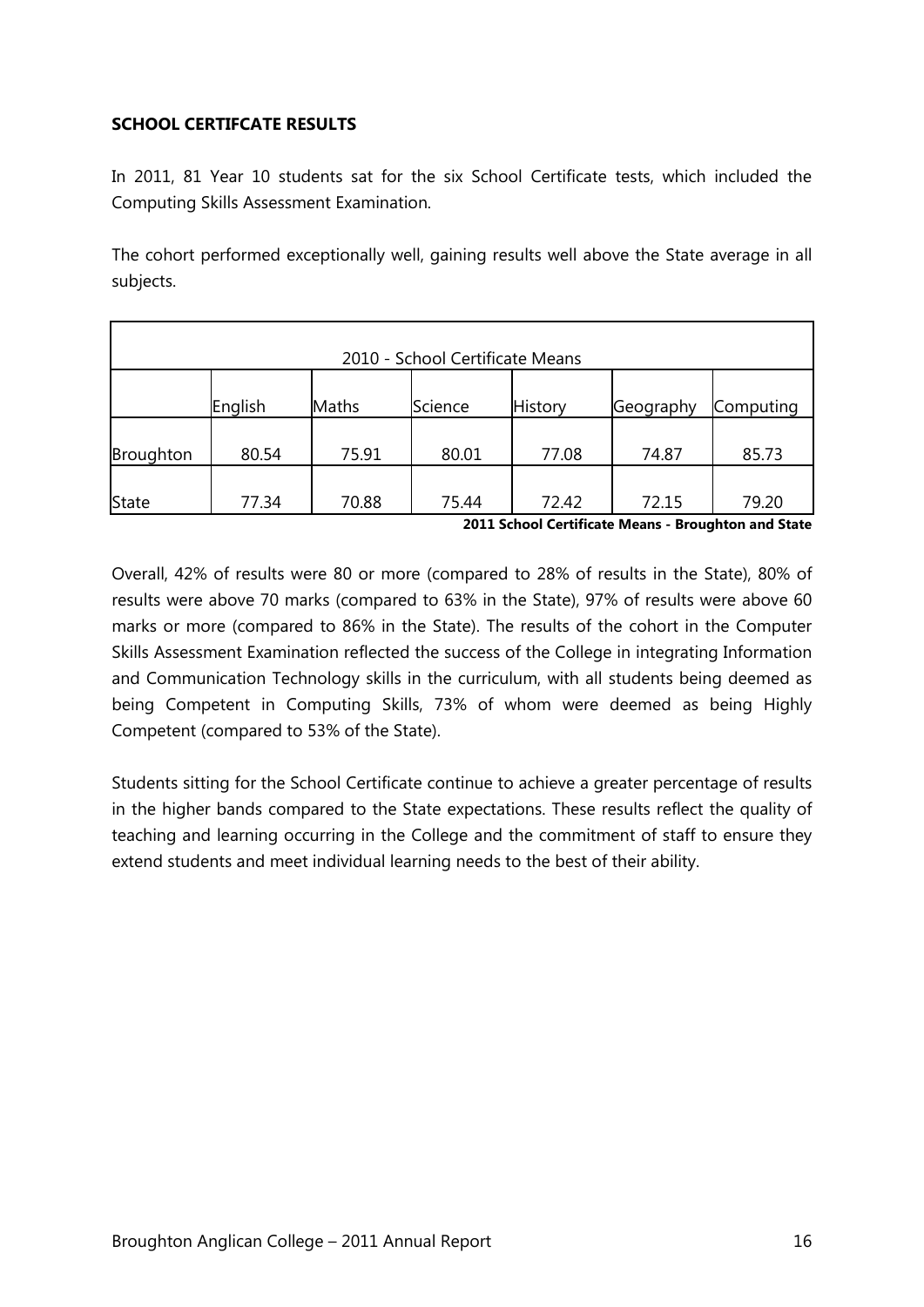| <b>Test</b>                               |      | <b>Band 5-6</b><br><b>Marks of 80 or more</b> |              | <b>Band 4-6</b><br><b>Marks of 70 or more</b> |              | <b>Band 3-6</b><br><b>Marks of 60 or more</b> |              |
|-------------------------------------------|------|-----------------------------------------------|--------------|-----------------------------------------------|--------------|-----------------------------------------------|--------------|
|                                           |      | <b>Broughton</b>                              | <b>State</b> | <b>Broughton</b>                              | <b>State</b> | <b>Broughton</b>                              | <b>State</b> |
|                                           | 2011 | 53%                                           | 34%          | 97%                                           | 84%          | 100%                                          | 93%          |
| <b>English-Literacy</b>                   | 2010 | 41%                                           | 37%          | 86%                                           | 82%          | 99%                                           | 97%          |
|                                           | 2009 | 53%                                           | 40%          | 94%                                           | 82%          | 96%                                           | 94%          |
|                                           | 2008 | 39%                                           | 39%          | 89%                                           | 78%          | 99%                                           | 98%          |
|                                           |      |                                               |              |                                               |              |                                               |              |
|                                           | 2011 | 39%                                           | 26%          | 67%                                           | 48%          | 91%                                           | 75%          |
| <b>Mathematics</b>                        | 2010 | 28%                                           | 28%          | 63%                                           | 54%          | 95%                                           | 85%          |
|                                           | 2009 | 34%                                           | 24%          | 69%                                           | 49%          | 96%                                           | 80%          |
|                                           | 2008 | 23%                                           | 25%          | 53%                                           | 49%          | 90%                                           | 70%          |
|                                           |      |                                               |              |                                               |              |                                               |              |
|                                           | 2011 | 54%                                           | 34%          | 89%                                           | 69%          | 100%                                          | 92%          |
| <b>Science</b>                            | 2010 | 60%                                           | 47%          | 85%                                           | 75%          | 96%                                           | 95%          |
|                                           | 2009 | 49%                                           | 36%          | 86%                                           | 71%          | 99%                                           | 91%          |
|                                           | 2008 | 34%                                           | 32%          | 72%                                           | 65%          | 96%                                           | 86%          |
|                                           |      |                                               |              |                                               |              |                                               |              |
|                                           | 2011 | 38%                                           | 27%          | 79%                                           | 57%          | 97%                                           | 86%          |
| <b>Australian</b>                         | 2010 | 13%                                           | 19%          | 60%                                           | 53%          | 84%                                           | 81%          |
| <b>History, Civics</b><br>and Citizenship | 2009 | 14%                                           | 22%          | 66%                                           | 59%          | 97%                                           | 87%          |
|                                           | 2008 | 19%                                           | 23%          | 52%                                           | 51%          | 94%                                           | 83%          |
|                                           |      |                                               |              |                                               |              |                                               |              |
|                                           | 2011 | 28%                                           | 25%          | 71%                                           | 57%          | 96%                                           | 84%          |
| <b>Australian</b><br>Geography,           | 2010 | 30%                                           | 27%          | 71%                                           | 61%          | 90%                                           | 87%          |
| <b>Civics and</b><br>Citizenship          | 2009 | 31%                                           | 29%          | 68%                                           | 68%          | 97%                                           | 86%          |
|                                           | 2008 | 26%                                           | 28%          | 68%                                           | 66%          | 98%                                           | 89%          |

**Students' band achievement in the School Certificate (2008-2011)** 

**Comparison of Broughton and state performance**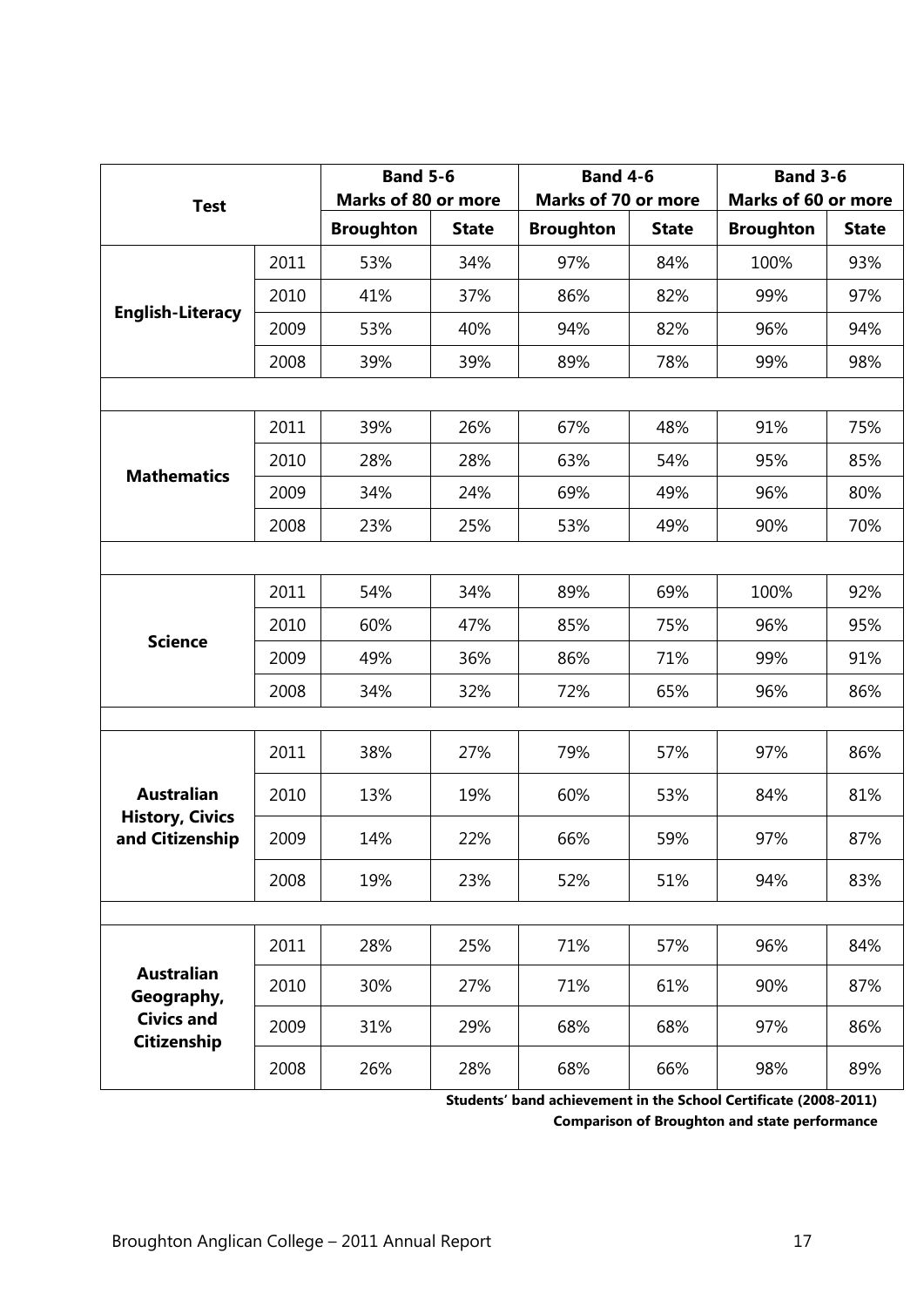#### **3. HIGHER SCHOOL CERTIFICATE RESULTS**

In 2011, 74 students sat for the Higher School Certificate in 28 courses. The College had students sitting for Extension 1 and Extension 2 courses in English and Mathematics and Extension History.

The College was satisfied with the performance of the majority of students at all ability levels. Broughton gained 17 mentions in the Higher School Certificate Merit List across 11 subjects. In total, 99.2% of results across all courses were 50 marks or more, with 91% of these results above 60. 28% of results placed students in a Band 5 or 6 (marks above 80).

The success of the College's Acceleration Program is reflected in the achievement of a Band 6 in Mathematics and Band E4 in Extension 1 Mathematics by a student in Year 10 and the achievement of a Band 5 result in Chemistry by another Year 10 student.

The table below indicates the performance of our Higher School Certificate cohort in a selection of subjects examined and gives an indication of the results gained in comparison to results awarded across the State.

| Subject                 | Year | <b>Students</b> | Bands 4-6      |              | Bands 3-6      |              |
|-------------------------|------|-----------------|----------------|--------------|----------------|--------------|
|                         |      |                 | Marks above 70 |              | Marks above 60 |              |
|                         |      |                 | Broughton      | <b>State</b> | Broughton      | <b>State</b> |
|                         | 2011 | 24              | 58%            | 65%          | 91%            | 85%          |
|                         | 2010 | 22              | 59%            | 64%          | 72%            | 84%          |
| <b>Ancient History</b>  | 2009 | 22              | 63%            | 62%          | 85%            | 85%          |
|                         | 2008 | 29              | 55%            | 62%          | 83%            | 81%          |
|                         | 2011 | 25              | 56%            | 61%          | 96%            | 87%          |
|                         | 2010 | 23              | 61%            | 64%          | 78%            | 90%          |
| Biology                 | 2009 | 22              | 59%            | 63%          | 85%            | 85%          |
|                         | 2008 | 26              | 77%            | 65%          | 88%            | 89%          |
|                         | 2011 | 34              | 62%            | 65%          | 100%           | 87%          |
|                         | 2010 | 23              | 38%            | 68%          | 94%            | 90%          |
| <b>Business Studies</b> | 2009 | 20              | 66%            | 70%          | 955            | 89%          |
|                         | 2008 | 26              | 69%            | 61%          | 92%            | 86%          |
|                         | 2011 | 18              | 56%            | 72%          | 78%            | 90%          |
|                         | 2010 | 19              | 79%            | 71%          | 100%           | 89%          |
| Chemistry               | 2009 | 30              | 66%            | 70%          | 96%            | 89%          |
|                         | 2008 | 13              | 69%            | 70%          | 100%           | 88%          |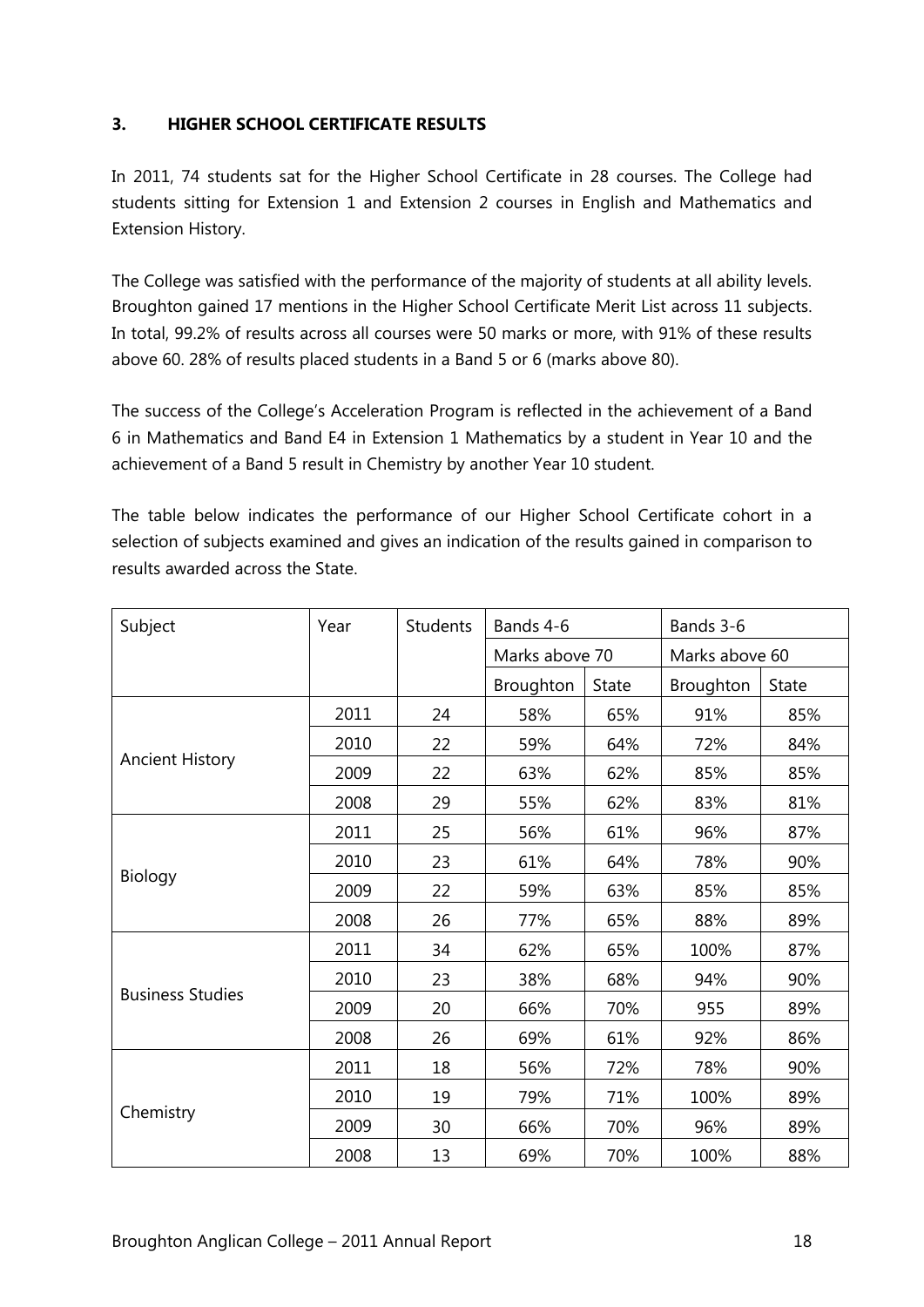| Design and Technology      | 2011 | 10 | 90%  | 77% | 100% | 94% |
|----------------------------|------|----|------|-----|------|-----|
|                            | 2011 | 8  | 75%  | 82% | 100% | 97% |
|                            | 2010 | 9  | 100% | 78% | 100% | 97% |
| Drama                      | 2009 | 14 | 86%  | 82% | 100% | 97% |
|                            | 2008 | 10 | 50%  | 84% | 100% | 98% |
|                            | 2011 | 8  | 50%  | 72% | 88%  | 92% |
|                            | 2010 | 8  | 75%  | 76% | 88%  | 91% |
| <b>Engineering Studies</b> | 2009 | 7  | 100% | 75% | 1005 | 94% |
|                            | 2008 | 7  | 86%  | 66% | 100% | 90% |
|                            | 2011 | 55 | 78%  | 88% | 97%  | 98% |
|                            | 2010 | 33 | 95%  | 93% | 98%  | 98% |
| English - Advanced         | 2009 | 61 | 84%  | 89% | 100% | 99% |
|                            | 2008 | 58 | 91%  | 89% | 100% | 99% |
|                            | 2011 | 17 | 53%  | 38% | 76%  | 72% |
|                            | 2010 | 41 | 43%  | 35% | 83%  | 72% |
| English - Standard         | 2009 | 25 | 20%  | 36% | 80%  | 77% |
|                            | 2008 | 37 | 35%  | 38% | 92%  | 79% |
|                            | 2011 | 12 | 67%  | 61% | 83%  | 87% |
| Food Technology            | 2010 | 6  | 83%  | 57% | 100% | 80% |
|                            | 2011 | 16 | 94%  | 67% | 10%  | 87% |
|                            | 2010 | 12 | 61%  | 67% | 91%  | 83% |
| Hospitality                | 2009 | 14 | 93%  | 65% | 100% | 84% |
|                            | 2008 | 20 | 90%  | 61% | 100% | 82% |
|                            | 2011 | 6  | 67%  | 68% | 100% | 88% |
|                            | 2010 | 12 | 77%  | 63% | 85%  | 83% |
| Legal Studies              | 2009 | 10 | 80%  | 67% | 100% | 87% |
|                            | 2008 | 14 | 71%  | 72% | 100% | 91% |
|                            | 2011 | 44 | 66%  | 50% | 86%  | 80% |
|                            | 2010 | 42 | 57%  | 60% | 91%  | 80% |
| Mathematics - General      | 2009 | 61 | 62%  | 54% | 89%  | 81% |
|                            | 2008 | 66 | 52%  | 56% | 85%  | 82% |
|                            | 2011 | 24 | 71%  | 78% | 87%  | 90% |
|                            | 2010 | 23 | 52%  | 75% | 96%  | 89% |
| Mathematics                | 2009 | 22 | 73%  | 71% | 86%  | 89% |
|                            | 2008 | 24 | 83%  | 72% | 96%  | 88% |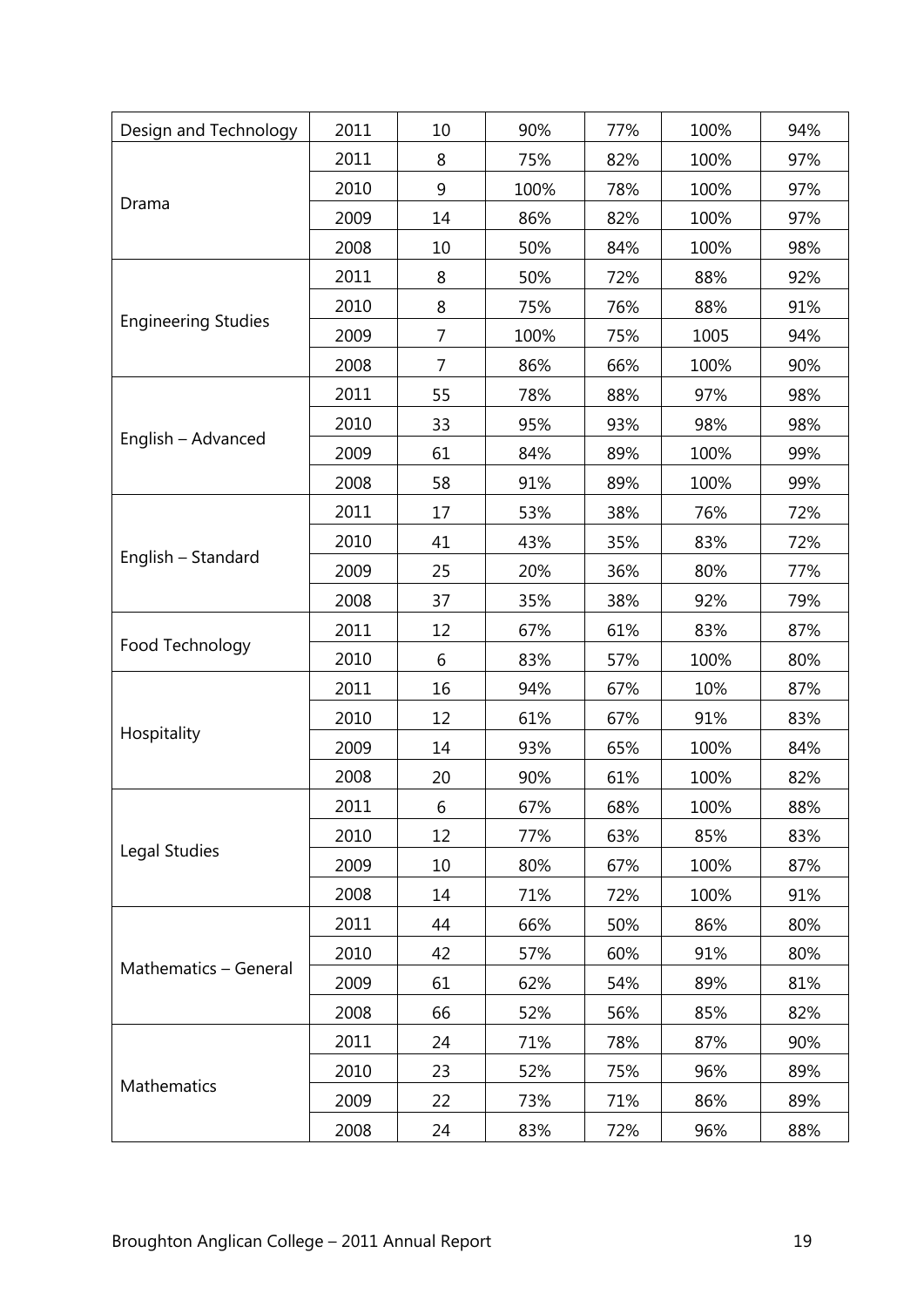|                            | 2011 | 12 | 66%  | 74% | 91%  | 90% |
|----------------------------|------|----|------|-----|------|-----|
| Modern History             | 2010 | 13 | 69%  | 77% | 855  | 91% |
|                            | 2009 | 13 | 63%  | 78% | 92%  | 93% |
|                            | 2008 | 16 | 94%  | 76% | 100% | 91% |
|                            | 2011 | 5  | 100% | 87% | 100% | 97% |
|                            | 2010 | 5  | 100% | 88% | 100% | 91% |
| Music $-1$                 | 2009 | 10 | 80%  | 88% | 90%  | 98% |
|                            | 2008 | 20 | 85%  | 85% | 100% | 97% |
|                            | 2011 | 17 | 77%  | 68% | 95%  | 90% |
|                            | 2010 | 17 | 71%  | 70% | 95%  | 93% |
| <b>PDHPE</b>               | 2009 | 17 | 71%  | 60% | 88%  | 89% |
|                            | 2008 | 21 | 48%  | 64% | 81%  | 86% |
|                            | 2011 | 17 | 59%  | 70% | 100% | 91% |
|                            | 2010 | 17 | 52%  | 71% | 94%  | 92% |
| Physics                    | 2009 | 18 | 72%  | 69% | 89%  | 88% |
|                            | 2008 | 21 | 57%  | 66% | 90%  | 89% |
|                            | 2011 | 5  | 40%  | 55% | 60%  | 84% |
| Software and Design        | 2010 | 10 | 60%  | 60% | 80%  | 86% |
|                            | 2009 | 6  | 100% | 62% | 100% | 89% |
| <b>Textiles and Design</b> | 2011 | 4  | 100% | 70% | 100% | 87% |
|                            | 2011 | 6  | 100% | 86% | 100% | 97% |
|                            | 2010 | 9  | 100% | 86% | 100% | 97% |
| <b>Visual Arts</b>         | 2009 | 8  | 88%  | 90% | 100% | 99% |
|                            | 2008 | 11 | 91%  | 91% | 100% | 99% |

#### The number of students achieving each band in Extension subjects is shown in below.

| Subject                           | number<br>Total<br>of candidates | Band E1 | Band E2 | Band E3 | Band E4<br>$>90\%$ |
|-----------------------------------|----------------------------------|---------|---------|---------|--------------------|
| English<br>Extension 1            | 4                                |         |         | 2       |                    |
| English<br>Extension 2            |                                  |         |         | 2       |                    |
| Mathematics<br>Extension 1        | 9                                |         | 5       | 3       |                    |
| <b>Mathematics</b><br>Extension 2 |                                  |         |         | 2       |                    |
| History<br>Extension              | 6                                |         |         |         |                    |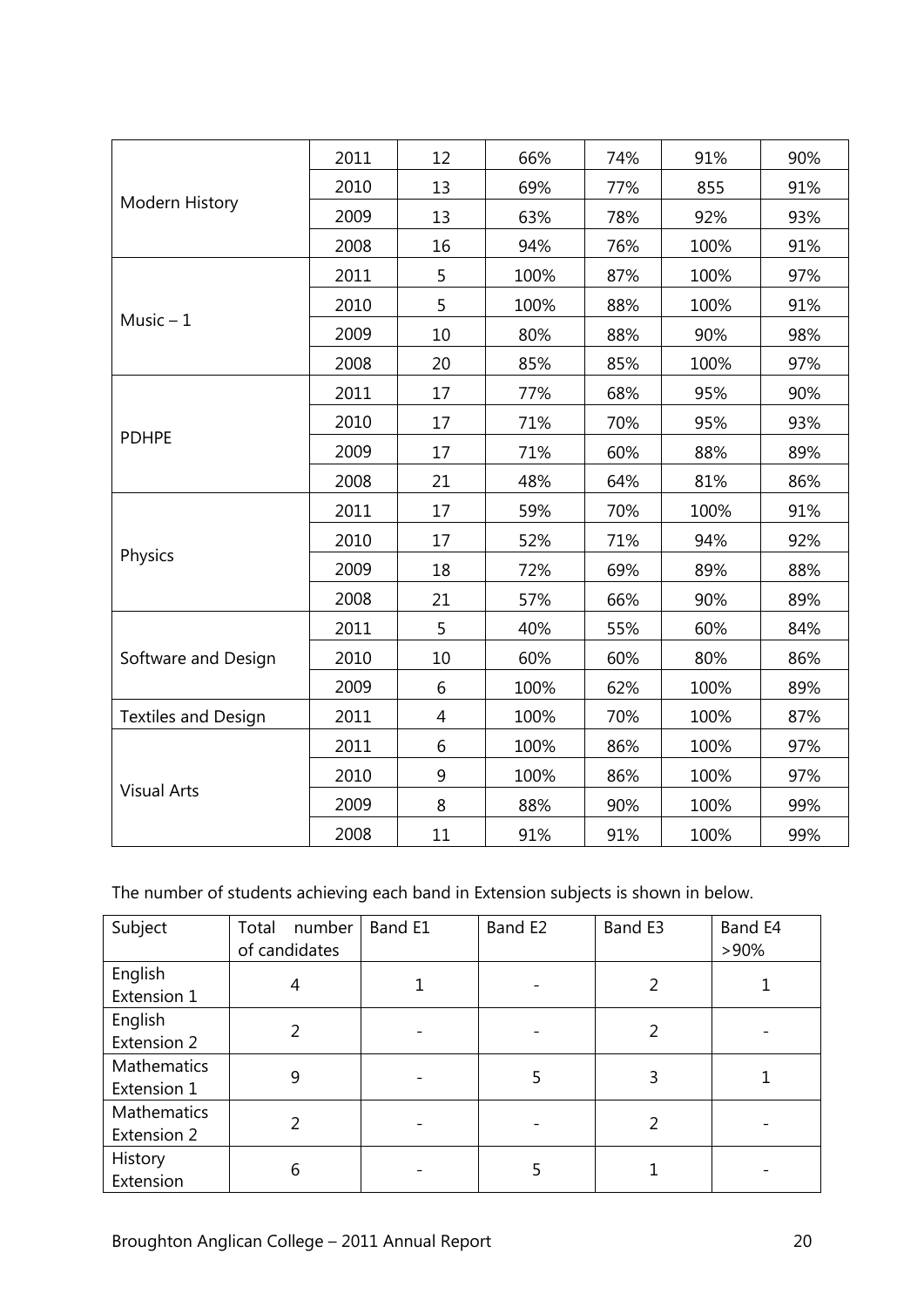#### **SENIOR SECONDARY OUTCOMES**

In 2011, all Year 12 students achieved the award of the Higher School Certificate and 18 students studied Vocational Educational Training Courses, which gained them a Statement of Attainment towards Australian Qualification Framework Certificates in addition to their Higher School Certificate.

16 students received a Statement of Attainment towards a Certificate 2 in Hospitality, 1 student gained a Certificate 2 in Retail and 1 student is continuing towards Certificate 2 in Tourism & Events at TAFE.

| Year 12 | Number of         | Qualification/Credential         | Number of students who |  |
|---------|-------------------|----------------------------------|------------------------|--|
|         | students eligible |                                  | received the           |  |
|         |                   |                                  | Award/Credential       |  |
|         | 74                | Higher School Certificate        | 74                     |  |
| 2011    | 17                | <b>Statement of Attainment</b>   | 17                     |  |
|         |                   | towards Certificate 2            |                        |  |
|         | 1                 | <b>Australian Qualification</b>  |                        |  |
|         |                   | Certificate 2                    |                        |  |
|         |                   |                                  |                        |  |
| 2010    | 74                | <b>Higher School Certificate</b> | 74                     |  |
|         | 29                | <b>Australian Qualification</b>  | 29                     |  |
|         |                   | Certificate 2                    |                        |  |

Changes to the syllabus for Hospitality meant that the requirements for gaining Australian Qualification Certificate 2 had changed. An extra 30 hours of work placement was required. Whilst most of the competencies required to gain a Certificate 2 had been achieved, students in Year 12 elected not to do the extra work placement required because of time constraints.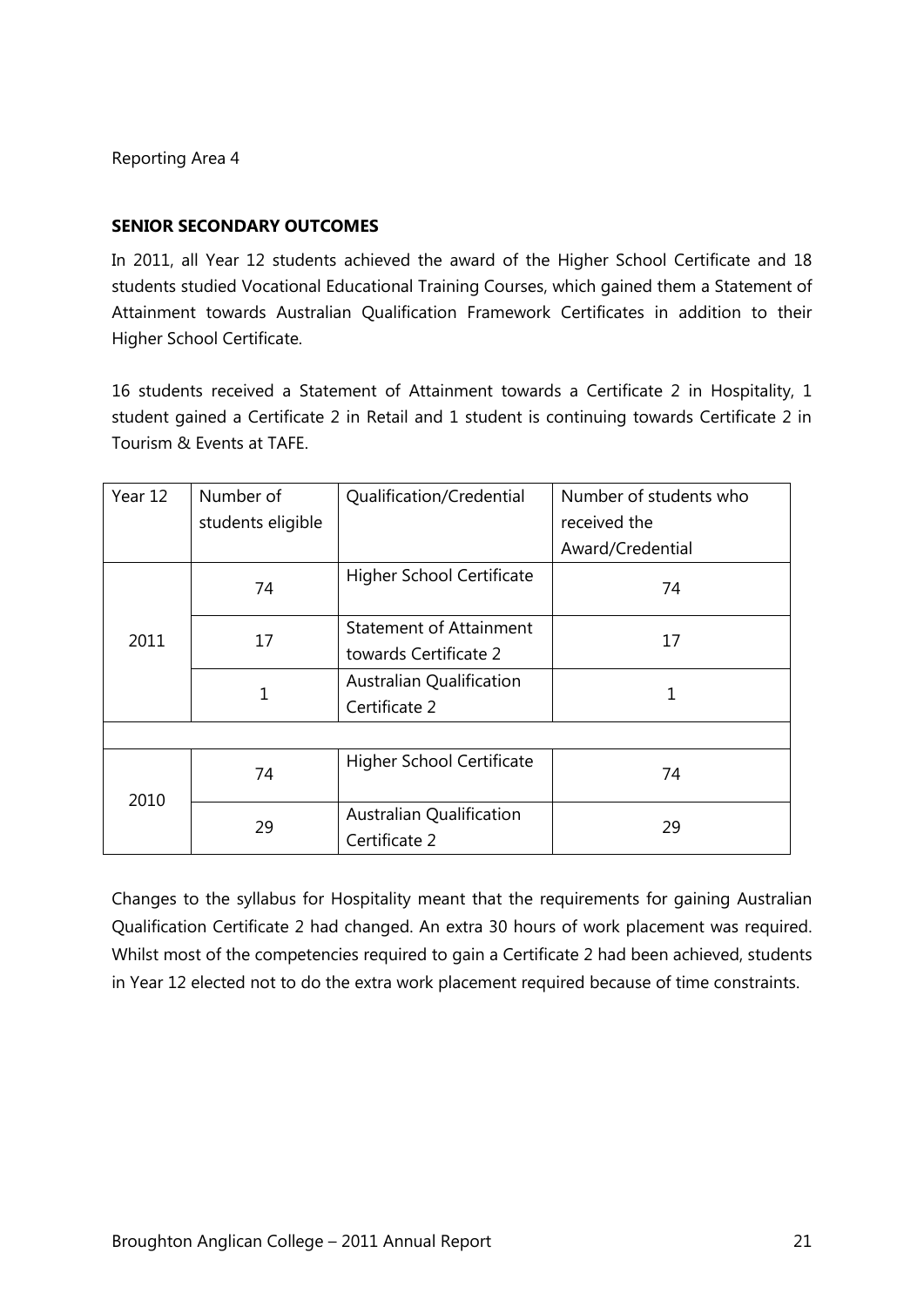#### **PROFESSIONAL LEARNING AND TEACHING STANDARDS**

In 2011, there were 66 members of the teaching staff, 53 employed full time and 13 parttime.

#### **Teaching Qualifications**

The qualifications of the teaching staff are summarised in the table below:

|                                                           | Number of Full | Number of Part       |  |
|-----------------------------------------------------------|----------------|----------------------|--|
| Category                                                  | Time Teachers  | <b>Time Teachers</b> |  |
| Teachers who have teaching qualifications from a higher   |                |                      |  |
| education institution within Australia or as recognised   | 52             | 13                   |  |
| within the National Office of Overseas Skills Recognition |                |                      |  |
| (AEI-NOOSR) guidelines                                    |                |                      |  |
| Teachers who have qualifications as a graduate from a     |                |                      |  |
| higher education institution within Australia or one      | 1              | 0                    |  |
| recognised within the AEI-NOOSR guidelines but lack       |                |                      |  |
| formal teacher education qualifications                   |                |                      |  |
| Teachers who do not have qualifications as described in   |                |                      |  |
| (a) and (b) but have relevant successful teaching         | 0              | 0                    |  |
| experience or appropriate knowledge relevant to the       |                |                      |  |
| teaching context                                          |                |                      |  |
| Teachers Standards & Qualifications                       |                |                      |  |
| Teachers who have achieved 'Professional Competency"      | 20             | 5                    |  |
| with the NSW Institute of Teachers                        |                |                      |  |
|                                                           |                |                      |  |

One member of staff has completed two post graduate degrees and is presently completing her Masters of Teaching. She had experience teaching before being employed at the College and is being supervised by her Head of Faculty whilst completing her post graduate qualification.

#### **Professional Learning**

In 2011, Schools Council generously funded nine days in which the whole staff were involved in Professional Development activities.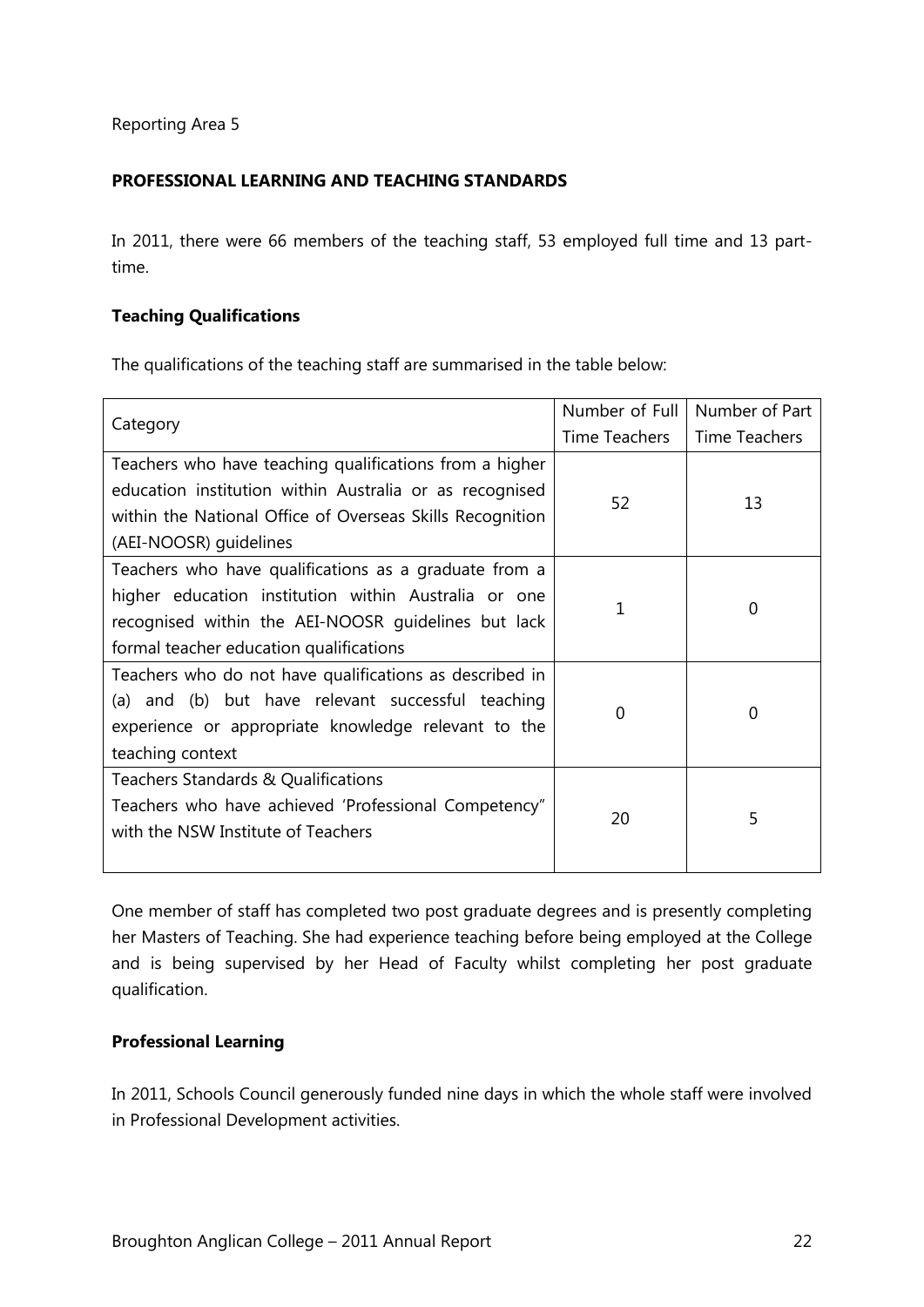Professional Development activities included Staff Resiliency, work with Anglican Education Corporation in implementing Christian Perspectives into the Curriculum, Public Relations/working with our community, Positive Partners (autism) and updating technology skills. Staff also attended a Retreat Day with our colleagues from St. Peters Anglican Primary School.

All staff also attended one hour and a half of Professional Development at Staff Meetings twice per term, which covered Learning how to Deliver a Devotion, Eat It, Work It, Move It (a program covering health initiatives for both staff and students), looking at resources in the Information Resource Centre and Technology, Completing Accreditation, Boys Education and an OH & S Audit.

Schools Council also provided, within the College budget, funding for an average of two days for each member of the teaching staff to access Professional Development Training, from external providers. An overview of attendance is shown in the table below. The total cost spent on these Professional Development activities, totalled \$39,934. In addition to the cost, the College employed casuals for 38 days to cover staff attending Professional Development (approximate cost \$15,200). Based on these figures, the College paid an average of \$605 per staff member for Professional Development (course plus casuals) plus paying nine days of wages per staff member for the Staff Development days.

| <b>Areas of In-service Learning Activities</b>  | <b>Number of Teaching Days</b> |
|-------------------------------------------------|--------------------------------|
| <b>Boys Education</b>                           |                                |
| Careers                                         | 5                              |
| Chaplain                                        | 28                             |
| <b>Compliance Courses</b>                       | 11                             |
| <b>Faculty Specific Courses</b>                 | 57                             |
| <b>Gifted Education</b>                         | 4                              |
| Library                                         | 10                             |
| <b>NAPLAN</b>                                   |                                |
| Pastoral Care                                   | 8                              |
| Principal/Deputy Principal Conferences/Meetings | 10                             |
| Sport/Co curricular                             | 22                             |
| Technology                                      | 5                              |
| <b>Special Needs</b>                            | 15                             |

Professional Learning Activities, such as in-services and conferences include: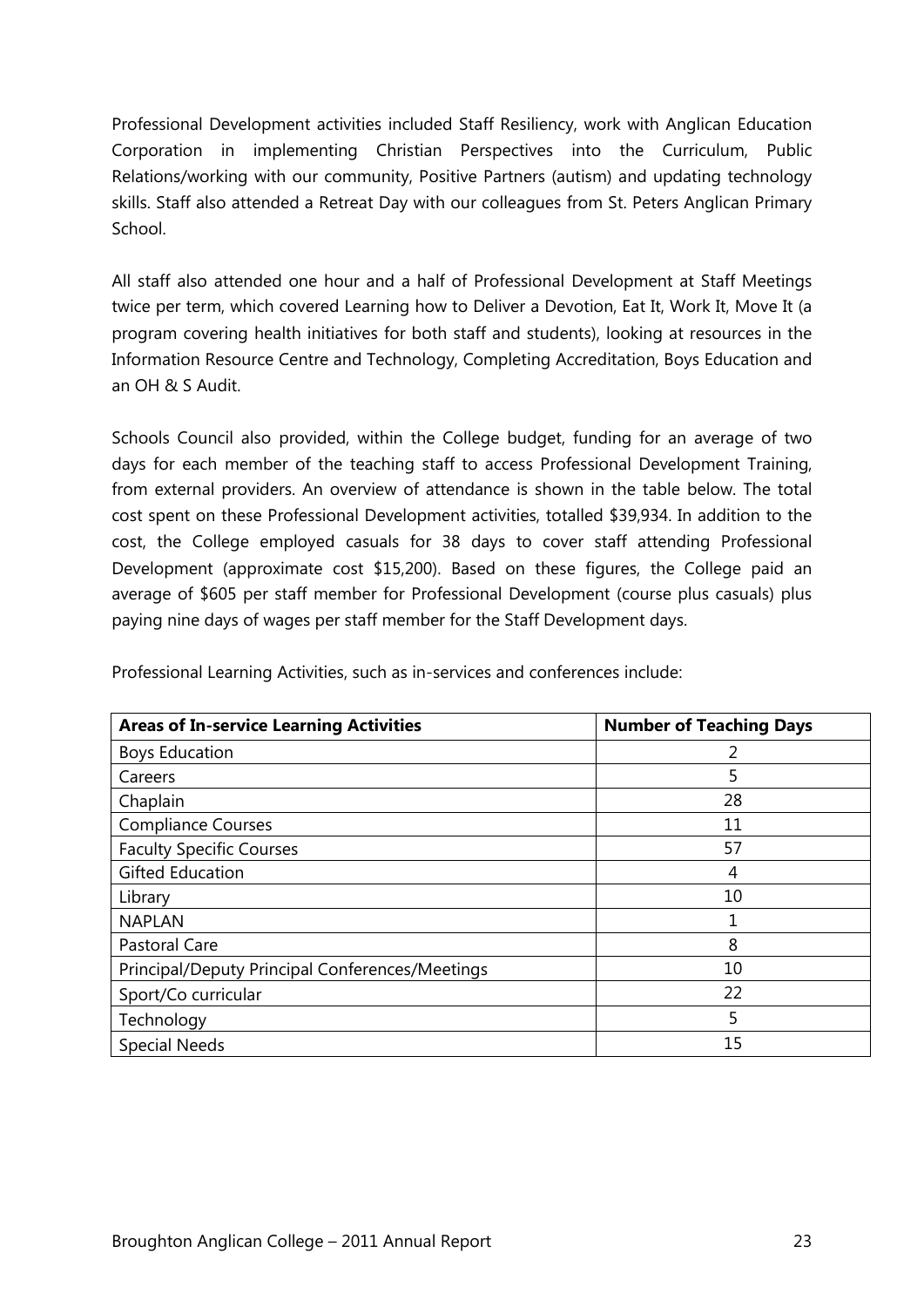#### **WORKFORCE COMPOSITION**

In 2011, the College employed a total of 70 full time and 41 part time staff. The College is committed to employing Christian staff members who are active members of their church. This ensures that our staff support the Christian ethos and mission of the College.

The table below shows the composition of the 2011 workforce of the College based on the 2011 Census figures.

|                                  |                  | Males          | Females          |           |  |
|----------------------------------|------------------|----------------|------------------|-----------|--|
|                                  | <b>Full Time</b> | Part Time      | <b>Full Time</b> | Part Time |  |
| <b>Teaching Staff</b>            | 26               |                | 27               | 13        |  |
| Support and<br>Operational staff | 5                | $\overline{2}$ | 11               | 3         |  |
| <b>Cleaning Staff</b>            | $\overline{0}$   | 3              | 0                | 15        |  |
| College Shop/Canteen             |                  |                | 1                | 5         |  |

N.B. No member of staff identifies as being of aboriginal descent.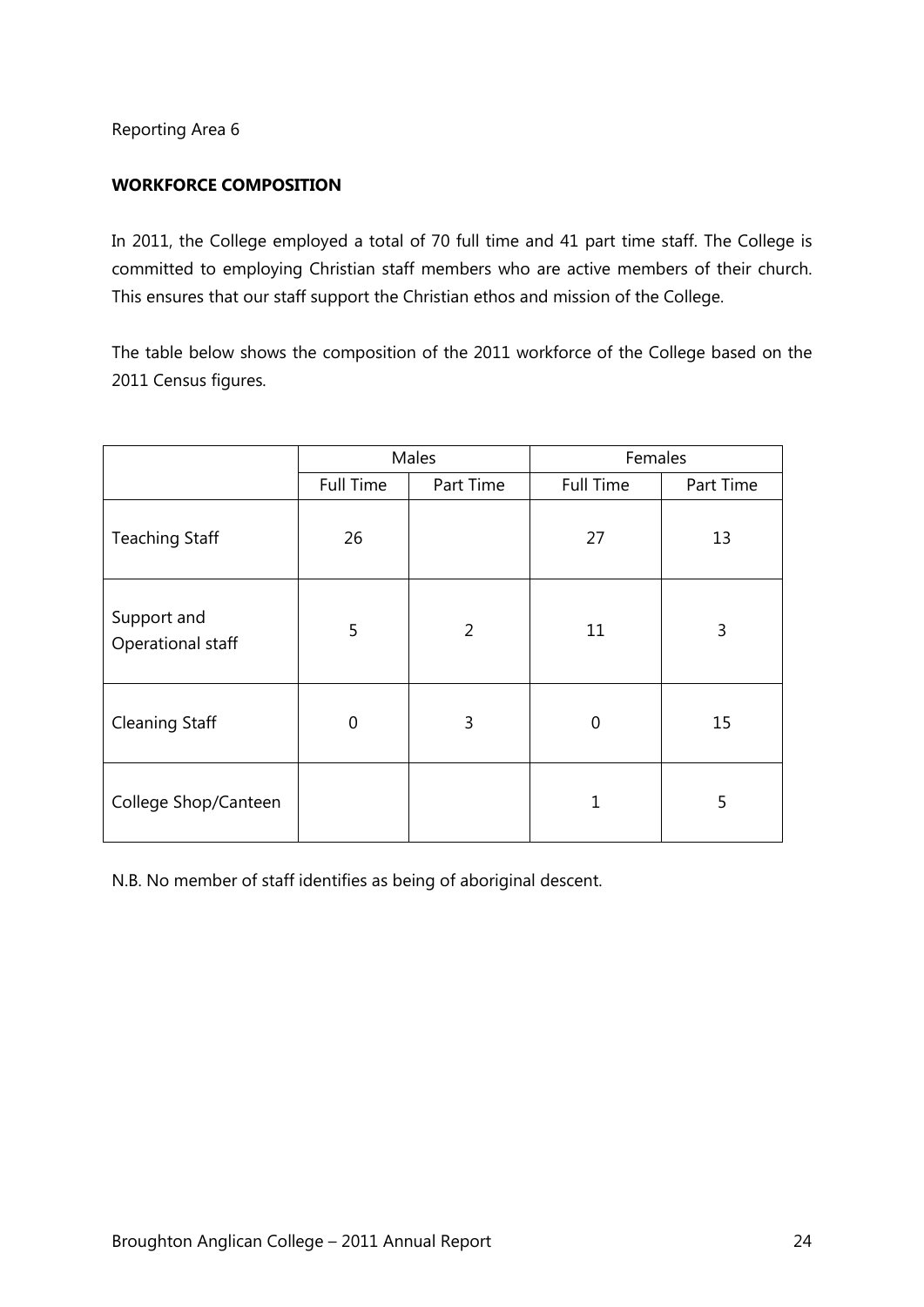#### **STUDENT ATTENDANCE AND RETENTION RATES IN THE SECONDARY SCHOOL**

#### **i) Student Attendance**

**94%** of students attended school on average each school day in 2011. This figure was consistent across the Junior School and the Secondary School.

This remains the same as for 2010.

The Attendance for each year is shown on the table below rounded to the nearest percentage point:

| <b>Year Level</b> | <b>Attendance Rate</b> |
|-------------------|------------------------|
| Kindergarten      | 94%                    |
| Year 1            | 94%                    |
| Year 2            | 94%                    |
| Year 3            | 94%                    |
| Year 4            | 94%                    |
| Year 5            | 94%                    |
| Year 6            | 92%                    |
| Year 7            | 95%                    |
| Year 8            | 94%                    |
| Year 9            | 93%                    |
| Year 10           | 92%                    |
| Year 11           | 93%                    |
| Year 12           | 96%                    |

Student attendance rates are consistent with the performance in 2010. Some of the reasons for slightly lower attendance rates in some Years of the College are due to a number of reasons, such as more of our students are taking extended trips overseas. Some students have lengthy absences due to personal family circumstances.

#### **ii) Management of Non-Attendance**

The College continues to have routines in place to follow up students' absences through requiring a note from a parent/guardian. If a note, explaining an absence, has not been received after the student returns to school, a letter is sent home to parents asking them to explain the absence. Regular follow up is undertaken until the absence has been explained.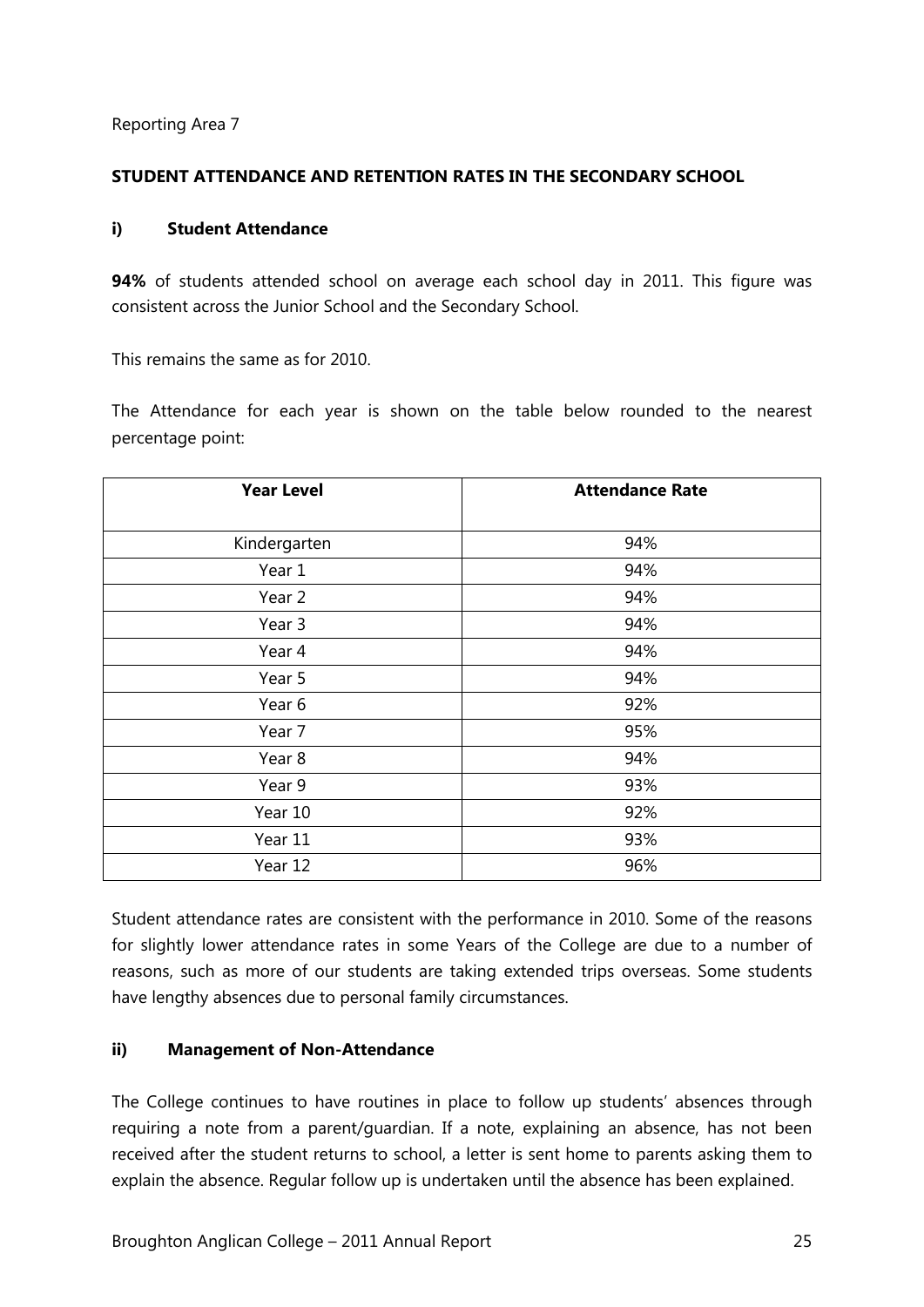The Class Teachers (Junior School) and House Tutors (Secondary) are asked to examine attendance records and report any concerns or patterns of non-attendance to their relevant supervisor for investigation and follow-up.

Details relating to Policies and Procedures on Student Attendance are available to staff through the Policy Section on the College intranet.

#### **iii) Retention of Year 10 to Year 12**

| <b>Years</b><br><b>Compared</b> | Year 10<br>total<br>enrolment<br>on census<br>date | Year 12<br>total<br>enrolment<br>on census<br>date | Year 10<br>enrolment<br>remaining in<br>Year 12 on<br>census date | <b>Apparent</b><br>retention<br>rate | <b>Actual</b><br>retention rate |
|---------------------------------|----------------------------------------------------|----------------------------------------------------|-------------------------------------------------------------------|--------------------------------------|---------------------------------|
| 2002/2004                       | 124                                                | 93                                                 | 85                                                                | 75%                                  | 69%                             |
| 2003/2005                       | 140                                                | 105                                                | 99                                                                | 75%                                  | 70%                             |
| 2004/2006                       | 126                                                | 92                                                 | 90                                                                | 73%                                  | 71%                             |
| 2005/2007                       | 138                                                | 80                                                 | 80                                                                | 58%                                  | 58%                             |
| 2006/2008                       | 135                                                | 96                                                 | 92                                                                | 71%                                  | 69%                             |
| 2007/2009                       | 116                                                | 87                                                 | 81                                                                | 75%                                  | 70%                             |
| 2008/2010                       | 108                                                | 74                                                 | 72                                                                | 69%                                  | 67%                             |
| 2009/2011                       | 81                                                 | 74                                                 | 68                                                                | 91%                                  | 84%                             |

The figures below reflect the retention rates of students in Year 10 and Year 12.

In 2009, the NSW State Government passed legislation to change the years of compulsory schooling. As of 2010, all NSW students must complete Year 10. After Year 10 and until the age of 17 years, students must be in school or approved education or training or in full-time, paid employment or in a combination of these. The change to the school leaving age is reflected in the significant increases in the retention rate for the 2011 HSC cohort.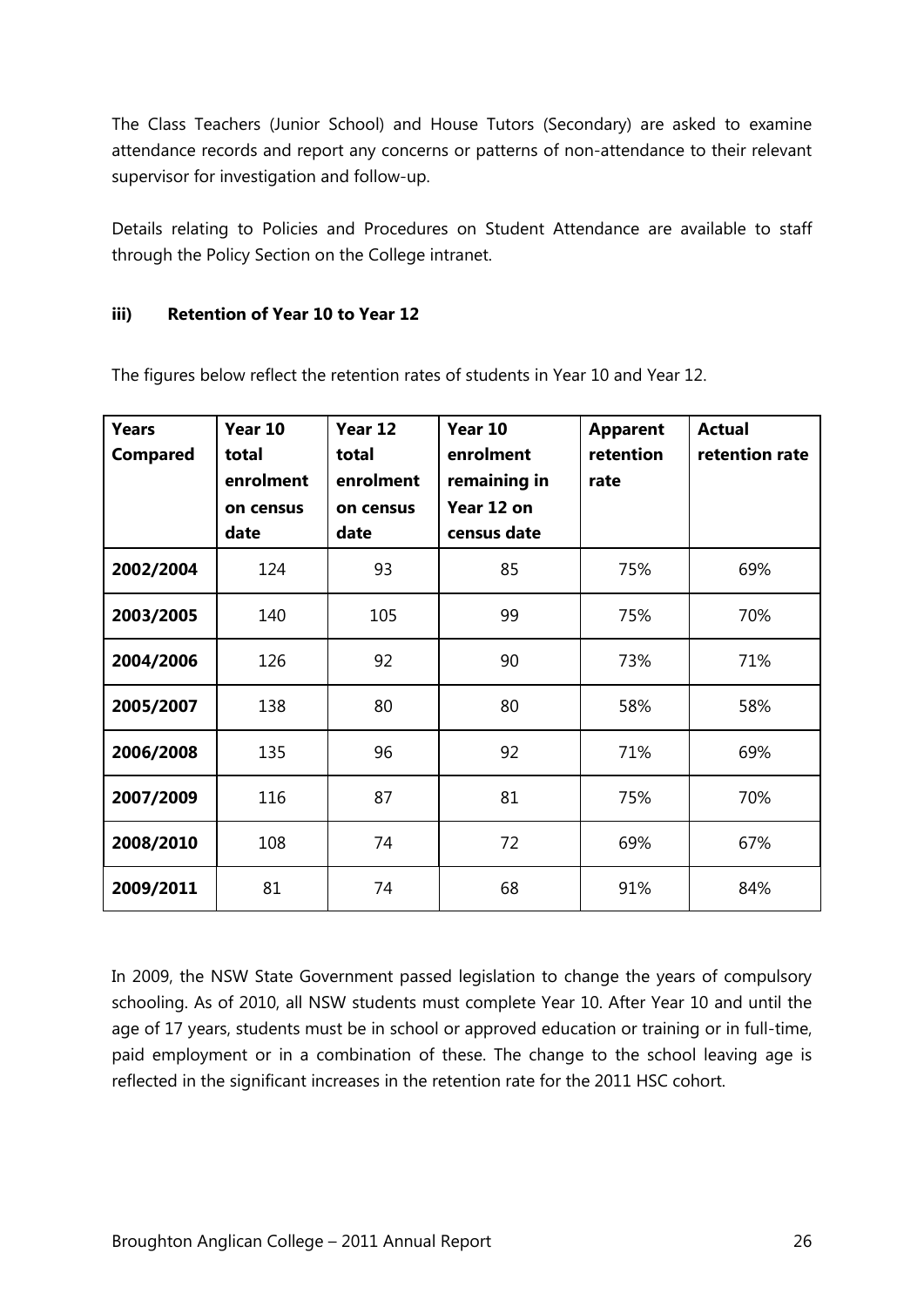During Year 10, our Careers Adviser seeks to ensure that these students are prepared to consider options through Seminar Programs and our Work Experience Program and assistance is given in completing application forms, interview training etc.

All students who left at the end of the 2010 School Certificate went either to work or other schools.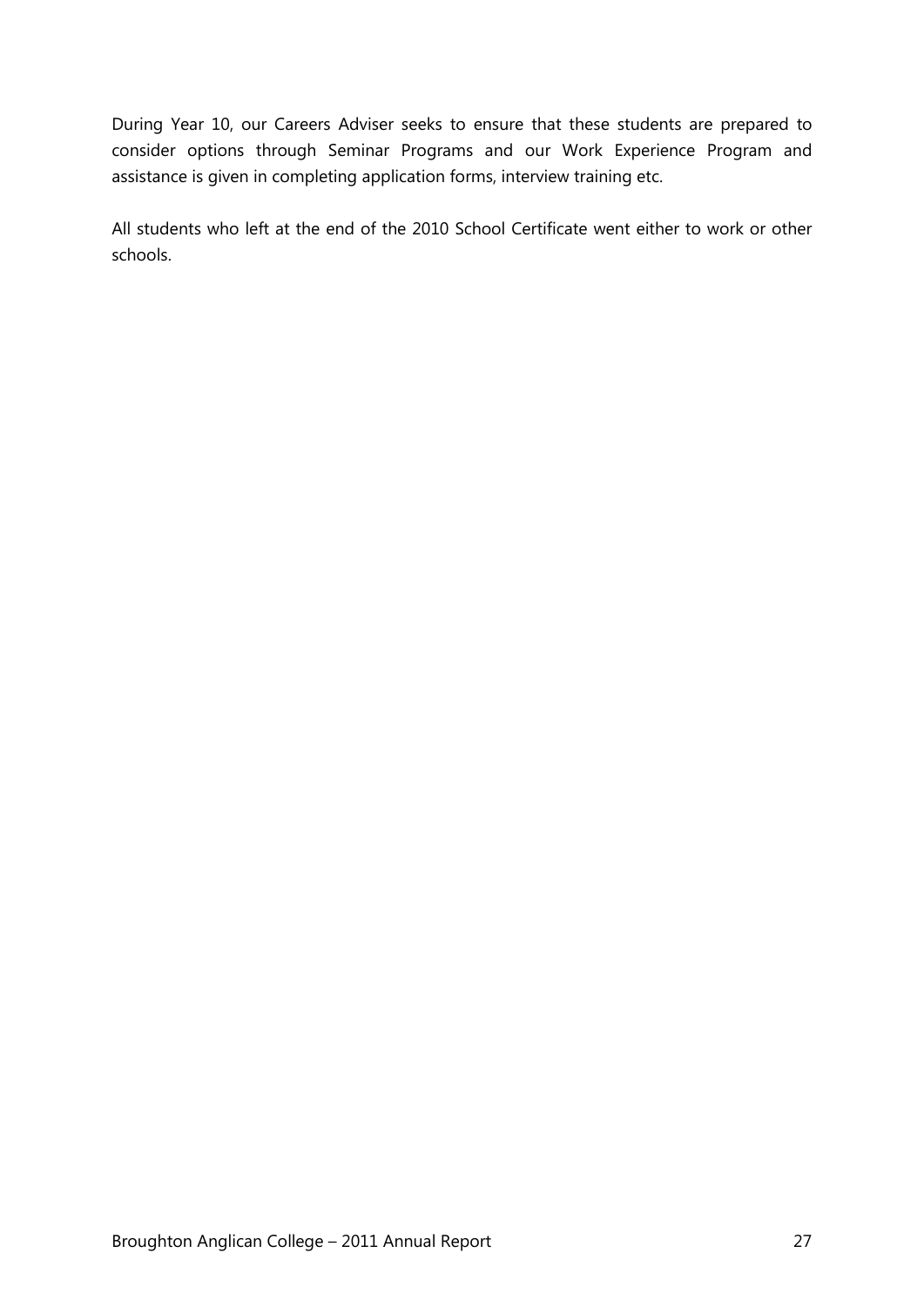#### **POST SCHOOL DESTINATIONS**

Our Careers Program is designed to ensure that students who seek to leave the College are guided into making appropriate choices and have training in portfolio development, interview technique, resume writing and employment applications.

The College has followed up students who left prior to the Higher School Certificate and is pleased to note that the majority of the students who have left did so to go to employment or to study at TAFE.

Students who completed the Higher School Certificate are either presently studying at university, at TAFE or through Private Providers or have entered the workforce.

Our Careers Adviser gathered data on first round and late offers in February 2012 and surveyed Year 12/2012 students in March 2012. From these sources, the following data on post school destinations has determined that 65% of students were offered University places and 35% were offered full time TAFE, went to work or went to a Private provider.

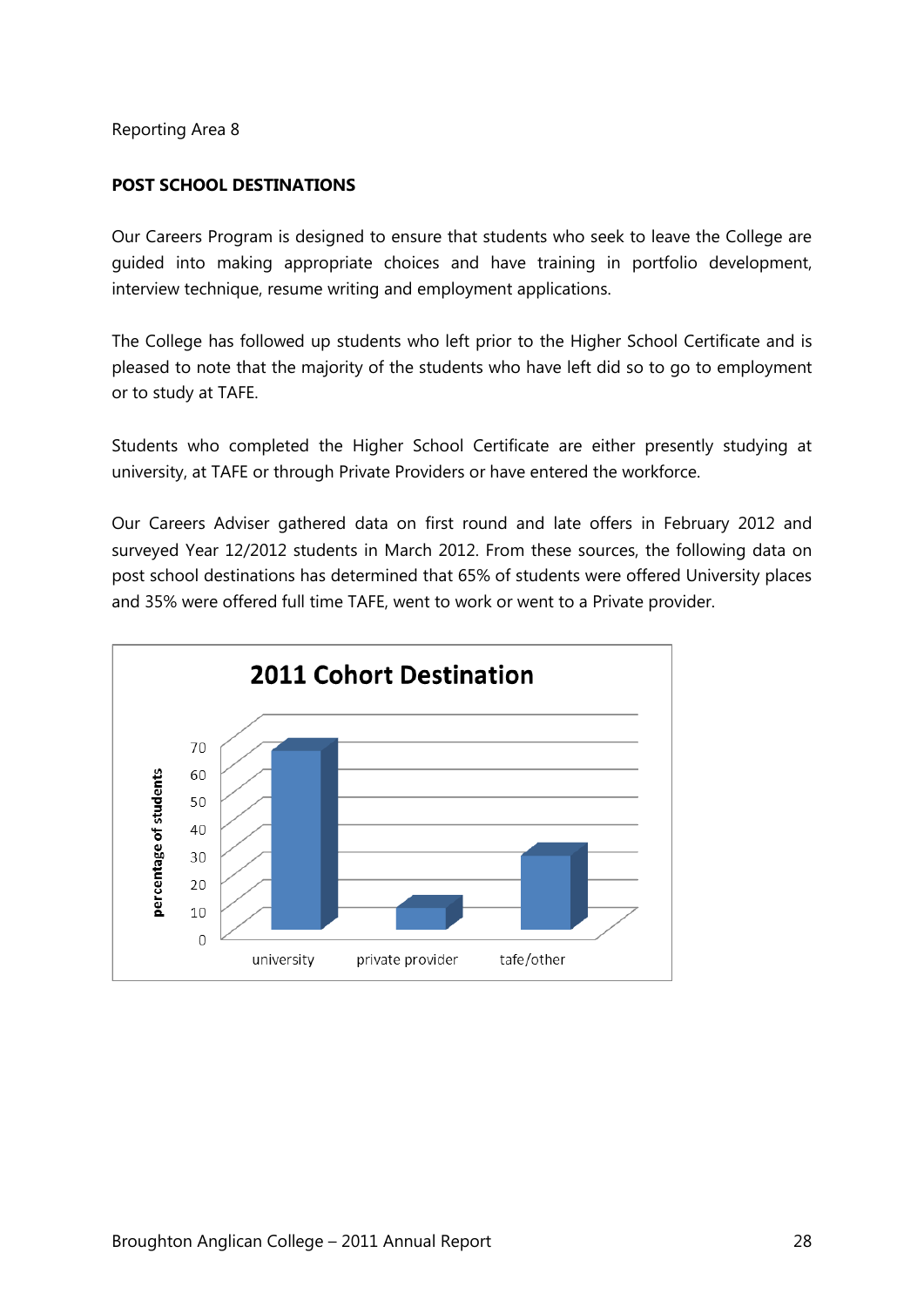#### **ENROLMENT POLICIES AND CHARACTERISTICS OF THE STUDENT BODY**

#### **Enrolment Policies**

Broughton Anglican College aims to offer families in the Macarthur region an opportunity to have their children educated in a disciplined, caring environment in which students are given the opportunity to develop spiritually, morally, intellectually, physically, emotionally and socially.

The College aims to use the expertise of staff and resources available to meet the specific learning and welfare needs of all students enrolled. We aim to ensure that parents are able to make an informed decision relating to enrolment, being aware of the needs of their children and the degree to which the College can meet these needs with the resources available.

Factors determining enrolment relate to whether the student:

- a) is presently enrolled at Broughton or St. Peter's Anglican Primary School
- b) is a child of local clergy or members of staff
- c) has a sibling already enrolled at Broughton or St. Peter's Anglican Primary School
- d) has parents who were past students of Broughton Anglican College
- e) has parents actively involved in Anglican parishes
- f) has parents involved in other Christian churches
- g) has parents who are prepared to accept the Christian ethos of the College.

A member of the Headmaster's Executive will interview parents and the student to give further information that parents may require to make an informed choice relating to the enrolment and to collect further information which will allow him/her to prepare a recommendation to the Headmaster. The Headmaster, Heads of School or other appropriate staff, will be involved in the interview to allow the parents to discuss specific needs of the student and programs available to assist the College in the development of an appropriate education plan for the student.

Positions will be offered to a student, if available, at the discretion of the Headmaster provided the student's behaviour, as indicated on the school reports, is satisfactory and the College can adequately meet his/her educational needs.

The full Enrolment Policy of the College is attached to this report as Attachment 1.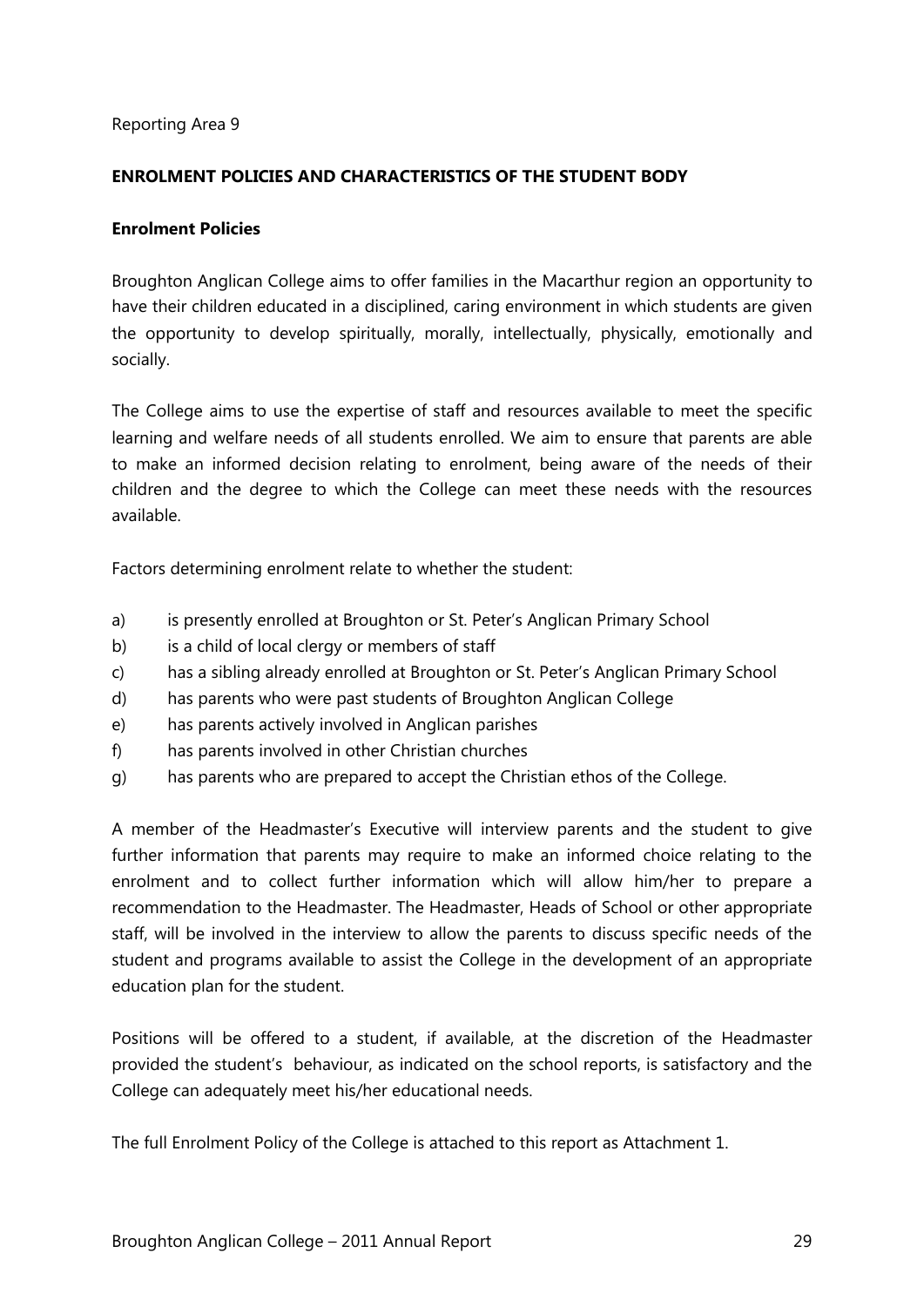#### **2011 Census Numbers**

| Year         | <b>Female</b> | <b>Male</b> | <b>Total</b> |
|--------------|---------------|-------------|--------------|
| Preparatory  | 24            | 29          | 53           |
| Kindergarten | 44            | 29          | 73           |
| Year 1       | 21            | 23          | 44           |
| Year 2       | 32            | 30          | 62           |
| Year 3       | 30            | 27          | 57           |
| Year 4       | 19            | 21          | 40           |
| Year 5       | 25            | 22          | 47           |
| Year 6       | 21            | 21          | 42           |
| Year 7       | 39            | 45          | 84           |
| Year 8       | 40            | 38          | 78           |
| Year 9       | 40            | 43          | 83           |
| Year 10      | 37            | 44          | 81           |
| Year 11      | 37            | 43          | 80           |
| Year 12      | 37            | 37          | 74           |
| Total        | 446           | 452         | 898          |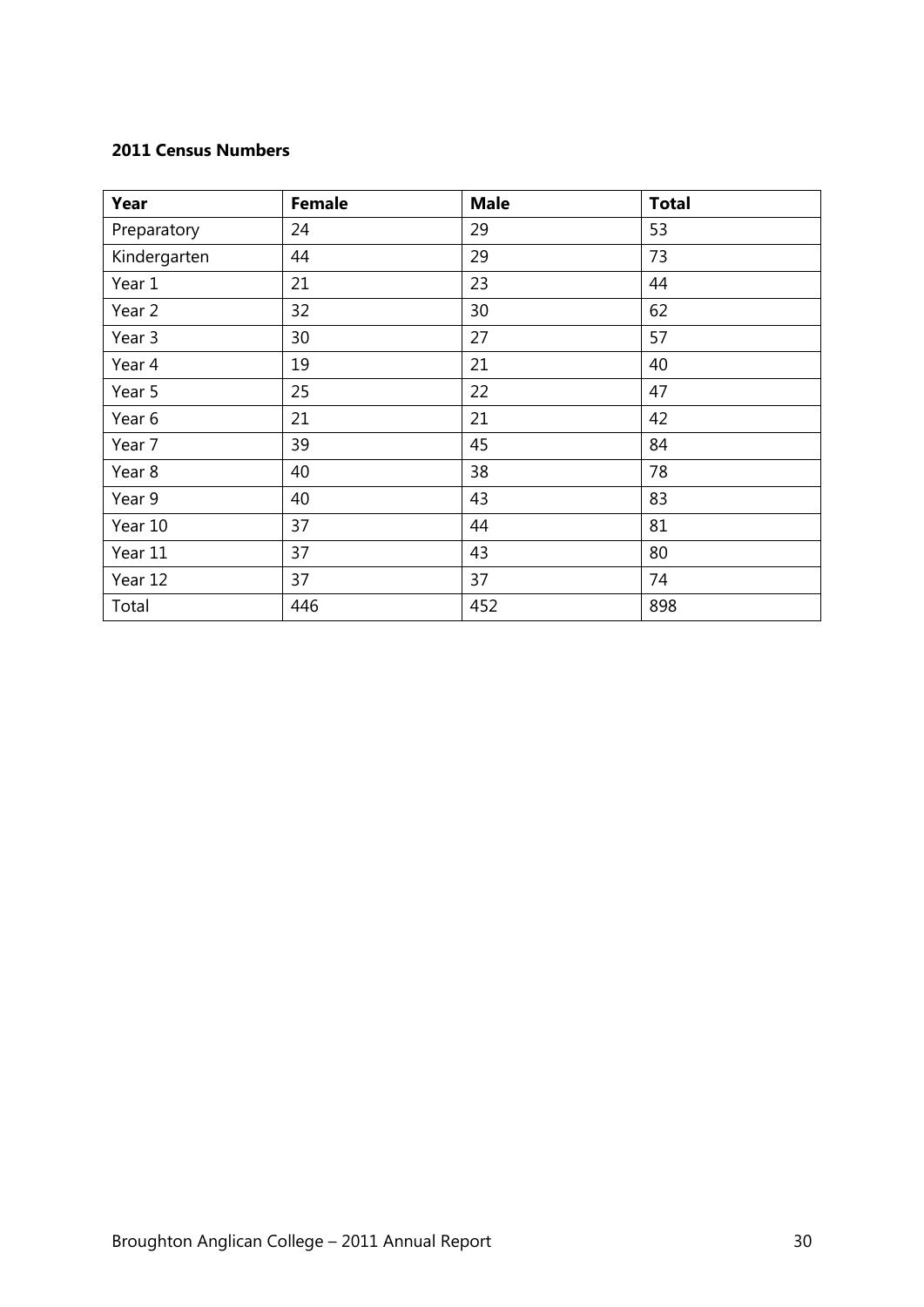#### **SCHOOL POLICIES**

#### **Pastoral Care**

Pastoral Care at Broughton reflects the partnership between students, their families and the College staff. It integrates the academic, social, emotional and spiritual dimensions so that an environment of care pervades the entire College community.

Pastoral Care encompasses three important elements: emotional support, behaviour management and structured curriculum time, to encourage the social and spiritual development of each child in our care.

Pastoral Care is central to the ethos of Broughton Anglican College as it seeks to actively support the fulfillment of the College's mission. Central to that is our Christ-centred vision of Pastoral Care: one that is built on the principles of Scripture, mutual respect, self-discipline, promotion of self-awareness and self-esteem, tolerance and understanding and a knowledge that real life can only be found through Christ.

At Broughton, Pastoral Care will be delivered in a Christian environment to provide the opportunity and encouragement for students to realise their God-given potential. Students are encouraged to show concern for the welfare of others and behave in ways that do not infringe upon the care and requirements of others.

As Pastoral Care is concerned with the needs of each individual child, each should have access to at least one staff member who will care and respond in a positive way. Whilst all staff at Broughton have a responsibility for the Pastoral Care of students, the Pastoral Care Teams have a special responsibility for assisting the relevant Head of School.

In 2011, the Secondary School Pastoral Team was restructured as the College moves towards a change in the division in the Secondary School, which is reflective of the changing educational landscape. The College introduced a Senior School Pastoral Care Structure with staff responsible for students in Years 7-9 and others focussing on students in Years 10 - 12. The Pastoral Care Team was expanded to consist of the Head of the Senior School, Dean of Students (Years 7-9), Dean of Students (Years 10-12), two Assistant Deans of Students (Years 7-9) and two Assistant Deans of Students (Years 10-12).

The College re-established Special Needs Meetings which focussed on the emotional and academic needs of students. In the Senior School, the Special Needs Committee consists of the Head of the Senior School, the Deans of Students, the Head of Teaching and Learning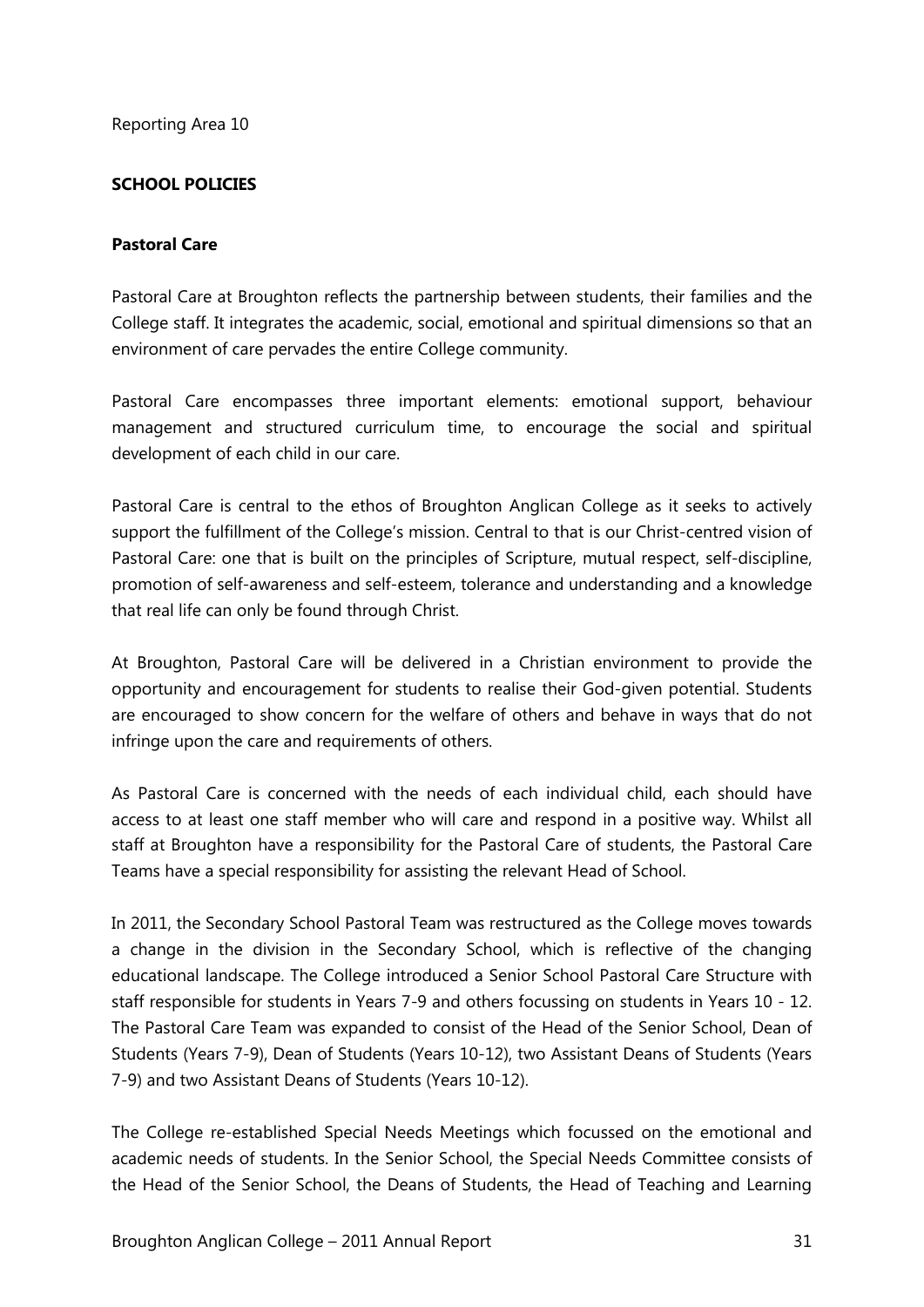Development, the Head of Gifted Education and the Educational Psychologist. The Junior School Special Needs Committee consists of the Head of the Junior School, the two Assistant Heads of the Junior School, the Director of Early Learning, the Head of Teaching and Learning Development, the Head of Gifted Education and the Educational Psychologist.

The College has focused on developing improved opportunities for students to have a voice through an increased awareness of Student Representative Councils – Junior School, Years 7- 9 and Years 10-12.

#### **Discipline**

The College incorporates its Discipline Policy within our Student Management Policy. The College is committed to develop in students an understanding of appropriate behaviour and to assist them, where necessary, to modify their behaviour. The College is opposed to the use of corporal punishment as a means of disciplining students. The Discipline Policy of the College encourages staff to be proactive in managing behaviour through effective lesson planning, the development of teaching and learning strategies that reflect students' learning styles and the use of positive reinforcement strategies. Staff are encouraged to develop a repertoire of behaviour management strategies for use in their classrooms. They may seek support and advice from their supervisors, Heads of Faculties, Deans of Students, the Assistant Heads of the Junior School or the Heads of School.

A program of discipline options involving classroom sanctions and detentions is available to staff. Students may be assisted and advised by Heads of Faculties, the Assistant Heads of the Junior School, the Heads of School or the Educational Psychologist. Students can be referred to the Educational Psychologist by staff or parents and also have the option to self-refer.

Parents are informed of positive or negative behaviours through the College Communication Handbook, telephone contact and parent interviews. In case of continued behavioural problems, or matters involving unsafe behaviour, students may be suspended from the College.

Parents have access to our Discipline Policies through the College intranet or by asking for a printed copy of policies through the College Offices. There is also an overview of the Discipline Policy in the Student Handbook.

#### **Reporting Complaints and Grievances**

The College is committed to the philosophy that education is a three way partnership between the staff, the students and their parents.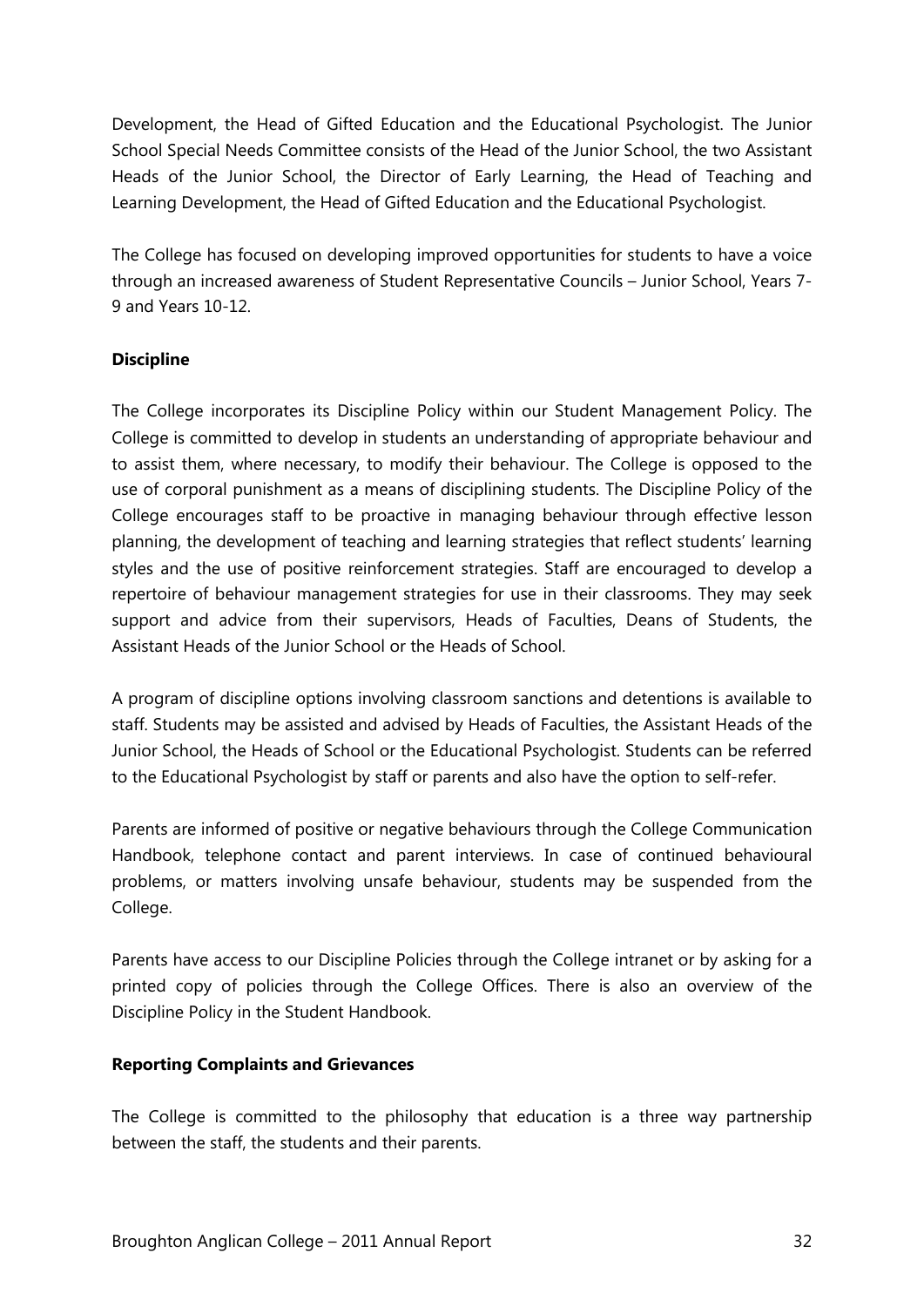Communication between the staff and parents is encouraged through the College Communication Handbook, parent and teacher interviews, telephone conversations and interviews. Where appropriate, case conferences for students who present with special needs, are held. These involve the appropriate staff, which may include the classroom teacher, Specialist Support staff, the Deans of Students (Secondary), the Assistant Heads of the Junior School, the Heads of School or the Headmaster.

Parents have the opportunity to raise concerns relating to the Pastoral Care or Curriculum aspects of the College by speaking to the appropriate member of staff – class teacher, the Deans of Students or the Head of Faculty (Senior School), the Assistants Heads of the Junior School, the Heads of School or the Headmaster.

Should the matter not be resolved within the College or it is a serious issue relating to the Headmaster, parents have the opportunity of raising the issue with the Chairman of the Campbelltown Anglican Schools Council or in writing to Schools Council.

| <b>Policy Area Aspects encompassed</b> |                           | <b>Changes in 2011</b>                | <b>Access to Full Text</b> |
|----------------------------------------|---------------------------|---------------------------------------|----------------------------|
| within Policy and Protocols            |                           |                                       |                            |
|                                        |                           |                                       |                            |
| <b>Child</b>                           | Protocols for             | No change.                            | Parent's Intranet and      |
| <b>Protection</b>                      | referral to               | Staff were in-serviced on this        | copies available on        |
|                                        | <b>Community Services</b> | policy.                               | request                    |
|                                        | <b>Child Protection</b>   | reflects<br>Policy<br>protocols<br>as |                            |
|                                        | Investigation             | determined by the Association of      | Available on Staff         |
|                                        | Procedures                | Independent School.                   | Intranet                   |
|                                        |                           | Staff were in-serviced on this        |                            |
|                                        |                           | policy.                               |                            |
|                                        | Code of Conduct           | No change                             |                            |
|                                        | for Staff                 |                                       |                            |
| <b>Complaints</b>                      | Grievances                | Policy was reviewed at a College      | Parent's Intranet, copies  |
| and                                    | Protocols                 | level and at a Schools Council        | available on request and   |
| <b>Grievances</b>                      |                           | level to reflect the restructured     | in College Handbook        |
|                                        |                           | Headmaster's<br>Executive<br>and      |                            |
|                                        |                           | Senior School Pastoral<br>Care        |                            |
|                                        |                           | structure.                            |                            |
|                                        |                           |                                       |                            |
|                                        |                           | were in-serviced on this<br>Staff     |                            |
|                                        |                           | policy. Parents were informed of      |                            |

This procedure is outlined in the College Handbook.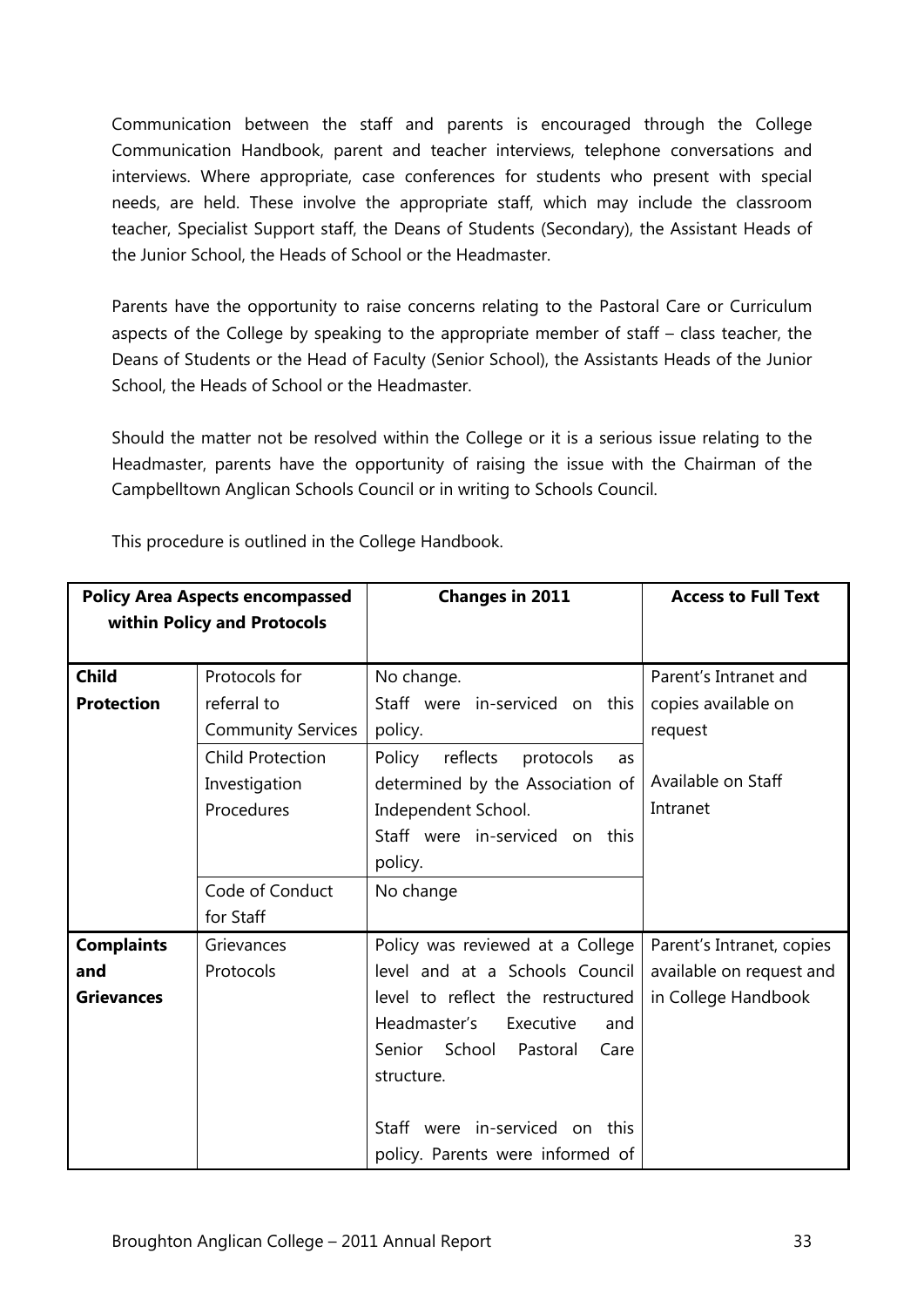|                                              |                                                        | the changes in writing, at the<br>parent information evenings and<br>in the College newsletter                                                                                                                           |                                                  |
|----------------------------------------------|--------------------------------------------------------|--------------------------------------------------------------------------------------------------------------------------------------------------------------------------------------------------------------------------|--------------------------------------------------|
| <b>Pastoral Care</b><br><b>Pastoral Care</b> | <b>Camping Protocols</b>                               | The<br>Senior<br>School<br>College<br>Camping Program was reviewed<br>and changes made to eliminate<br>repetition.                                                                                                       | Copies available on<br>request                   |
|                                              |                                                        | Junior<br>School<br>The<br>Camping<br>Program was reviewed.                                                                                                                                                              |                                                  |
| This policy<br>should be                     | Student<br><b>Management Policy</b>                    | No change                                                                                                                                                                                                                |                                                  |
| examined in<br>conjunction<br>with:          | Guidelines for<br>Referral to<br>Counselors            | No change                                                                                                                                                                                                                |                                                  |
|                                              | Suicide Prevention<br>Guidelines                       | No change                                                                                                                                                                                                                |                                                  |
|                                              | Anti- Bullying<br><b>Support Document</b>              | Policy was reviewed.<br>No changes were made to the<br>policy                                                                                                                                                            | <b>Bullying Statement in</b><br>College Handbook |
| <b>Security</b>                              | Emergency and<br><b>Critical Incident</b><br>Protocols | School Protocols were reassessed<br>reflective<br>of<br>be<br>the<br>to<br>restructuring of the Headmaster's<br>Executive and the Senior School<br>Pastoral Care Structure.<br>Staff were in-serviced on this<br>policy. | Copies available on<br>request                   |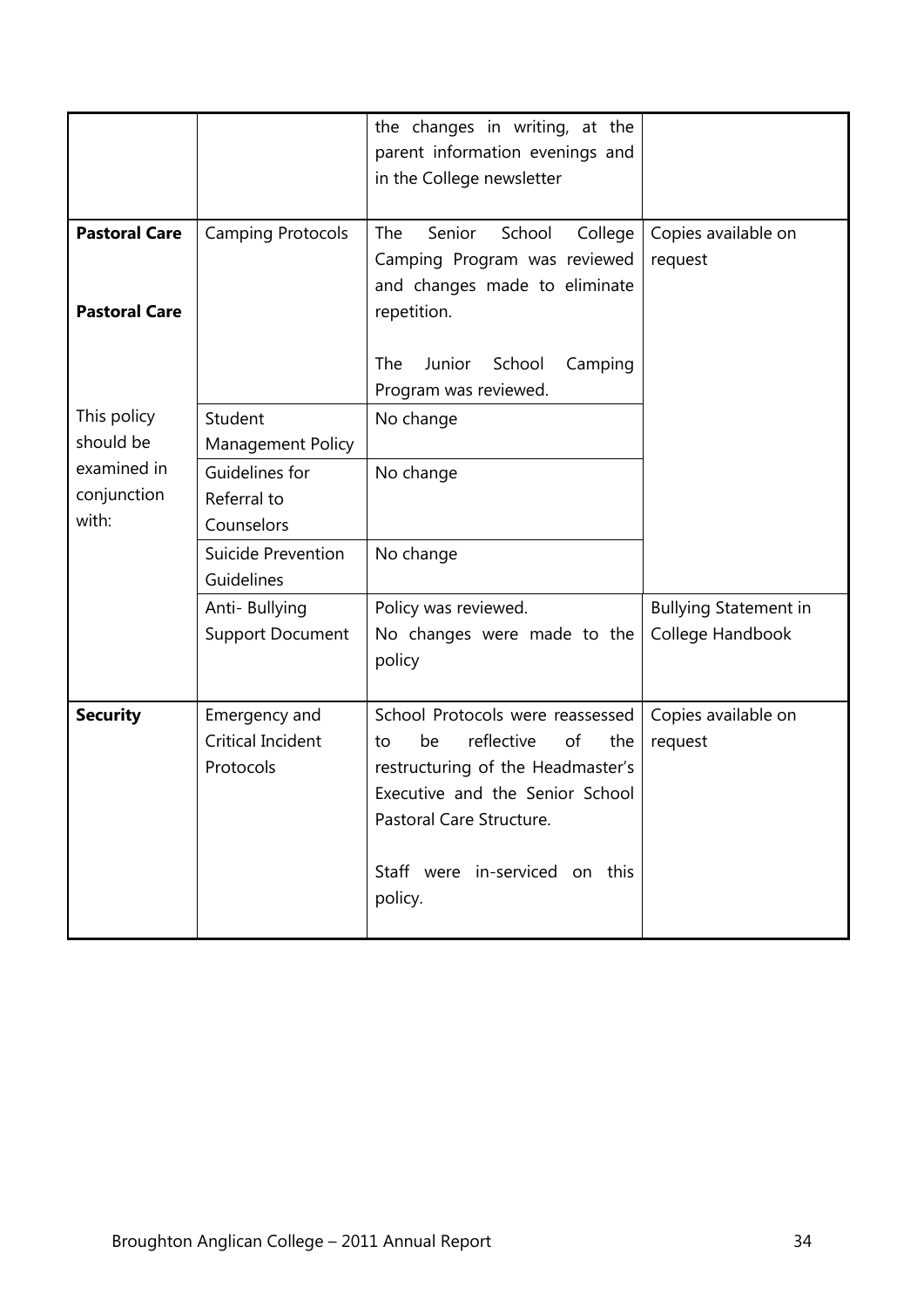| <b>Student</b>    | Attendance Policy         | Minor changes have been made       | Copies available on      |
|-------------------|---------------------------|------------------------------------|--------------------------|
| <b>Management</b> |                           | to reflect the structure of the    | request                  |
|                   |                           | College.                           |                          |
|                   |                           |                                    |                          |
|                   | Student Leadership        | The allocation of duties of the    | Copies available on      |
|                   | Guidelines                | members of the Senior School       | request                  |
|                   |                           | Leadership team were modified to   |                          |
|                   |                           | increase the focus on Student      |                          |
|                   |                           | Representative Councils and the    |                          |
|                   |                           | College house system.              |                          |
|                   | Student                   | Junior School Protocols reviewed   | Available in College     |
|                   | Recognition and           | with changes recommended for       | Communication            |
|                   | Awards                    | 2011 introduced.                   | Handbook                 |
|                   | <b>Student Discipline</b> | Protocols were reviewed to reflect | Available in College     |
|                   | Protocols                 | changes in structure.              | Communication            |
|                   |                           |                                    | Handbook                 |
|                   | Communication             | Policy developed to ensure formal  | Available on the College |
|                   | Protocols                 | informal<br>communication<br>and   | Intranet                 |
|                   |                           | between the College and parents    |                          |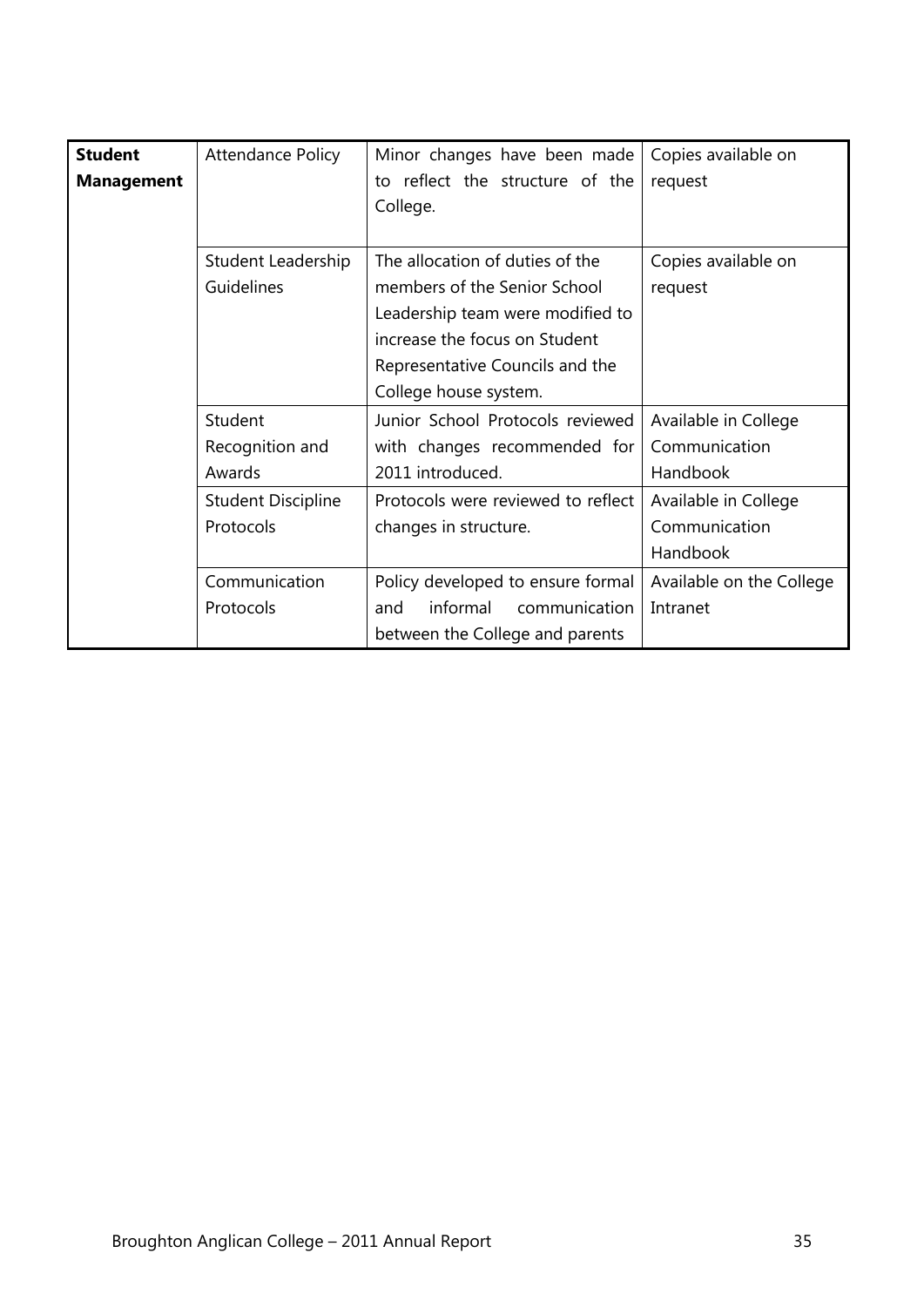#### **SCHOOL DETERMINED IMPROVEMENT TARGETS**

#### **College Goals for 2010**

After consultation with various sectors within the College community, the following areas of priority for 2010 were determined:

- i) seek that all we do and plan reflects and focuses on the Christian mission of the College
- ii) develop strategies which increase the sense of community and belonging for members of the Broughton family – present, past and future
- iii) continue to develop strategies to assist students, of all ability levels, to maximise learning outcomes
- iv) develop strategies to enhance a culture of professional and performance development within the staff
- v) develop strategies which improve access, for people in the Macarthur region, to the quality Christian Education that the College provides
- *vi)* identify 'point of difference' between Broughton and other schools*.*

In 2010, the College formed a Planning Committee with the brief to develop, implement and evaluate an Action Plan for 2010. Throughout 2010, the Planning Committee met regularly to evaluate the progress made in the various areas for improvement detailed in our Action Plan. This committee was continued into 2011 and 2012.

| <b>Area of Focus</b> | 2010 Goals                       | <b>Evaluation</b>                      |
|----------------------|----------------------------------|----------------------------------------|
|                      |                                  |                                        |
| Spiritual            | Develop evaluation strategies to | In 2010, the College commenced a       |
| Development          | assess how 'Life through Christ' | partnership with the<br>Anglican       |
|                      | underpins all activities         | Education Commission<br>and<br>has     |
|                      |                                  | worked towards embedding<br>our        |
|                      |                                  | Christian ethos into our Policies and  |
|                      |                                  | our Teaching and Learning Programs.    |
|                      |                                  |                                        |
|                      |                                  | This work continued into 2011 with in- |
|                      |                                  | servicing undertaken and the College   |
|                      |                                  | being invited to play an integral role |
|                      |                                  | in the AEC LiveWIre Project.           |
|                      |                                  |                                        |
|                      |                                  |                                        |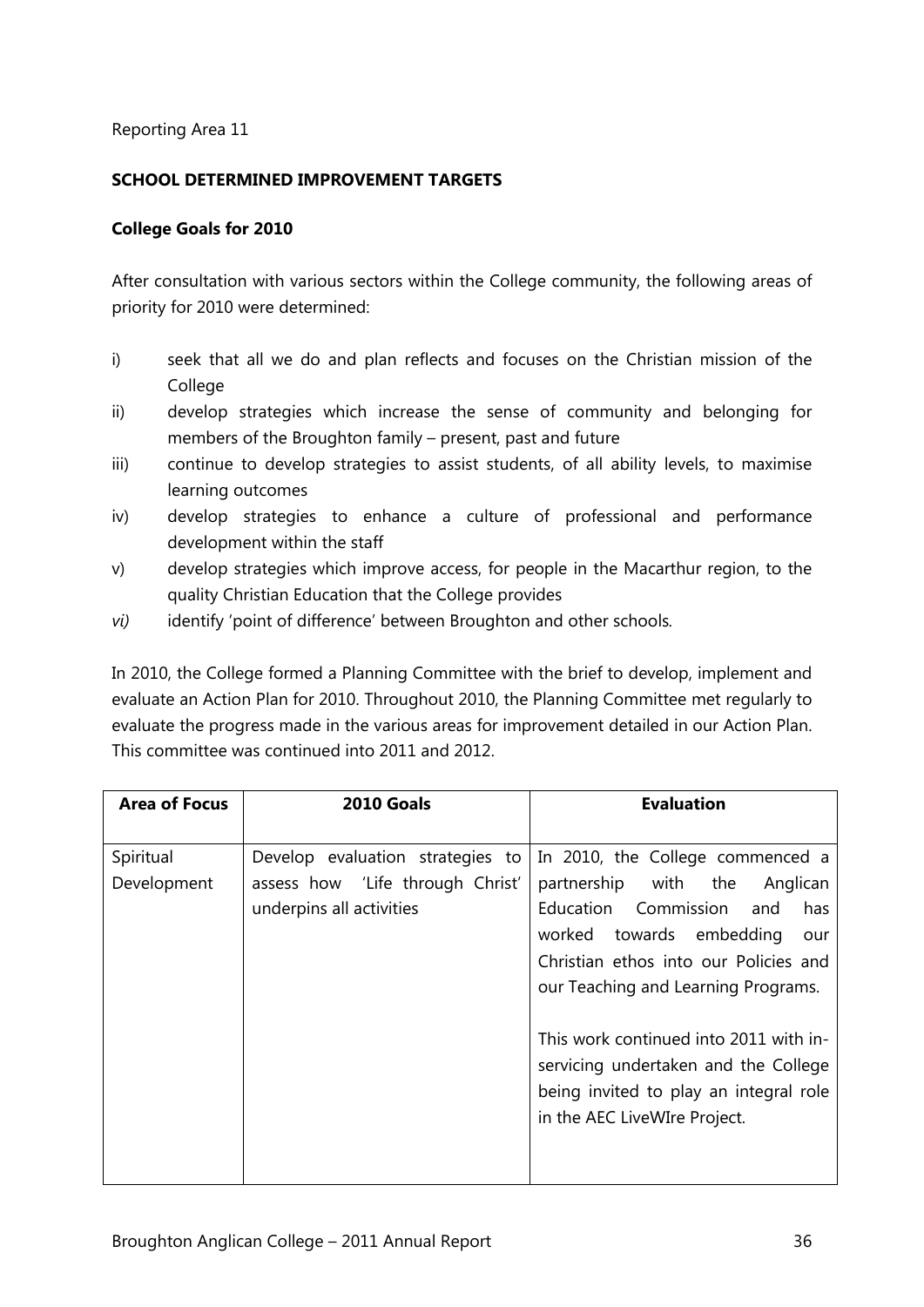|                          | links<br>between<br>Strengthen<br>Broughton and St Peter's Church                                                                                                      | The College has developed firm links<br>with St Peter's Anglican Church<br>through a strong presence of St<br>Peter's staff in our Chapel and<br>Christian Studies Programs.                                                                                                               |
|--------------------------|------------------------------------------------------------------------------------------------------------------------------------------------------------------------|--------------------------------------------------------------------------------------------------------------------------------------------------------------------------------------------------------------------------------------------------------------------------------------------|
|                          | Australian<br>Develop<br>and<br>International mission links.                                                                                                           | In 2011 the College continued to<br>support the African Aids Foundations<br>and sought to establish links with<br>service and mission groups within<br>Australia.                                                                                                                          |
|                          | College events to evangelize and<br>present the Gospel to members of<br>the College community and to<br>challenge them with respect to<br>their relationship with God. | In 2011 students were involved in the<br>Dusty Boots Mission program with<br>students from Year 10 working and<br>living in a community with a high<br>proportion of indigenous Australians.                                                                                               |
| Teaching and<br>Learning | Continued focus in developing<br>skills in staff in the differentiation<br>of the curriculum to meet the<br>individual<br>learning<br>needs<br>of<br>students.         | The College continues to focus on the<br>individual social and academic needs<br>of our students. In 2010, staff were in-<br>serviced in the Differentiation of the<br>Curriculum.                                                                                                         |
|                          | College community to see equal<br>placed<br>developing<br>value<br>on<br>educational programs to meet the<br>students.                                                 | In 2011, the College Teaching and<br>Learning<br>Development<br>Team<br>developed and in-serviced staff in our<br>individual learning needs of "Learning Alerts' assisting staff to<br>recognise the needs of their students<br>and presenting teaching strategies to<br>meet these needs, |
| Curriculum               | Prepare for the implementation of<br>the National Curriculum.                                                                                                          | The College continues to encourage<br>staff to be aware of the discussions<br>the<br>relating<br>and<br>progress<br>to<br>the<br>National<br>development<br>of<br>Curriculum and to be involved in the<br>consultation process.                                                            |
|                          | Review curriculum pattern offered<br>at Broughton.                                                                                                                     | The College determines its Middle<br>School and Senior School curriculum<br>pattern according to student interest.                                                                                                                                                                         |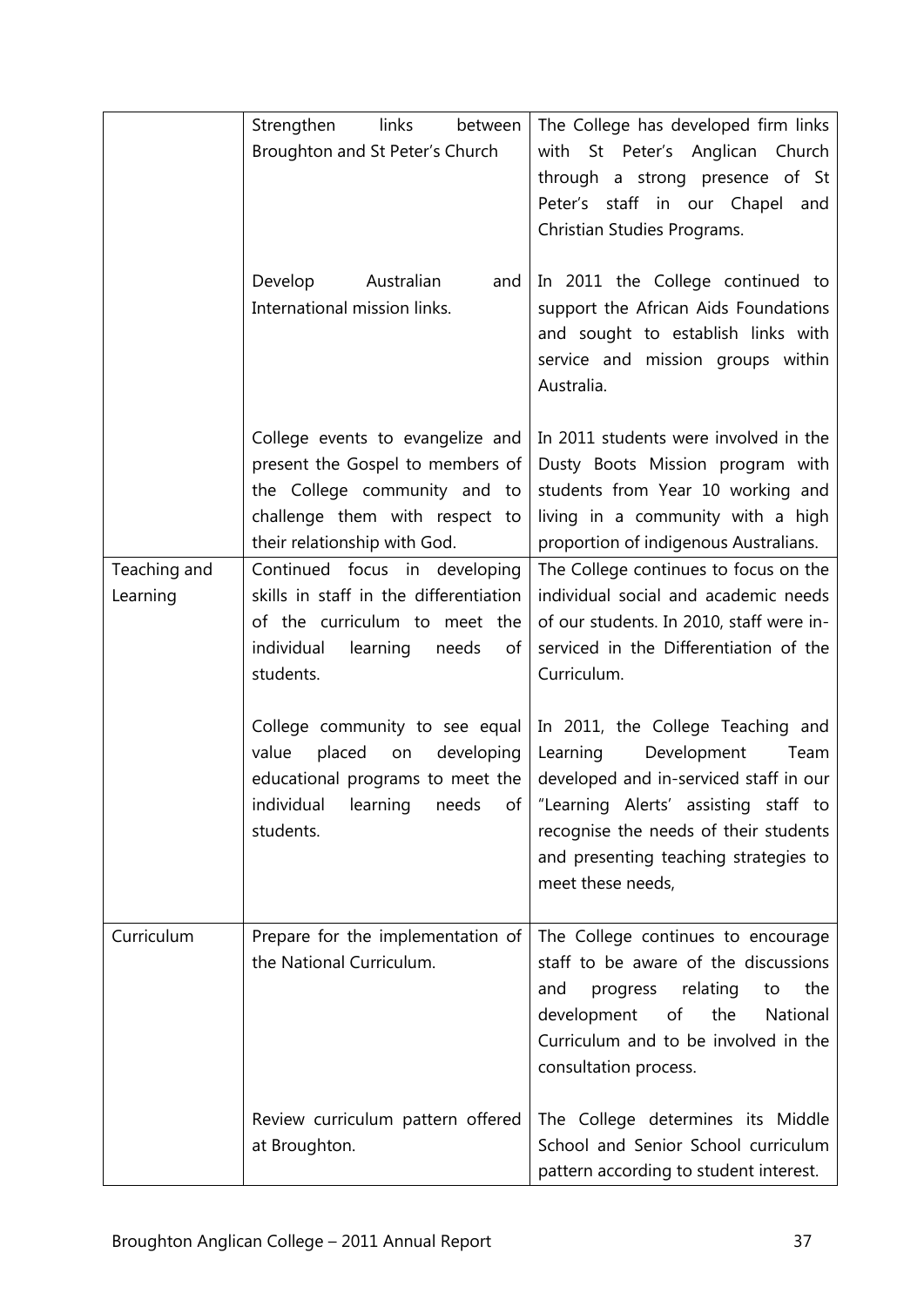|                                  |                                                                                                              | In 2011 we saw the Introduction of<br>School Based Apprenticeships to meet<br>the interests and goals of students.                                                                                                                                                                       |
|----------------------------------|--------------------------------------------------------------------------------------------------------------|------------------------------------------------------------------------------------------------------------------------------------------------------------------------------------------------------------------------------------------------------------------------------------------|
|                                  | Review of Reporting of Student<br>Achievement to Parents.                                                    | In 2010 the College reviewed and<br>changed the assessment of students<br>to be reflective of the principles of<br>assessment for learning, eliminating<br>Examinations<br>Half<br>Yearly<br>for<br>Kindergarten to Year 9.                                                              |
|                                  |                                                                                                              | The College reviewed the Secondary<br>School reporting format and made<br>substantial changes.                                                                                                                                                                                           |
|                                  |                                                                                                              | In 2011 the reports in the Junior<br>School were reviewed and significantly<br>changed.                                                                                                                                                                                                  |
| Pastoral Care<br><b>Students</b> | of<br>Development<br>greater<br>opportunities for student leader-<br>ship within the College.                | In 2010, the College reviewed the<br>Student Leadership Programs and<br>made recommendations for changes<br>in 2011. These changes have resulted<br>in a change of focus in the role of our<br>student leaders to increase interaction<br>with students and improve our House<br>system. |
|                                  |                                                                                                              | In 2011, there was a further change in<br>the roles of student leaders to<br>increase student voice through more<br>effective<br>Student<br>Representative<br>Councils.                                                                                                                  |
|                                  | Development of Student Mentoring<br>Program to enhance the interaction<br>and relationship between students. | The introduction of Peer Support with<br>Years 7 and 11 was an outstanding<br>in 2010. Further student<br><b>SUCCESS</b><br>mentoring schemes were investigated<br>in 2010 for introduction in 2011.                                                                                     |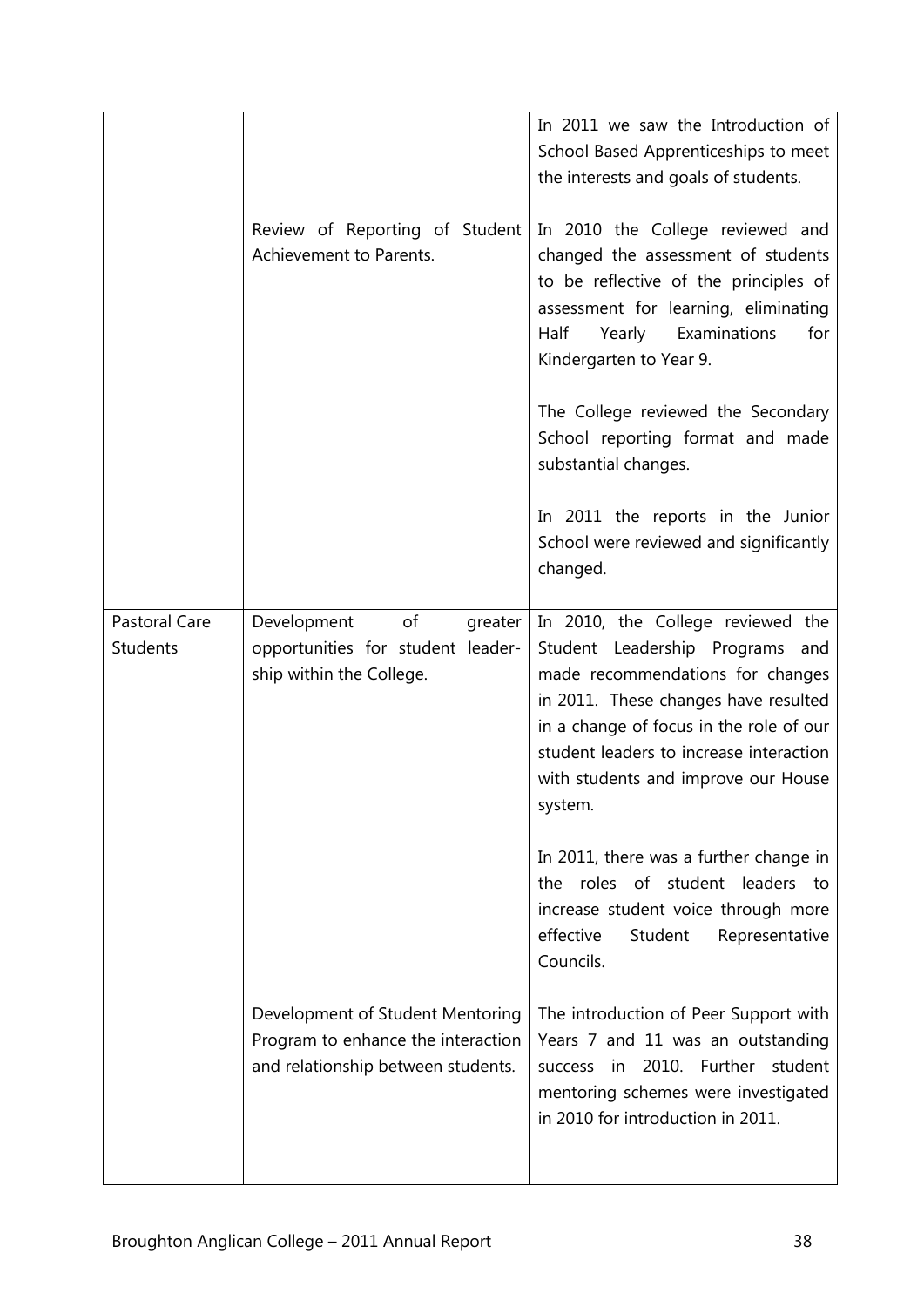| Student    | Continued implementation of a<br>zero-tolerance of bullying in the<br>College.<br>Review of sporting activities to                           | This goal underpins our policies<br>relating to bullying and harassment.<br>The College continues to implement<br>programs aimed at raising students'<br>awareness of the emotional and legal<br>impacts of bullying.<br>In 2010, the College continued to                                                                                                        |
|------------|----------------------------------------------------------------------------------------------------------------------------------------------|-------------------------------------------------------------------------------------------------------------------------------------------------------------------------------------------------------------------------------------------------------------------------------------------------------------------------------------------------------------------|
| Activities | increase the focus on fitness and<br>physical activity in sport.                                                                             | develop in the area of sport and<br>planned for the construction of a<br>Sports Centre which would increase<br>sporting opportunities for students.                                                                                                                                                                                                               |
|            | Greater opportunities for students<br>to be involved in co-curricular<br>activities.                                                         | The College is committed to giving<br>students opportunities to be involved<br>in co-curricular activities. In 2010, the<br>College presented the 'Sound of<br>Music' in the Senior School and our<br>first Junior School musical, 'Jonah.'<br>Opportunities for involvement in<br>debating, public speaking, chess and<br>other activities were widened in 2010. |
| Staffing   | Improvement of staff morale and<br>the recognition of the value and<br>quality of their work.                                                | In 2010, the College is committed to<br>recognising the work of staff in<br>College publications. In 2010, we<br>introduced a Staff Peer Recognition<br>Scheme which has been positively<br>embraced by the staff.                                                                                                                                                |
|            | Increase opportunities for staff to<br>be involved in the decision making<br>process by the introduction of a<br>collegial leadership style. | The College is committed<br>to a<br>collegial model of leadership and<br>decision making.                                                                                                                                                                                                                                                                         |
|            | Improved<br>communication<br>for<br>staff/students and systems within<br>the College.                                                        | Committees have been formed in a<br>number of areas including<br><b>Boys</b><br>Education, Occupational Health and<br>Safety, Professional Development and<br>Equal Opportunity in Employment.<br>committees<br>Membership<br>of<br>are                                                                                                                           |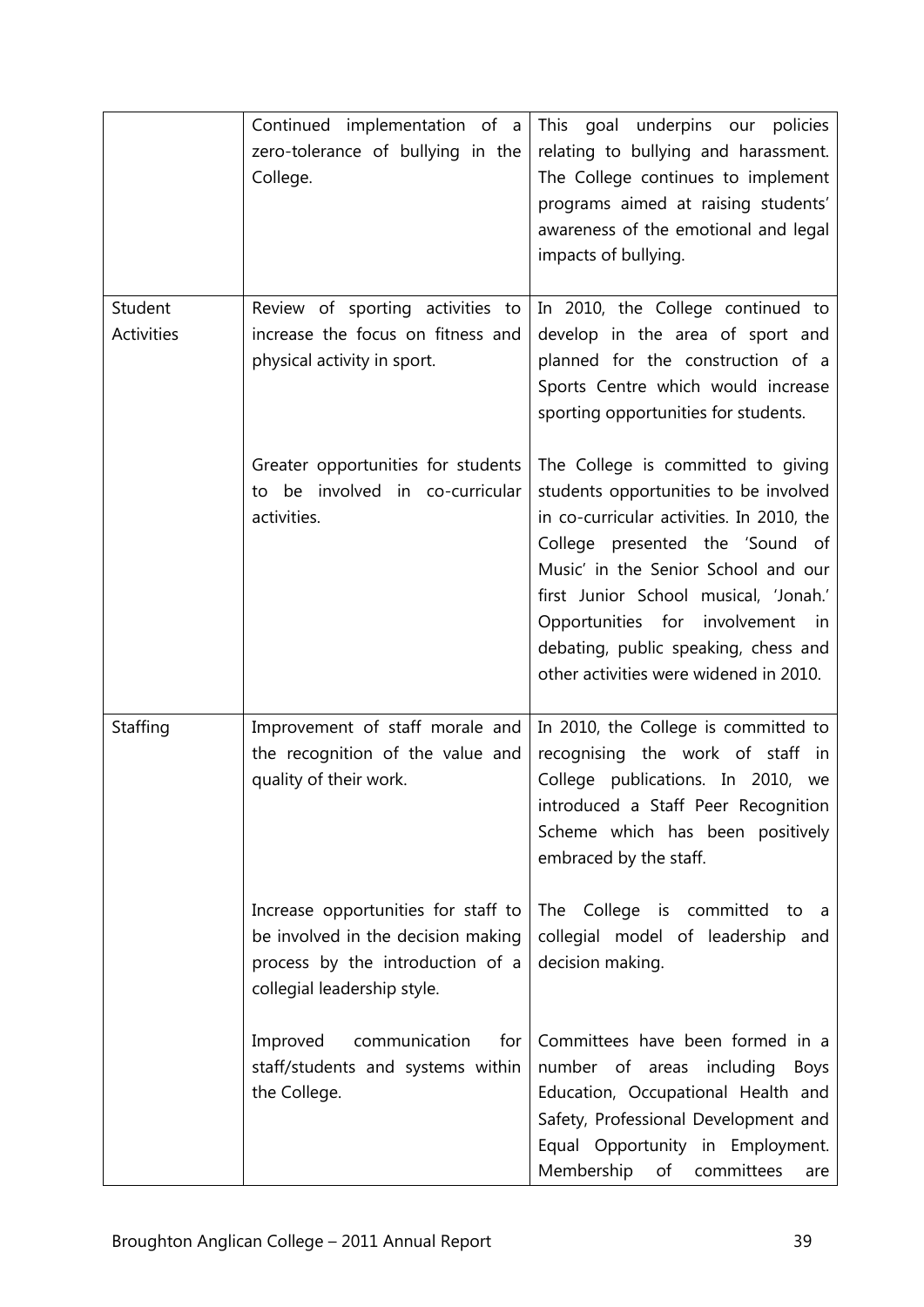|                                         |                                                                                                | encouraged and selected from all<br>areas of the College and the Chairs<br>are not members of the Senior of<br>Middle Management Teams.<br>In 2010, the College introduced a<br>Planning Committee. |
|-----------------------------------------|------------------------------------------------------------------------------------------------|-----------------------------------------------------------------------------------------------------------------------------------------------------------------------------------------------------|
| Professional                            | Develop programs and links to                                                                  | Staff are encouraged to undertake in-                                                                                                                                                               |
| Development -<br><b>Career Planning</b> | enhance the Christian professional<br>development of staff.                                    | servicing<br>and join<br>professional<br>networks.                                                                                                                                                  |
|                                         |                                                                                                | In 2010, the College has developed a<br>link<br>with<br>the<br>Anglican<br>strong<br>Education Commission and staff are<br>actively involved in their programs<br>and networks.                     |
|                                         | Develop staff who have shown<br>leadership qualities/aspirations.                              | Staff are encouraged to take on<br>leadership of teams and committees<br>new areas of responsibilities<br>and<br>within Faculties and the College.                                                  |
| Developing a                            | communication<br>with<br>Improve                                                               | At the commencement of 2010, the                                                                                                                                                                    |
| sense of                                | parents and students within the                                                                | College<br>appointed<br>Community<br>a                                                                                                                                                              |
| community                               | College community.                                                                             | Development Officer - Registrar with                                                                                                                                                                |
|                                         | Develop an increased sense of<br>pride<br>belonging<br>in<br>the<br>to<br>Broughton community. | the brief to build partnerships with<br>within the College<br>parents<br>and<br>external<br>partnerships<br>with<br>the<br>community and local businesses.                                          |
|                                         | Community feeling of family school<br>and strong connection.                                   | The Parents and Friends Association<br>continued to support the College<br>through<br>fundraising<br>the<br>and<br>organisation of College activities.                                              |
|                                         | Best practice communications and<br>interactions between parents and<br>staff.                 | 2010 the College moved to<br>In<br>increased communication with parents<br>through electronic means, This has<br>increased the number of parents<br>accessing the newsletter etc.                   |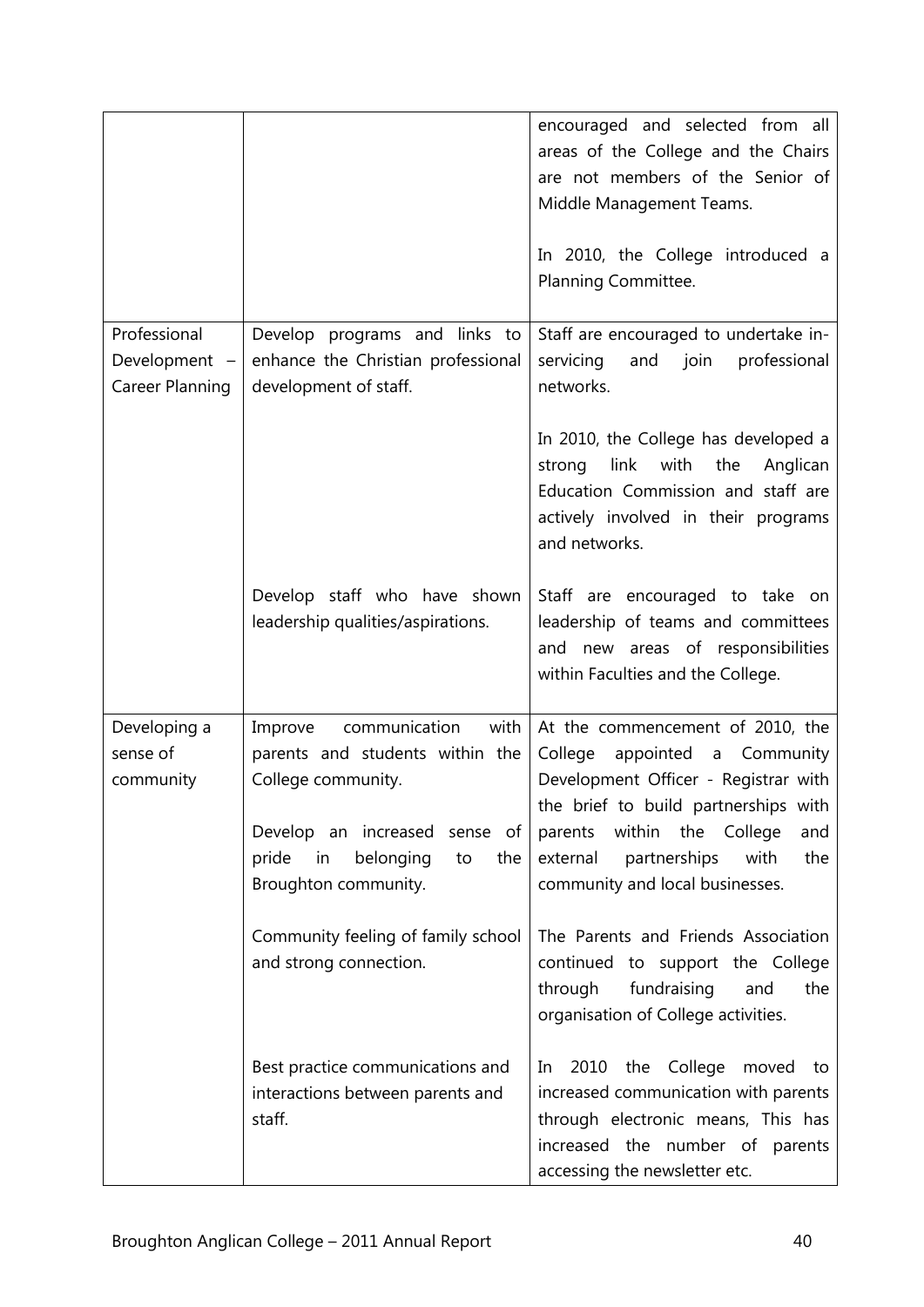| Financial | Be aware of the debate on funding                                                                                                                                                                                                                                        | The College community has remained                                                                                                                                                                                                                                |
|-----------|--------------------------------------------------------------------------------------------------------------------------------------------------------------------------------------------------------------------------------------------------------------------------|-------------------------------------------------------------------------------------------------------------------------------------------------------------------------------------------------------------------------------------------------------------------|
| Awareness | of Independent Schools post 2012.                                                                                                                                                                                                                                        | the<br>informed of<br>debates<br>being<br>undertaken on Federal Government<br>Funding.                                                                                                                                                                            |
|           | understanding<br>Improved<br>οf<br>financial operations of the College<br>and the impact on teaching and<br>learning of budget constraints.<br>Increased<br>awareness<br>and<br>accountability<br>of<br>managing<br>budgets at the various levels within<br>the College. | 2010,<br>informal<br>training<br>In<br>was<br>with<br>the<br>undertaken<br>Heads<br>0f<br>Faculties in relation to budgeting and<br>accountability. This has led to a<br>significant improvement in faculties<br>maintaining and keeping within their<br>budgets. |
|           | Increased awareness and analysis<br>of enrolment trends and the link<br>between enrolments and teaching<br>and learning programs.                                                                                                                                        | communication<br>Improved<br>οf<br>enrolments, entry and exit surveys and<br>sources of information has allowed<br>the College to gain a clearer picture of<br>enrolment patterns and the strengths<br>and weaknesses of the College.                             |
|           | Meeting the objectives outlined in<br>the Executive Officer's Strategic<br>Plan.                                                                                                                                                                                         | The Head meets with the Executive<br>Officer<br>regularly and<br>undertakes<br>discussions of Strategic Plans of the<br>Executive Office and the College.                                                                                                         |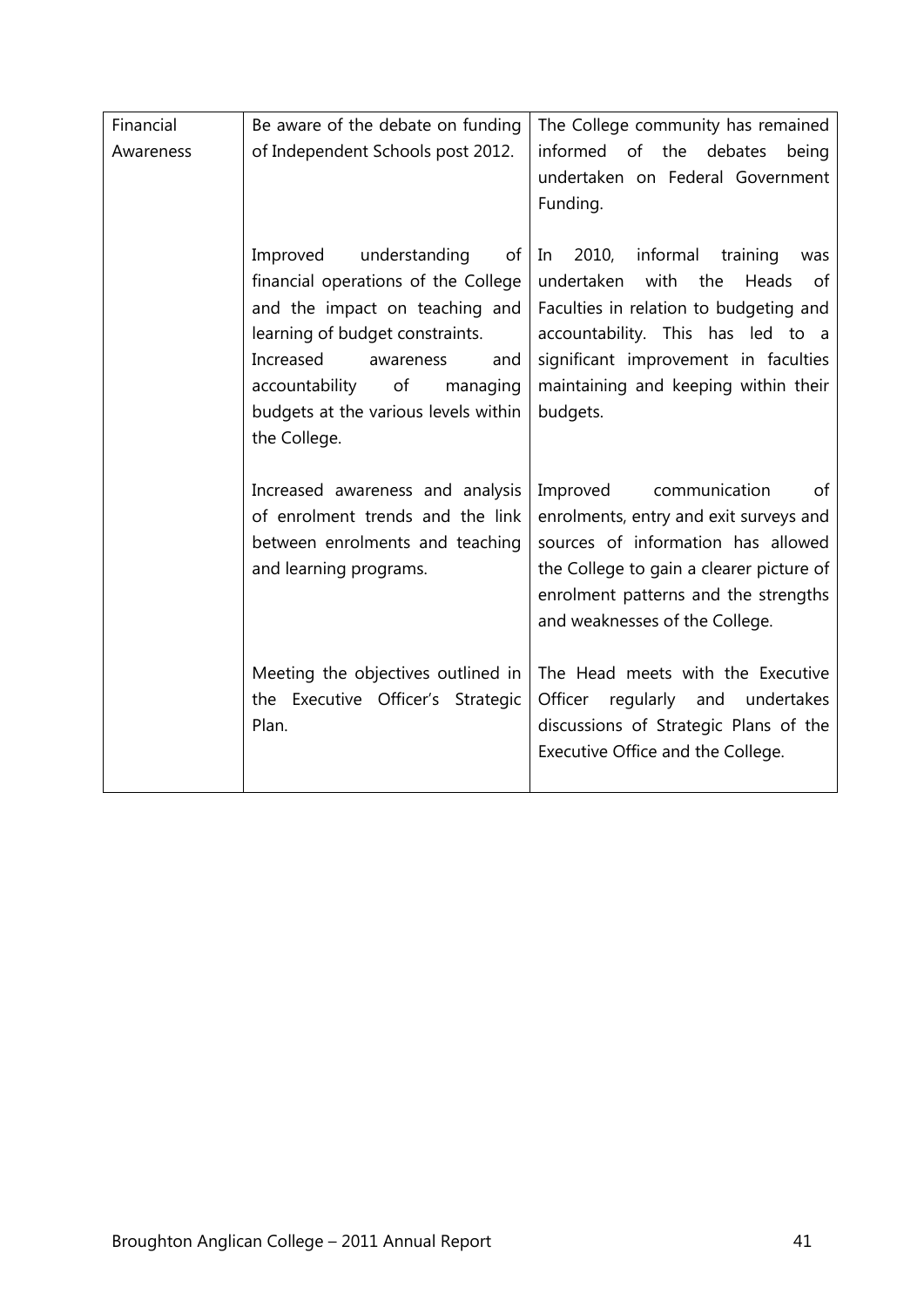#### **College Goals for 2011**

After consultation with various sectors within the College community, the following areas of focus determined the areas of priority for 2011 to be:

| <b>Area of Focus</b>                    | 2011 Goals                                                                                                                                                                                                                                   |
|-----------------------------------------|----------------------------------------------------------------------------------------------------------------------------------------------------------------------------------------------------------------------------------------------|
| Spiritual Development                   | Ensure the College continues to develop a reputation of having<br>a strong Christian focus, a focus on academic excellence and<br>offers a wide range of educational and co-curricular<br>opportunities.                                     |
|                                         | Seek that all we do and plan reflects and focuses on the<br>Christian mission of the College.                                                                                                                                                |
|                                         | Develop strategies and programs which reflect the College vision<br>of Christian service and mission within the College, the<br>Macarthur region and nationally.                                                                             |
|                                         | Give thanks and praise and celebrate 25 years of Christian<br>Education at Broughton, for the blessing and guidance of God<br>and for all that He has provided.                                                                              |
|                                         | Further develop links between the College and the Anglican<br>Education Commission working with them to develop programs<br>which have our Christian mission embedded in them.                                                               |
| Curriculum                              | Review Reporting of Student Achievement to Parents to ensure<br>the College is providing feedback to parents on student<br>achievement of learning outcomes and to assist them to support<br>and advise their children.                      |
|                                         | Investigate possibilities of developing the College as a deliverer<br>of courses to other members of the College and Macarthur<br>community. e.g. Post graduate courses delivered by AEC, PTC<br>courses, Parenting courses and ESL courses. |
| <b>Pastoral Care</b><br><b>Students</b> | Evaluate and develop a Student Mentoring Program to enhance<br>the interaction and relationship between students e.g. Peer<br>Support, Junior School Buddying Program and Peer Mediation.                                                    |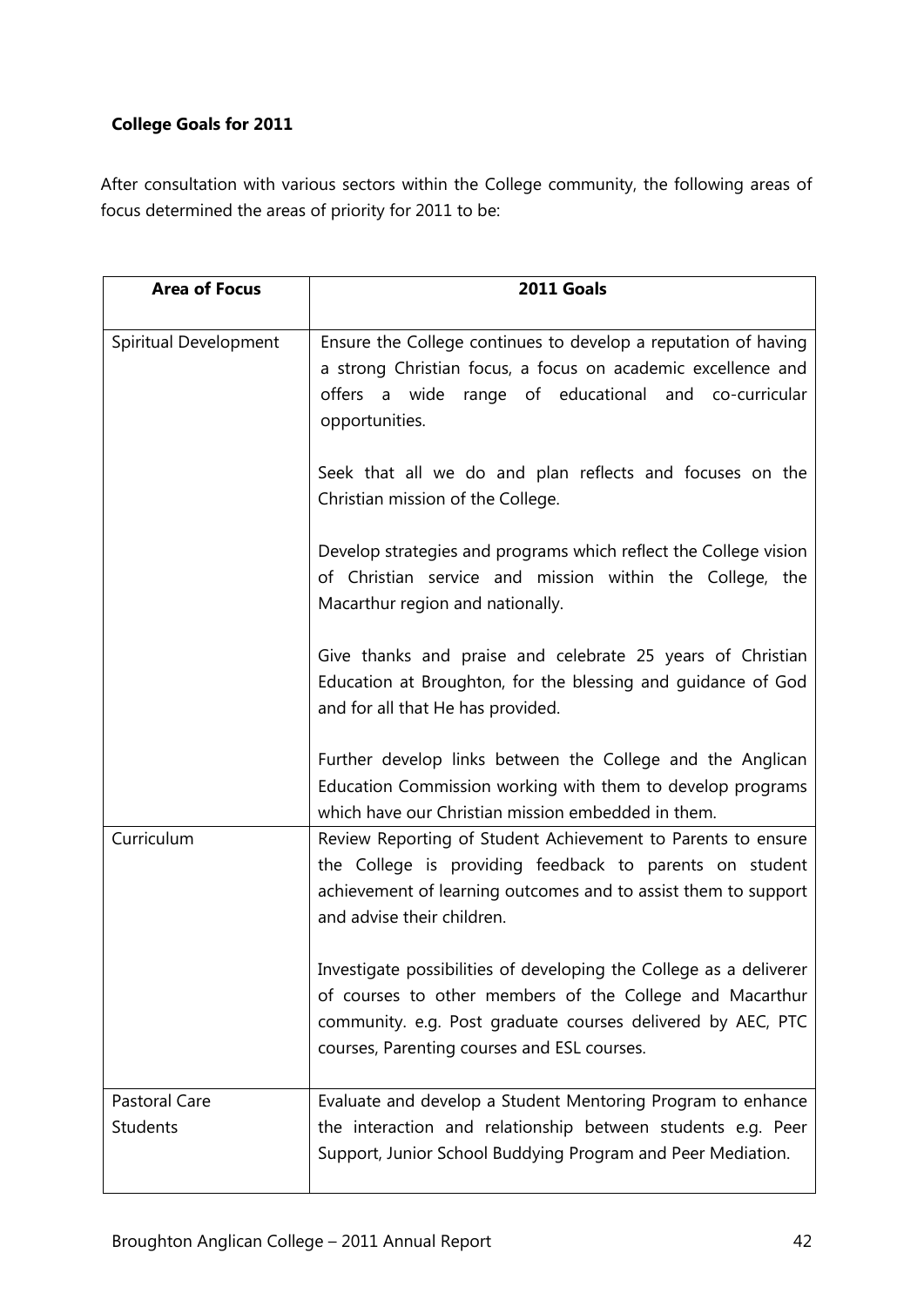| <b>Student Activities</b>                        | Engage the College community in the 2011 Musical.                                                                                                                                                      |
|--------------------------------------------------|--------------------------------------------------------------------------------------------------------------------------------------------------------------------------------------------------------|
| Staffing                                         | Develop a program of staff appraisal to recognise the excellence<br>of staff work and to plan professional and career development.                                                                     |
| Professional<br>Development - Career<br>Planning | Develop skills in staff in the differentiation of the curriculum to<br>meet the individual learning needs of students.                                                                                 |
|                                                  | Increase teacher expertise and efficiency in the use of the new<br>technologies through professional development activities and<br>access to team teaching.                                            |
| Developing a sense of<br>community               | strategies which will improve<br>Develop<br>and<br>implement<br>communication with parents and students within the College<br>community.                                                               |
|                                                  | Strengthen the partnership between the College, St Peter's<br>Anglican Church and St Peter's Anglican Primary School to<br>enhance opportunities for outreach for families in the Macarthur<br>region. |
|                                                  | Develop strategies and a timeframe to establish the Broughton<br>Alumni.                                                                                                                               |
|                                                  | Continue to develop strategies which increase the sense of<br>community and belonging for members of the Broughton family<br>- present, past and future                                                |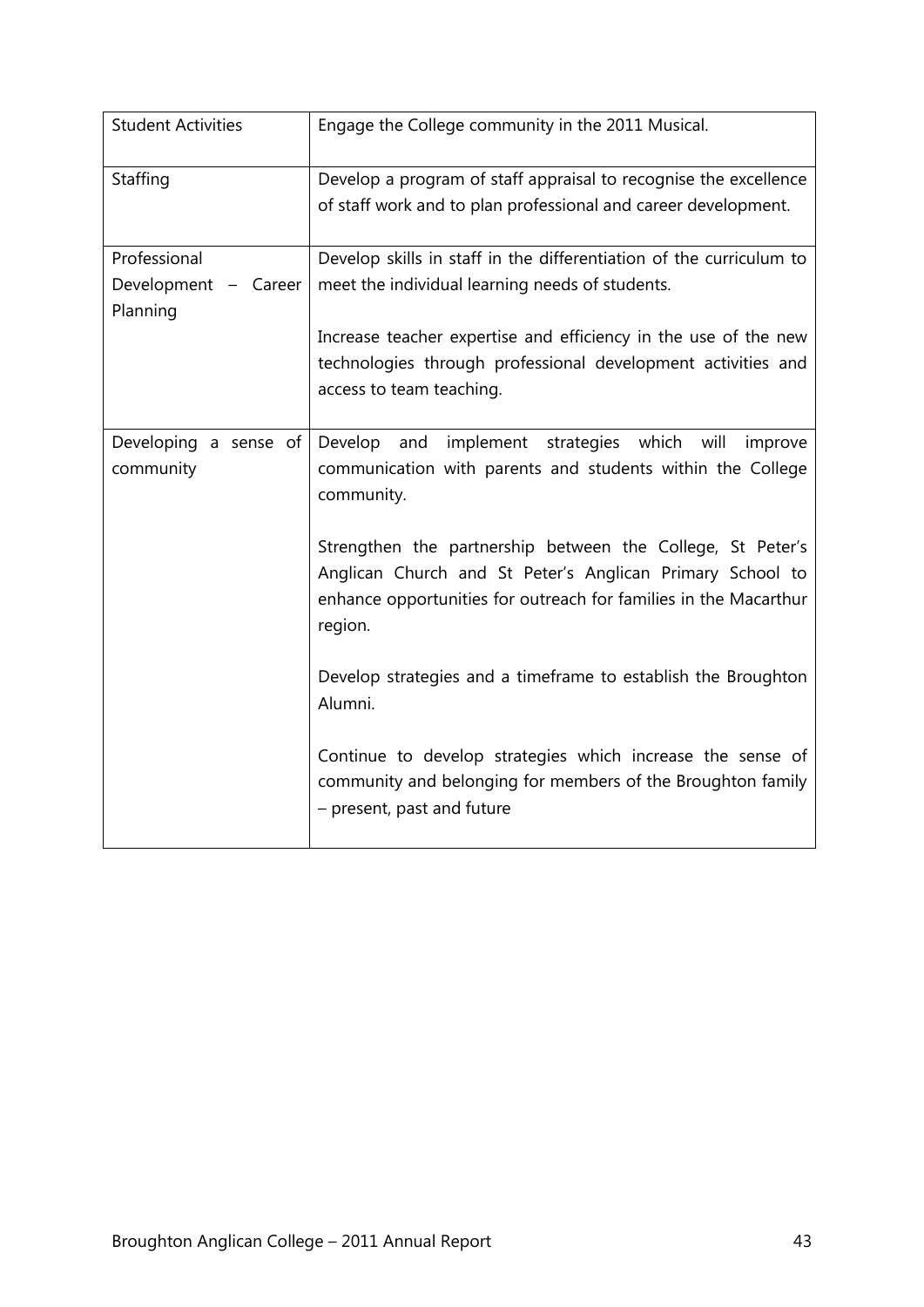#### **INITIATIVES PROMOTING RESPECT AND RESPONSIBILITY**

The College's Mission Statement helps us to focus on the development and understanding of the Gospel message of Jesus Christ and the importance of serving God. Our aim is for each student to recognise that they are an integral and valued part of the school community, with parents and staff working together to provide pastoral care and support that develops self-esteem, mutual respect and responsibility.

At Broughton Anglican College, all students from Preparatory to Year 12 have the right to:

- enjoy a safe school environment
- be treated with courtesy and respect
- understand school rules and the consequences of breaking them
- expect that personal and school property is secure and treated with respect
- learn to the best of their ability in an inclusive school setting
- participate in a school community which promotes Christian values.

We believe that students have the right to be safe, to feel safe to learn and to be treated with respect. This is to be achieved through the development of quality relationships, the provision of satisfying learning experiences, the establishment of an effective care network and the proper guidance of behaviour and discipline.

Each student has been created by God with individual gifts, talents and personalities. Students at Broughton deserve to be treated equally, fairly and justly. The rights of students coincide with the responsibility of students to ensure that their behaviour and actions allow other students the rights they deserve.

In 2011, the following initiatives were undertaken to promote respect and responsibility within the Broughton community. These include:

- Drug and Alcohol Forum
- Pastoral Care Framework (delivered through House Tutor Classes)
- Peer Mediation

.

- Peer Support Training
- Peer Support Years 7 and 11
- Prefect Council
- Student Reward and Recognition System
- Student Representative Councils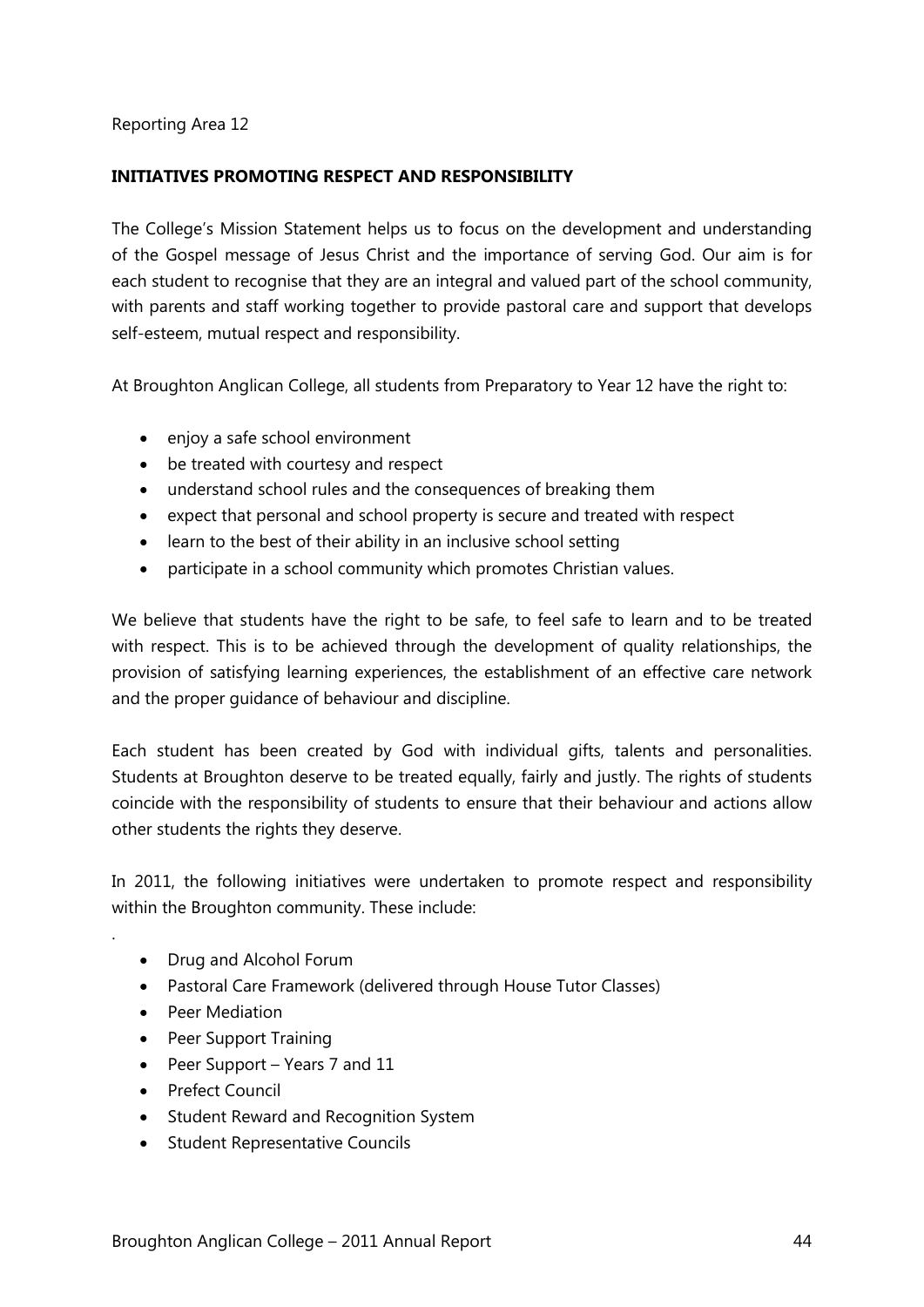- Student organised Charity Fund Raising e.g. Red Shield Appeal, 40 Hour Famine, African Aids Foundation, Anglicare, Bible Society
- Student Leadership Programs
- Student Leadership Day
- Hosting students from Saint Too Canaan Christian School in Hong Kong
- Senior Student Driver Awareness U Turn the Wheel, NRMA Road Trauma Forum
- Clean Up Australia Day
- The introduction of opportunities for students in Year 10 to be involved in Community Service Projects e.g. Dusty Boots
- Mother/Daughter and Father/Son evenings
- Proactive Parenting Evenings
- Christian Fellowship Groups Kids Bible Fun (K-2), Crusaders Club (5-6), Revolve around God Everyday (Years 7-12)
- Working Bees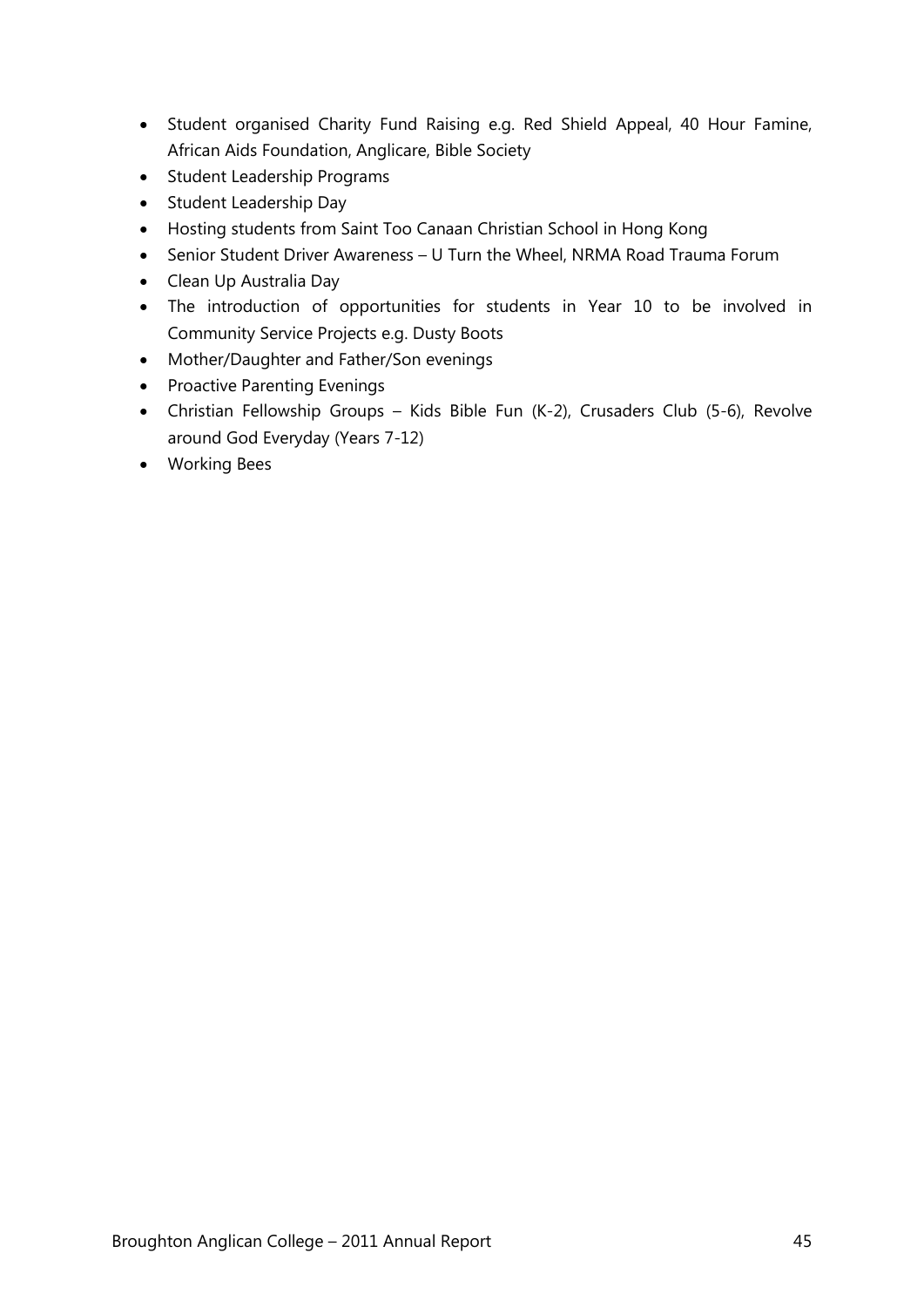#### **PARENT, STUDENT AND TEACHER SATISFACTION**

#### **Parent and Student Satisfaction**

The College values opportunities for communication with parents. We operate an effective handbook system as a form of written communication to inform parents of positive achievements and areas of concern. Parents are able to discuss a student's performance through telephone conversations, Parent and Teacher Evenings, interviews with staff etc.

The Parents and Friends Association meet twice every school term. Each meeting may have a presentation from either the Pastoral Care or Curriculum areas of the College. The Headmaster and/or a member of the Headmaster's Executive attends each meeting, reporting on events and plans of the College and giving parents an opportunity to ask questions and raise concerns. The P & F have nominated Liaison Officers who are available to raise concerns with the President of the P and F and the Heads of School.

#### **Teacher Satisfaction**

Staff have the opportunity to discuss their level of satisfaction or dissatisfaction within the workplace through open access to Heads of Faculties, the Heads of School or the Headmaster. Opportunities are available to discuss events and issues through informal and formal means, including Faculty, Staff and Management Meetings.

Other indicators of a pleasing level of teacher satisfaction would include the high level of staff retention, the excellent attendance level of staff and the willingness of staff to be involved in many extra curricula areas within the College.

#### **Staff, Parent and Student Feedback**

Schools Council have surveyed staff, students and parents to gain input of the perceived strengths and weaknesses of the College.

The surveys found that the strengths of the College included:

- The Rural Environment Open Spaces
- Buildings and Resources
- Christian Values Ethos Environment
- Caring Staff
- Pastoral Care Programs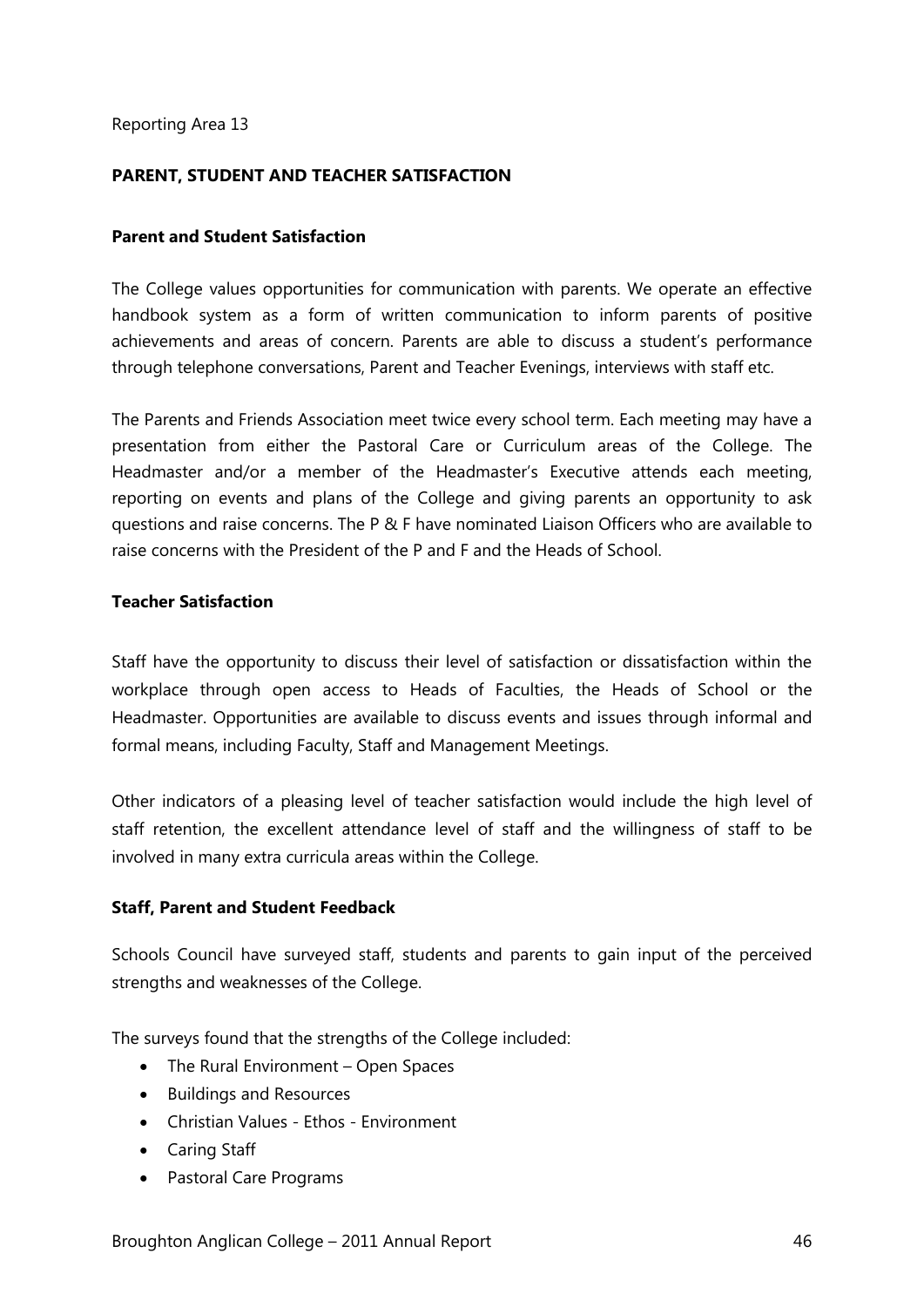- Academic Focus
- Information and Communication Technologies.

Areas identified which required evaluation and further investigation included:

- Communication systems within the College
- Catering for the learning needs of some students
- Greater opportunities in student leadership
- Improved sporting facilities.

The College and Schools Council used the results of these surveys to develop the 2010 -2011 Action Plan for the College. The development and evaluation of the 2010 Action Plan has been undertaken by the College Planning Committee and the results shared with staff.

#### **i) Year 12 Graduate Survey**

The Year 12 Graduate Survey for 2011 indicated students had a very positive experience whilst at the College. When asked to list the things they valued most at school they gave a wide variety of responses. The top eight most common responses are listed below:

- Friendships
- Teacher
- Dedication of teachers
- Teachers help out of class when they are not expected to
- Sporting Programs
- Atmosphere of support
- Information Resource Centre
- Careers help

#### **ii) Parent Exit Surveys**

Data collected in 2011 from parents in Exit Surveys of students leaving the College indicates the eight top areas of strength of the College are:

- career preparation
- peer group relationships
- support for students with learning needs
- opportunities to be involved in extension activities
- sporting opportunities
- opportunities to be involved in extra curricular activities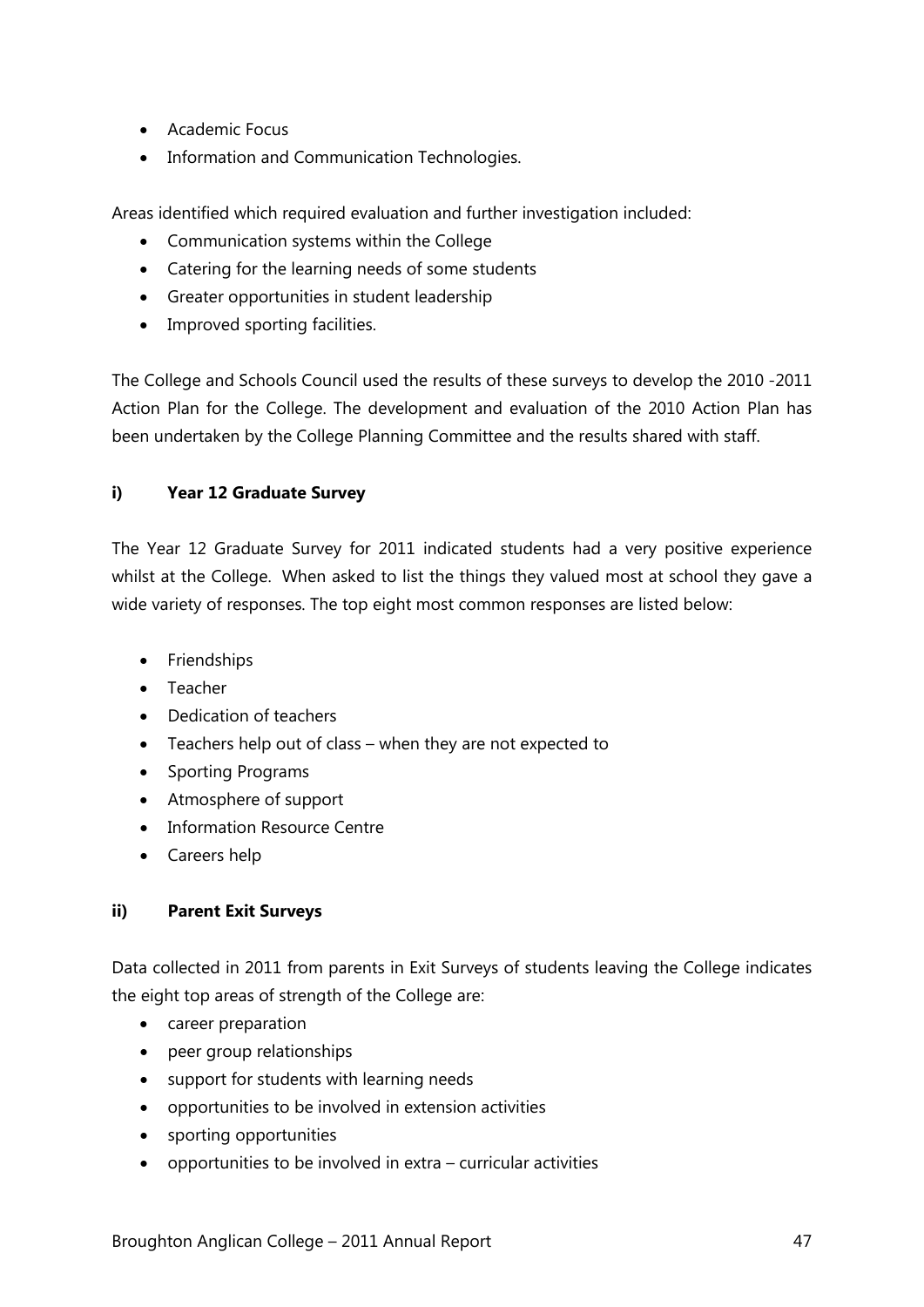- the College is a caring community
- the pursuit of academic excellence.

Areas that parents indicated the College should continue to focus on include:

- growth in our Sporting Program
- the College website
- growth in our resourcing of our teaching and learning support.

#### **iii) Staff Survey**

Schools Council surveyed staff at the end of 2010 to assess if there had been a positive impact of changes since their 2009 survey. The results of this survey are summarised below:

- staff are more likely to recommend the College to friends compared to twelve months ago
- staff satisfaction with the Headmaster has improved dramatically since the previous survey
- staff satisfaction with College communication has increased significantly
- some concerns were raised in the areas of workload, work/life balance, maintenance and lack of resources in some areas
- staff commitment to the College has increased significantly since the previous survey.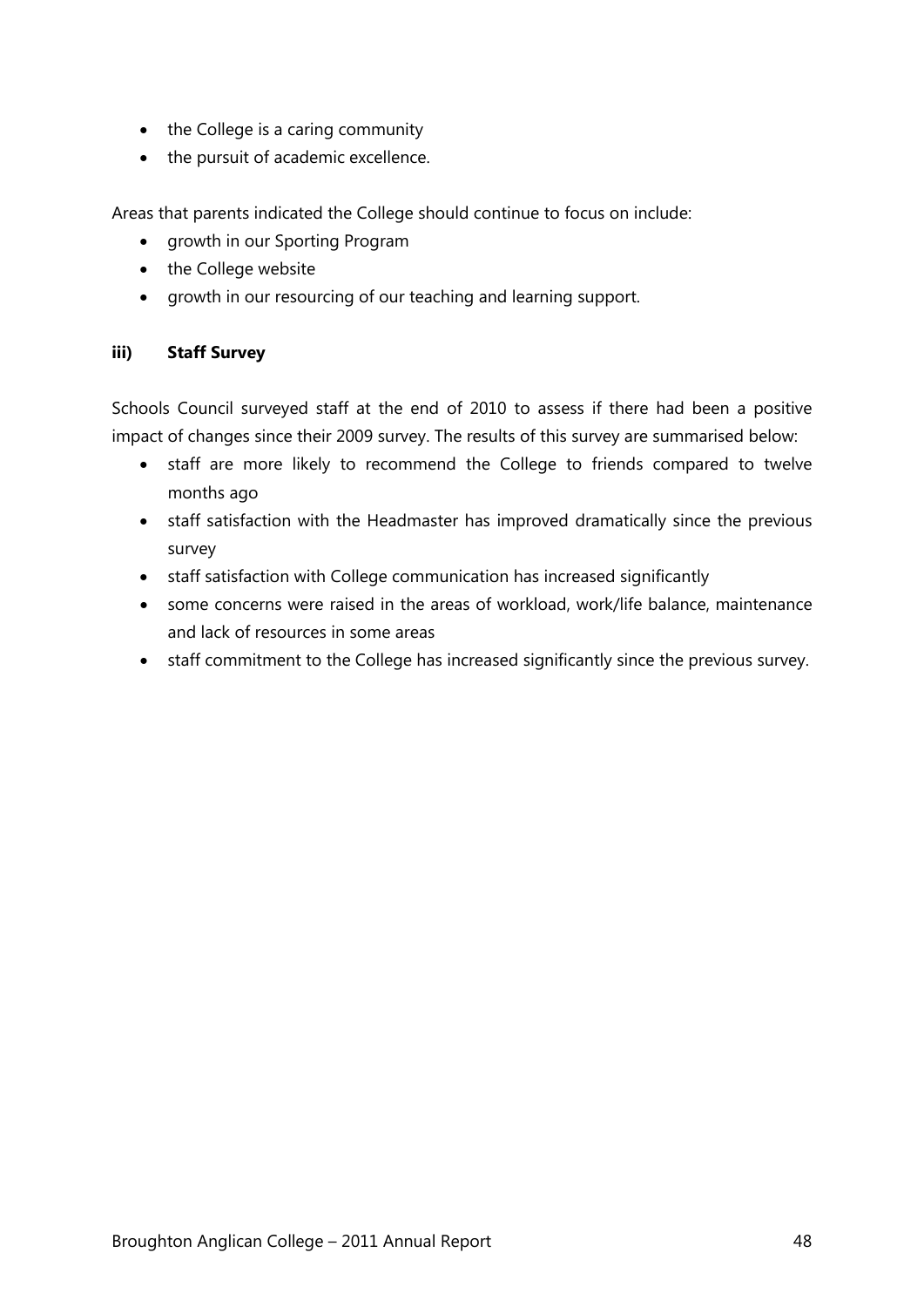#### **SUMMARY OF FINANCIAL INFORMATION**

The graphs below have been prepared by the College's Executive Officer for this report.

Further information relating to financial details of the College is available on the MySchool website.



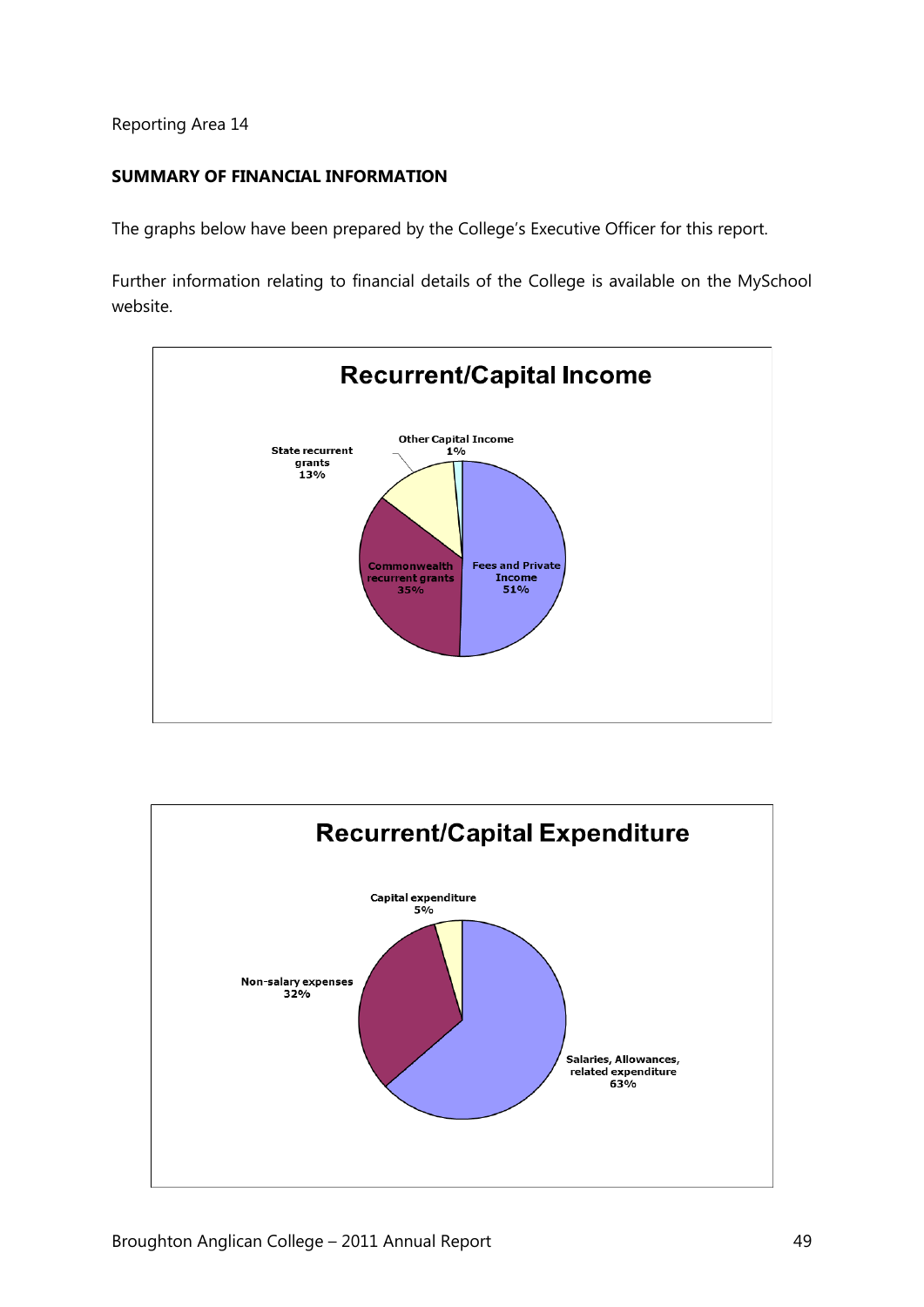

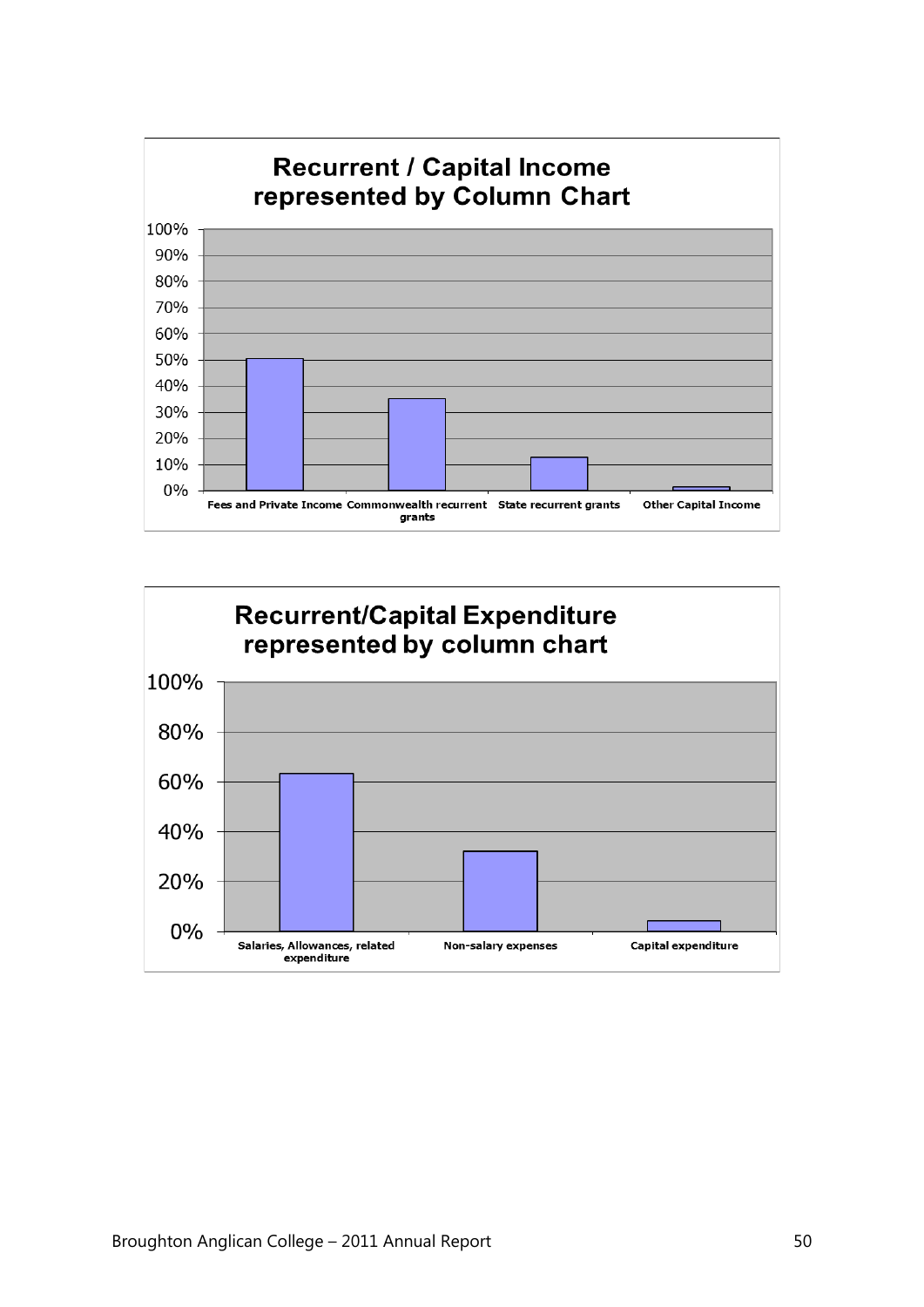

ANGLICAN COLLEGE

### **STATEMENT ON ENROLMENT GUIDELINES AND PROTOCOLS**

**VERSION 5**

**WRITTEN September 2008**

**LAST REVIEWED June 2011**

**REVIEW DATE June 2013**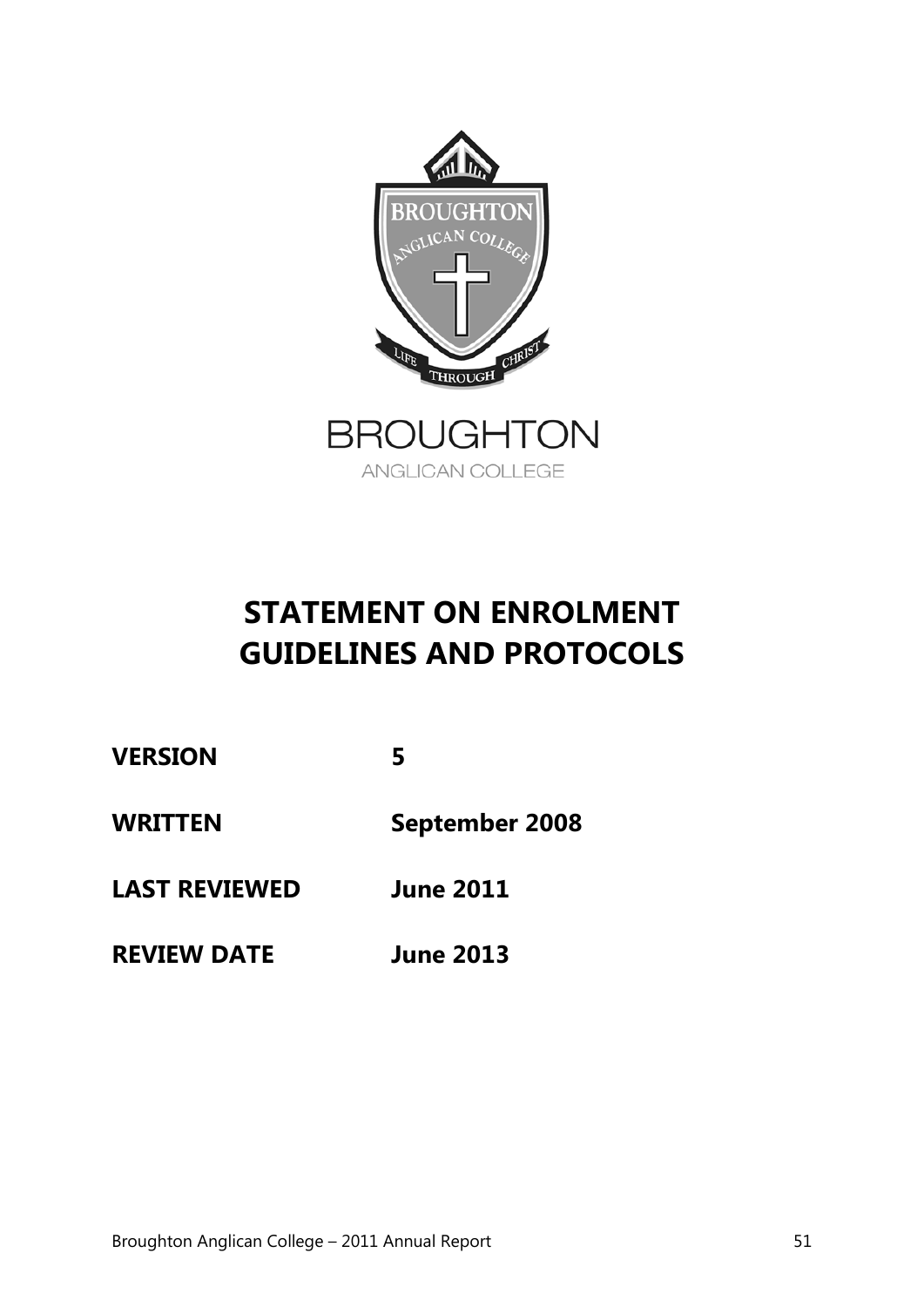#### **Rationale**

Broughton Anglican College aims to offer families in the Macarthur region and surrounding districts an opportunity to have their children educated in a disciplined, caring environment in which students are given the opportunity to develop spiritually, morally, intellectually, physically, emotionally and socially.

#### **Policy Statement**

The enrolment procedures and protocols of Broughton Anglican College reflect both the Christian ethos and culture of the College as an essential part of community building and compliance with the relevant legislation.

The College in undertaking its Christian worldview seeks to show proper respect to all people by working towards transparency and openness in the enrolment procedure. This is particularly important in relation to the integrated Christian worldview that is expressed in all aspects of the College's teaching and learning as well as social and cultural development.

All aspects of the enrolment policy are designed to reflect the biblical principles upon which the Sydney Anglican Diocese is based. These include but are not limited to maintaining the integrity of the individual throughout the enrolment process, by showing proper respect (1 Peter 2:17), speaking the truth in love (Ephesians 4:15) and being pro active to support those who approach the College from an area of disadvantage (James 1:26-27).

#### **Definitions**

**Acceptance Fee:** This fee is paid by parents with students moving from Year 6 into Year 7 from either Broughton Anglican College or St Peter's Anglican Primary School. This fee will be deducted from the first term's fees if the student commences at the College. The fee is non-refundable for anyone who does not commence at the College.

**Application Fee:** This non-refundable fee is payable at the time of application for enrolment.

**Conditions of Enrolment:** This list of conditions is set by the Campbelltown Anglican Schools Council and must be agreed upon by the family of a prospective student before being accepted as a student of the College.

**Enrolment:** Process by which a child is accepted to be a student of the College.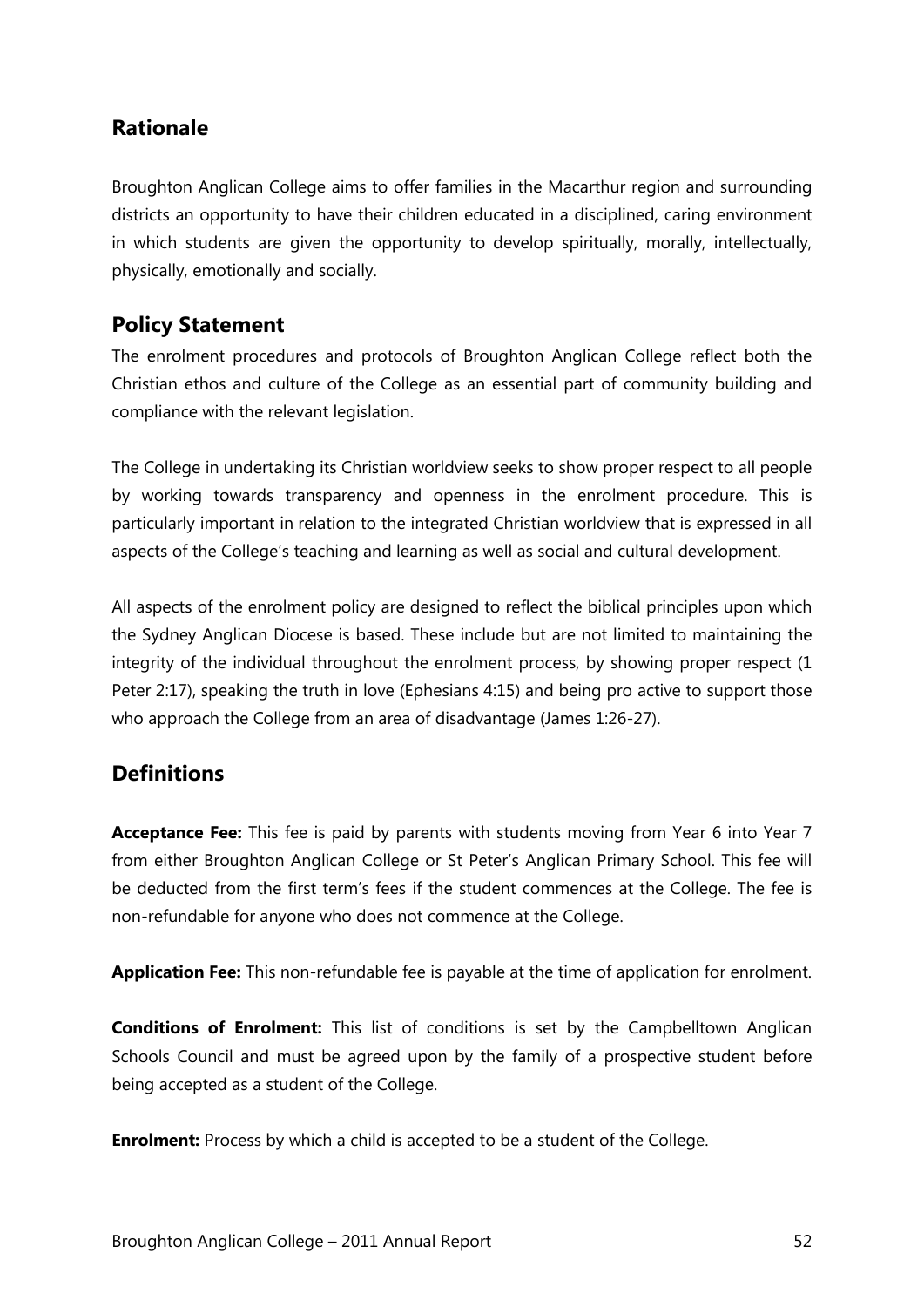**Enrolment Fee:** This fee is a non-refundable fee set by the Campbelltown Anglican Schools Council which must be paid *upon the acceptance of* an offer of enrolment for students entering from Preparatory onwards.

**Offer of Enrolment:** A letter sent from the Headmaster to the parents of the prospective student offering a position in the College.

**Prospective Student:** Someone who has approached the College about seeking enrolment.

**Prospective Student/Student with Disabilities:** A child with a physical or psychological condition that may require additional provisions for attendance in the classroom.

#### **Procedures and Protocols**

#### **Applications for enrolment**

- **a. Applications for prospective students to the College**
	- i. Parents interested in enrolling their child (children) at the College are required to complete an *Application for Enrolment* form, returning the form to the Enrolment Centre, along with the *Application for Enrolment* fee.
	- ii. A child must be 4 years of age on or before the 30 April in the year they commence Preparatory.
	- iii. A child must be 5 years of age on or before the 30 April in the year they commence Kindergarten. Where there is a request for variation the College shall access the child's school readiness.

Submissions for enrolment should be accompanied by certified copies of the following documents:

- the student's birth certificate (the original certificate needs to be sighted by the College staff)
- $\bullet$  the last 2 school reports for students entering Years  $1 12$
- the NAPLAN results, School Certificate , Preliminary Certificate and evidence of completion of *All your own work* where appropriate
- citizenship or visa documentation where applicable.
- immunisation certificates or letter stating non vaccination
- any applicable legal papers or court orders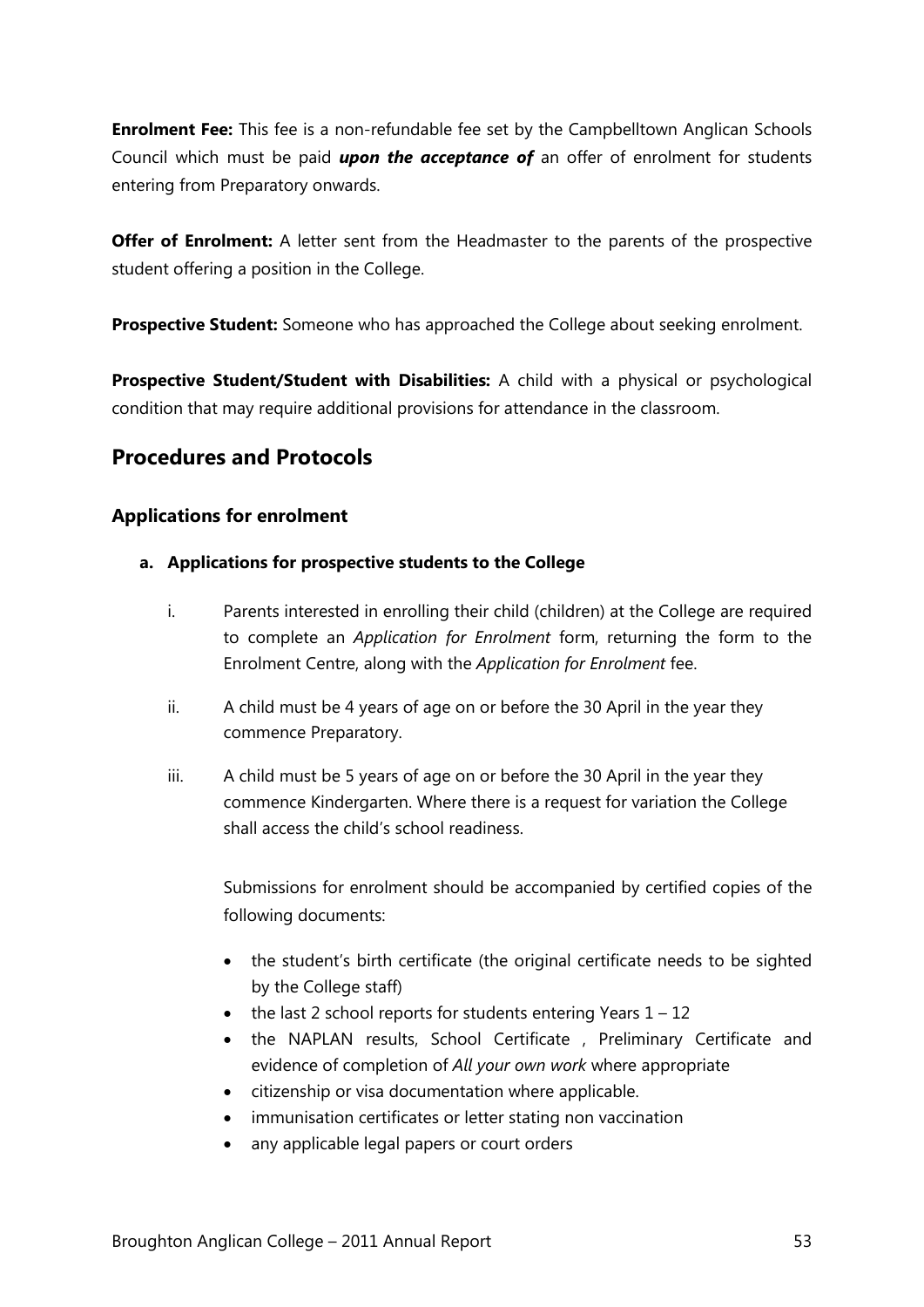• any educational, developmental or medical assessment reports which will assist the College to plan for the student's educational program

A completed Interstate Student Data Transfer Note or permission to obtain the information relating to this, for students transferring from schools in another state

Applications for enrolments cannot be processed without the required documents.

- iv. Factors determining enrolment relate to whether the prospective student:
	- is a child of local clergy or members of staff
	- is a student currently attending Preparatory
	- has a sibling already enrolled at Broughton Anglican College or St Peter's Anglican Primary School
	- are children of Parishioners of St Peters Anglican Church
	- has parents actively involved in other Anglican parishes
	- has parents involved in other Christian churches
	- has (one or more) parents who were past students of Broughton Anglican College
	- others
- v. A senior member of College staff will interview parents and the prospective student to give further information that parents may require to make an informed choice relating to the enrolment. Further information which will allow for the preparation of a recommendation to the Headmaster may also be obtained. Appropriate specialist staff may be invited to participate in the interview to allow the parents to discuss the specific needs of the student and the appropriate programs that are available in the College.
- iv After consideration of the information obtained through the application and interview process relating to curriculum, welfare and learning support matters should be discussed with appropriate personnel to determine the availability of resources to enable the College meet the specific needs of the student.
- v. The Registrar or delegate will collate information gained through the enrolment process and make a recommendation relating to the enrolment to the Headmaster or Heads of School in relation to the Enrolment Application. The Headmaster retains the right to determine whether an Offer of Enrolment is to be made.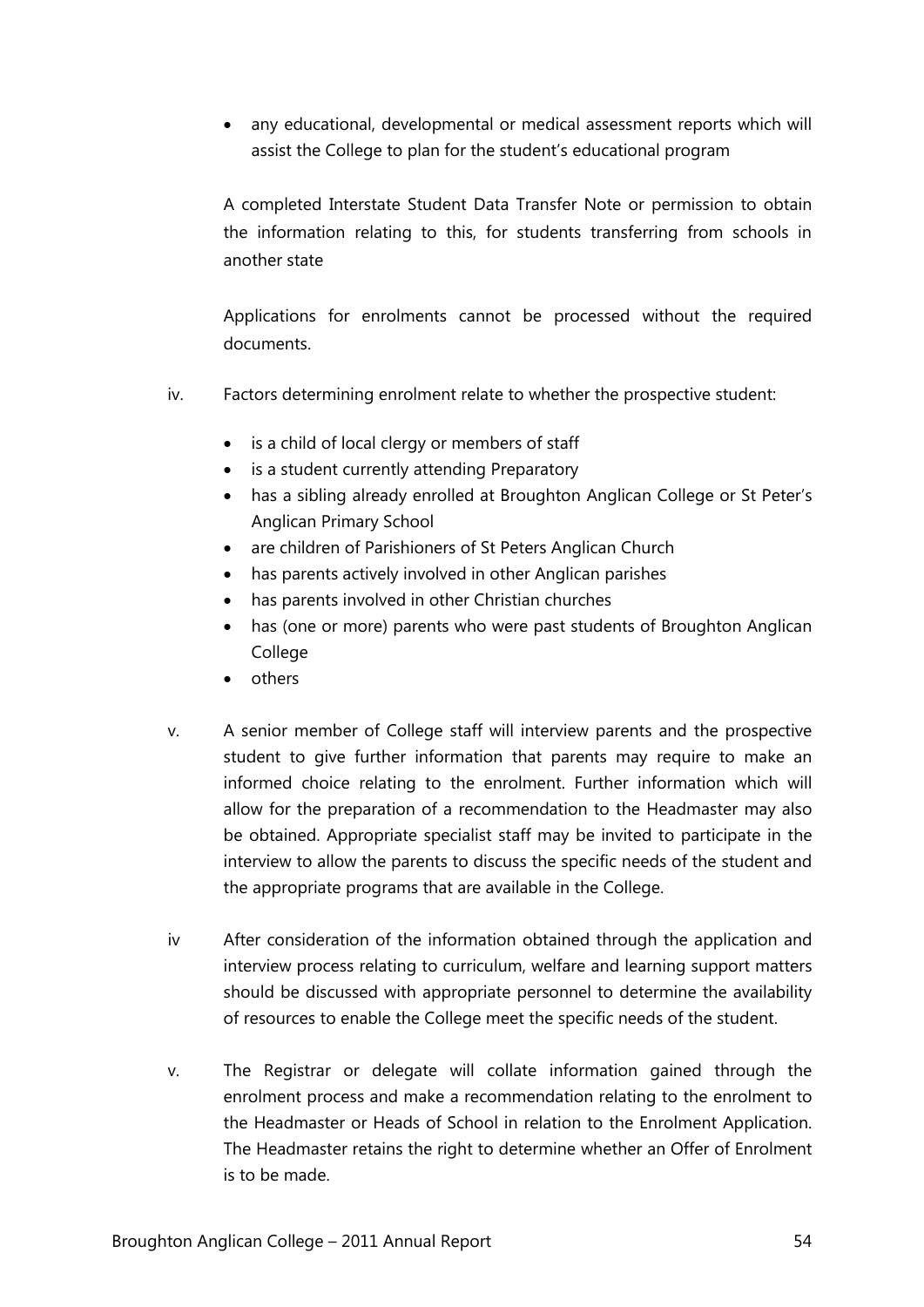- vi. Where the Headmaster offers a position into the College an *Offer of Enrolment* will be made in writing and accompanied with an *Acceptance of Enrolment* form which the parents are to complete. The *Offer of Enrolment* letter should outline starting dates etc. and the *Acceptance of Enrolment* form will outline any special conditions for enrolment. Parents are advised to read Section 9 [Conditions of Enrolment] carefully, before signing the *Acceptance of Enrolment* form.
- vii. Parents have 14 days, as per the Conditions of Enrolment, to accept the position by completing the Acceptance of Enrolment form, provide the appropriate paperwork as requested and pay the Enrolment Fee.
- viii. Parents are to return the completed *Acceptance of Enrolment* form with the *Enrolment Fee* by the nominated date. Parents accepting the offer of enrolment for students commencing during term time should return the *Acceptance of Enrolment* form with the *Enrolment Fee* before the student commences at the College.
- ix. If a student is not offered enrolment the parents will be informed in writing.

#### a. **Progression from within Broughton's Junior School or from St Peter's Anglican Primary School into the College's Senior School**

i. Progression from Year 6 to Year 7

The following criteria will apply to students already enrolled in Year 6 in the Junior School at Broughton Anglican College and Year 6 at St Peter's Anglican Primary School and wishing to progress to the Senior School at Broughton Anglican College.

- The Headmaster of St Peter's and the Head of the Junior School at Broughton have recommended that a student's behaviour has been of a satisfactory standard.
- The Headmaster of Broughton is satisfied that the College can meet the educational needs of the student and that the student will not disrupt the education of others.
- School fees have been promptly paid or satisfactory alternative arrangements made.
- Parents have been supportive of the schools by attending official school functions.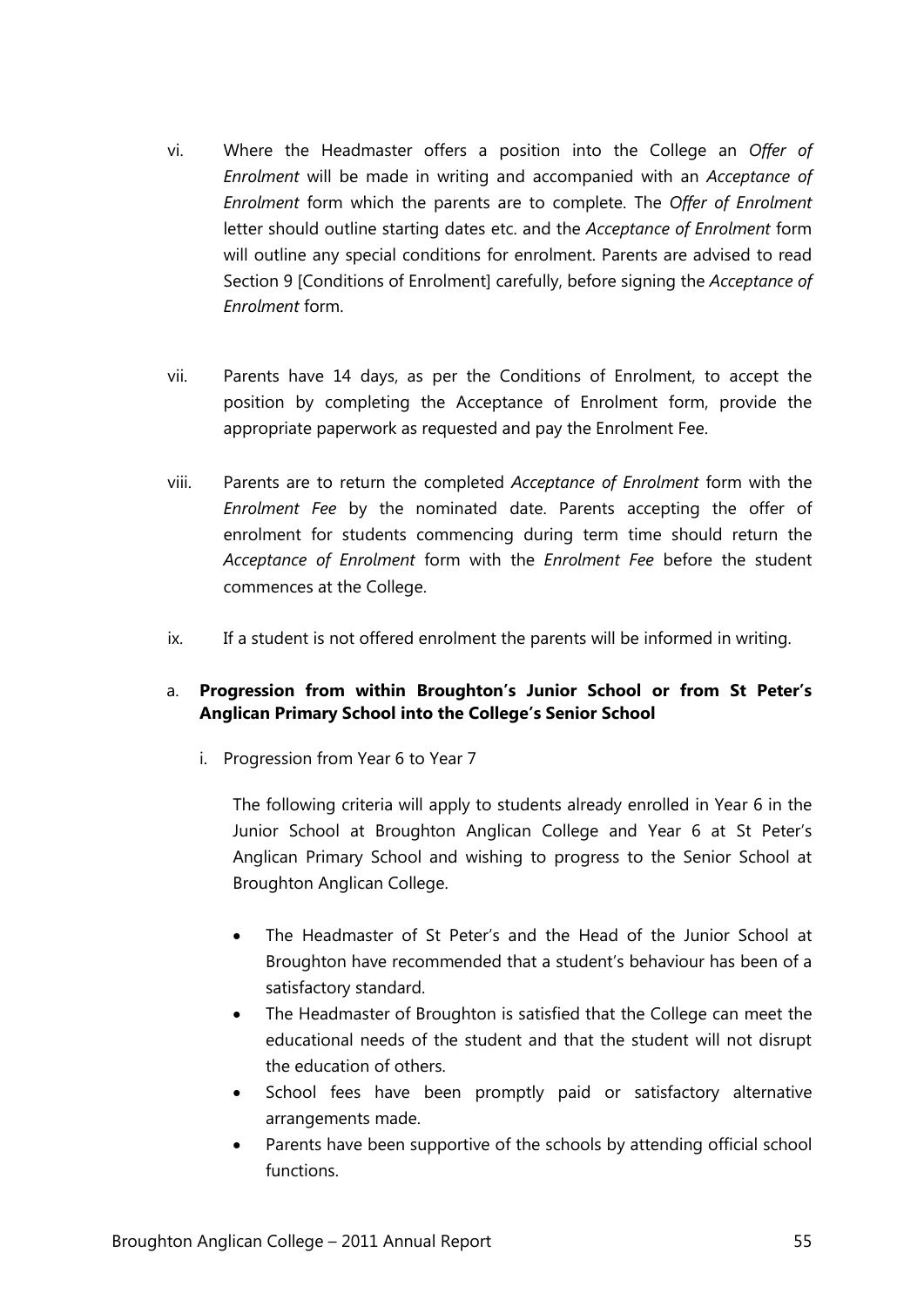Students progressing from Year 6 to Year 7 will be required to pay an Acceptance Fee as part of the transition to Senior School

ii. Students currently enrolled in Preparatory at Broughton Anglican College are expected to continue on into Kindergarten. If withdrawing, the protocols for withdrawal are followed.

#### b. **Application of Prospective Student with Additional Needs**

- i. The College will process the application of the prospective student following the same protocols as those for any prospective student.
- ii. The Head of School will convene an individual planning process about the prospective student's additional needs, consulting with the parents and other appropriate services and professionals, to determine the necessary adjustments. Those adjustments are either declared reasonable or to be ones that would impose an unjustifiable hardship on the College, the prospective student or students of the College. This process may be conducted with the involvement of the Head of Teaching and Learning Development, the Gifted and Talented Coordinators and the Association of Independent Schools.
- iii. Parents of the prospective student are expected to provide relevant information about the student's additional needs and how it affects the student, and about the issues regarding which the College consults with them, in a timely way.
- iv. Documentation is kept regarding the people involved and the issues discussed in a format which allows objective notes on possible adjustments, agreed actions and a timeframe. This format can be used on an on-going basis to document the individual planning process and will be a protection for the College in the case of a complaint.
- v. The Headmaster will be informed if it is believed that the application may be declined.
- vi. The process the College will use to manage the ongoing issues which might require further adjustments will be discussed with the family, including the possibility of a collaborative team involving the College, the family and relevant experts to deliver mutually agreed outcomes.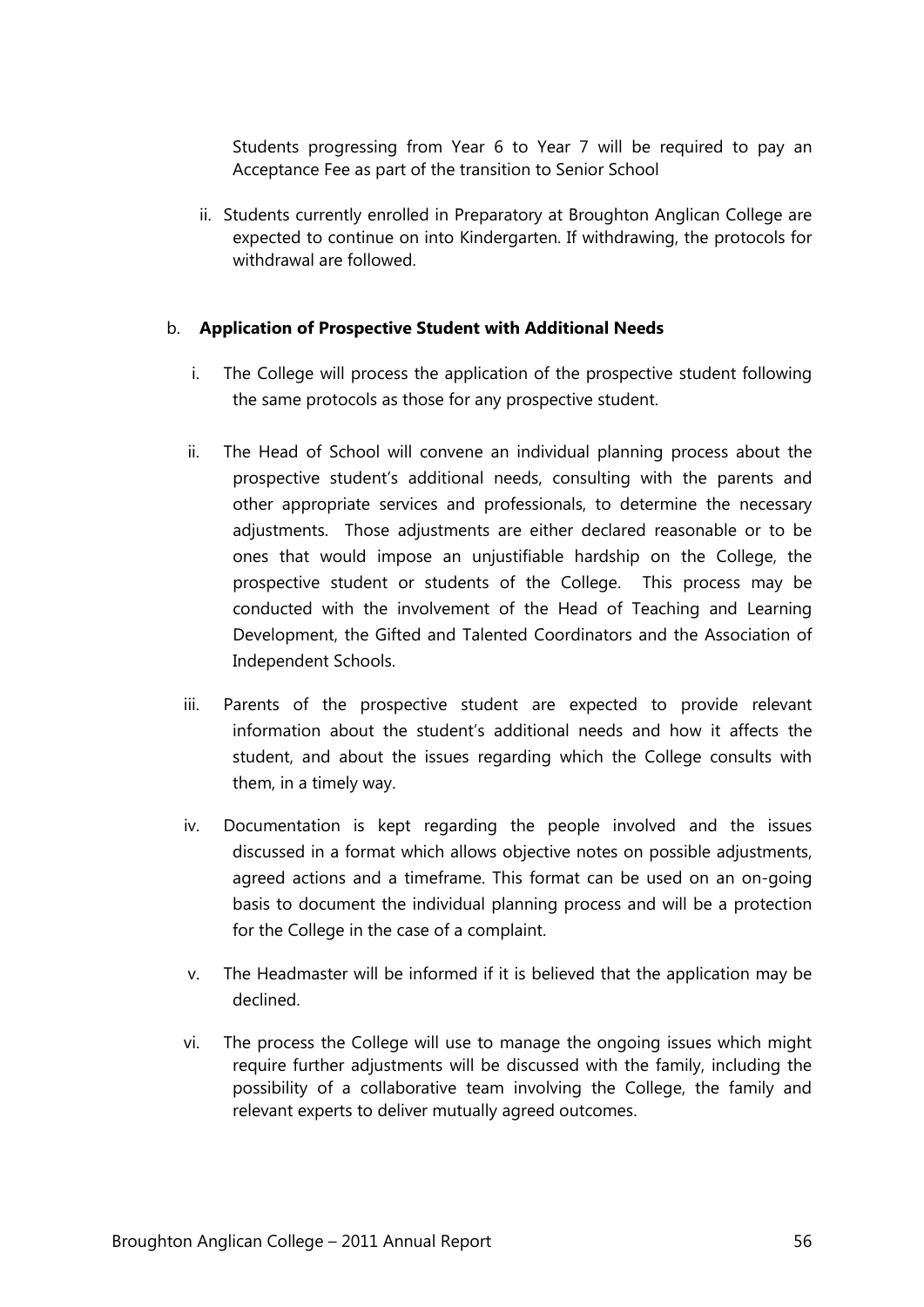#### **2. Protocols for withdrawal of a student**

- i. Notice of intention of withdrawal is required in writing. One term's notice is required. In lieu of one term's notice a term's fees will be payable.
- ii. Corporate Services Office is notified of the withdrawal of student.
- iii. A letter acknowledging the receipt of the intention of withdrawal and an *Exit Form* is sent from the Registrar.
- iv. Yellow/Purple forms generated from which the Headmaster sends a letter acknowledging the withdrawal of the student.
- v. Students are issued with a *Leavers Sheet* which students are required to complete, indicating that all resources on loan from the College are returned.
- vi. Upon completion at the College, the student's information is recorded on the Enrolment Ledger, Admissions Register and Denbigh. The student's file is archived appropriately.

#### **Responsibilities**

#### Registrar

To ensure that the protocols are followed accordingly To ensure all documentation regarding prospective students is collated To organise interviews with the Head of School or delegate To ensure that the Enrolment Ledger is up to date

#### Heads of School

To interview (or delegate interviewer) each prospective student To convene individual planning process for students with disabilities or deemed to be gifted and talented To make recommendation of enrolment to the Headmaster To ensure student is placed into appropriate class/es

#### Headmaster

To make Offer of Enrolment to prospective student based on recommendation of the Head of School, if deemed that the College can cater for the needs of the prospective student without unjustifiable hardship to the College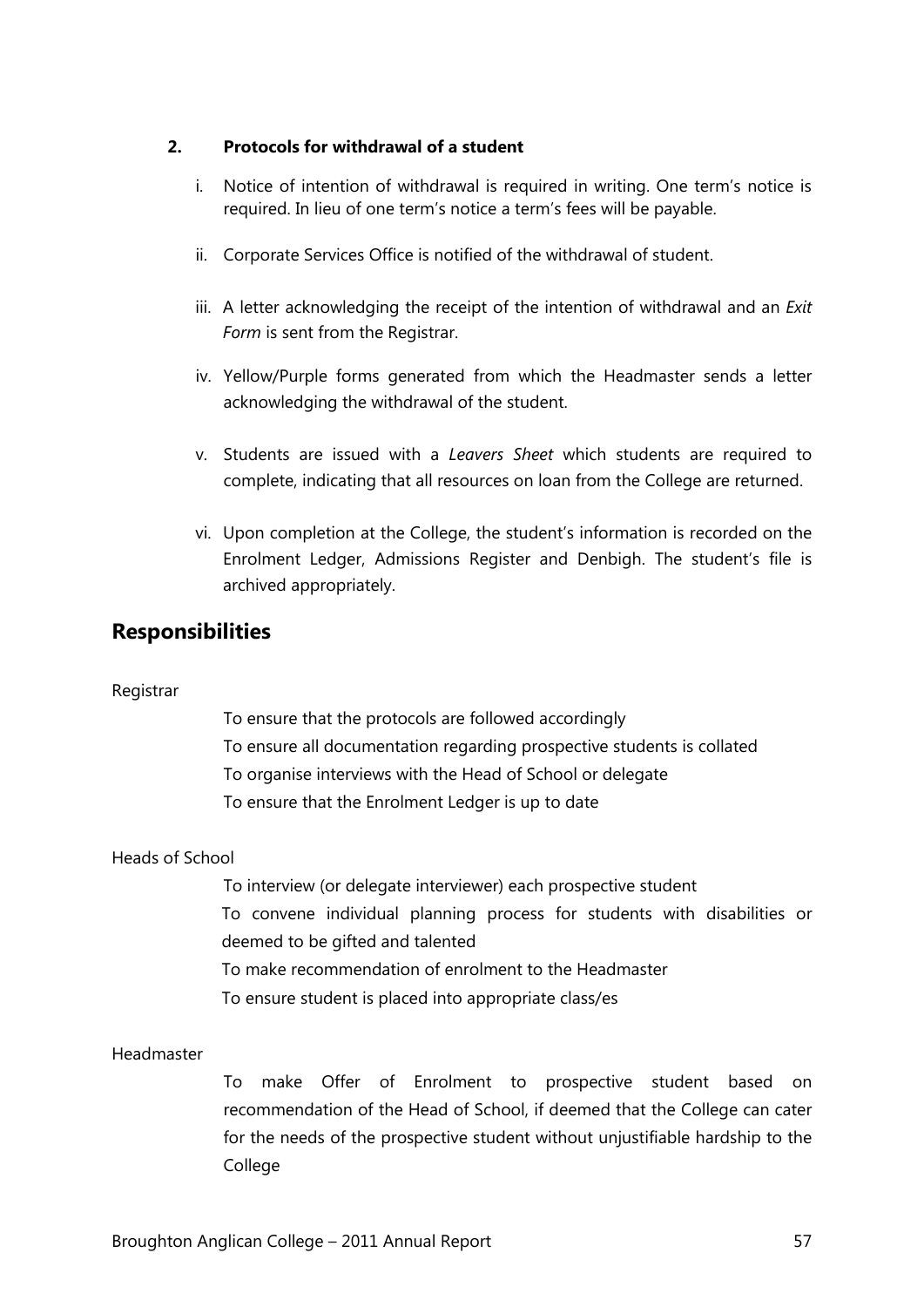To provide letter of welcome to the new student upon commencement at the College

#### **Evaluation and Review**

These protocols will be reviewed as per schedule of College protocol reviews.

#### **Appendix 1**. Flow Chart for Enrolment Procedure

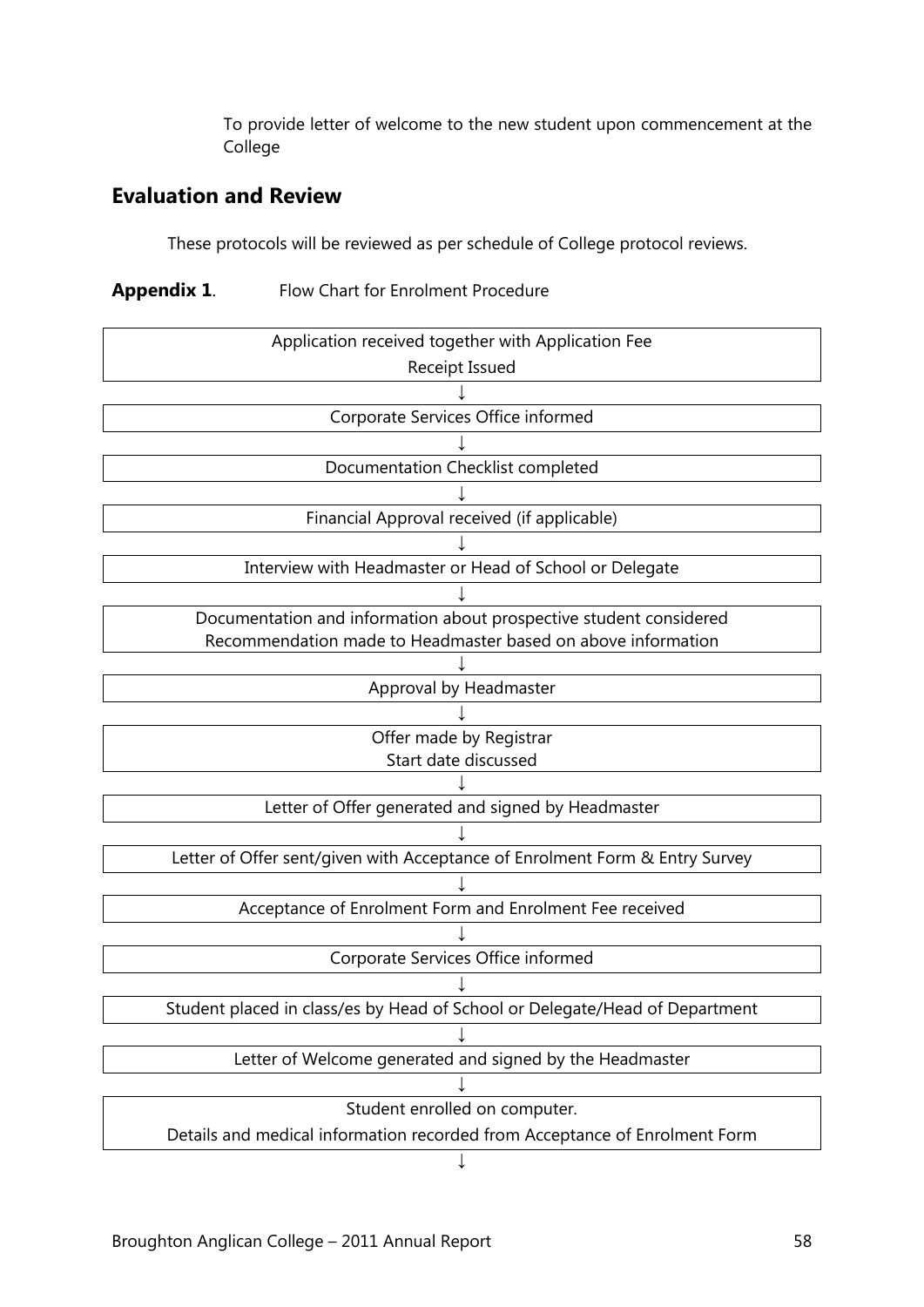| Student placed in Enrolment Ledger                         |
|------------------------------------------------------------|
|                                                            |
| Student file created and held in appropriate school office |
| Medical information collected and placed on Denbigh        |

#### **Appendix 2.** Conditions of Enrolment

*These conditions may be modified at any time at the discretion of Schools Council. Any changes will be notified to parents through normal communication channels.*

#### **a. Acceptance of Enrolment Offer and Enrolment Fee**

- i. Completing and signing the Application for Enrolment form signifies your acceptance to the conditions relating to payment of fees and charges and to any other condition or rule which may be implemented by the Campbelltown Anglican Schools Council, or its appointed representatives, to ensure the orderly conduct of the College.
- ii. The offer of a place at the College is subject to attendance at a satisfactory interview with at least one parent or guardian and the intending student with either the Headmaster or a senior member of staff and photocopies of all relevant documentation provided. The College may seek further information regarding the prospective student's development and experience from other sources before an offer of enrolment is given.
- iii. In accepting the offer of enrolment a parent or quardian is acknowledging that the College may seek any additional information regarding the student from the school they are currently attending.
- iv. Acceptance of the offer of enrolment is done through returning the offer signed by the parent or guardian and through the payment of the enrolment fee.
- v. Students entering Year 7 from either Broughton Anglican College Junior School or St Peters Anglican Primary School are required to pay an Acceptance Fee which is credited to their first term's fees. This fee is not refundable if the student does not commence at the College.
- vi. The enrolment fee covers the administrative cost involved in enrolling the prospective student, and is not refundable. It is also not refundable in the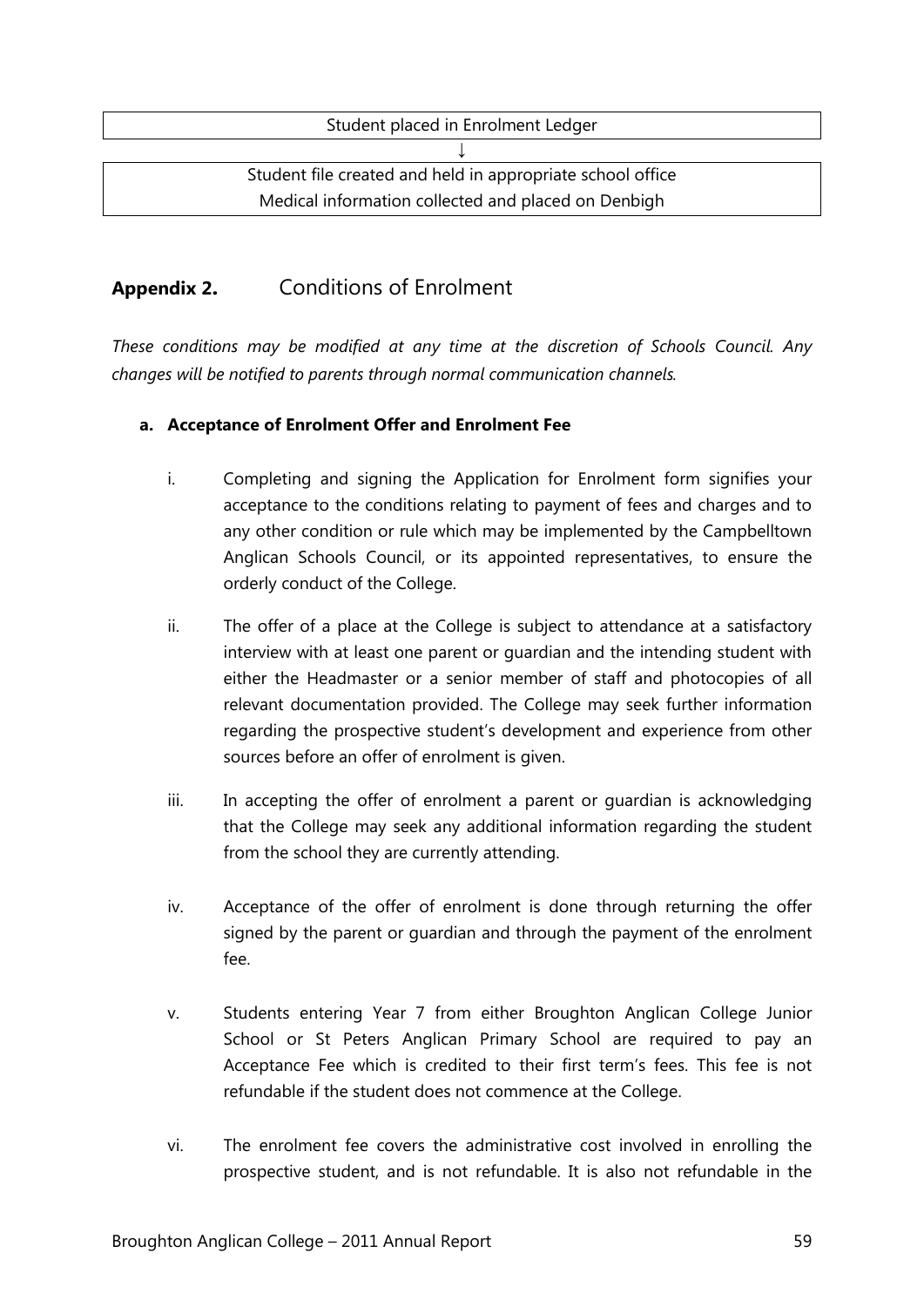event that the student is withdrawn prior to their first day of attendance at the College.

vii. If the signed acceptance of offer of enrolment, together with the enrolment fee, is not received within 14 days of the offer being made, the offer may be withdrawn.

#### **b. General Conditions of Enrolment**

- viii. The Headmaster, in consultation with Schools Council, determines the courses offered and the teaching practices used at the College. The elective subjects available to students in the Senior School are also at the discretion of the Headmaster. The courses and programs offered at the College may be amended at the discretion of the Headmaster.
- ix. A student must attend the College throughout the school year, which is divided into four terms. Absences from school must be explained by the parent or guardian through a note on the day a student returns to school. A request by a parent or guardian for leave of absence must be made in writing well in advance and addressed to the relevant Head of School. Such leave will only be granted for medical or special reasons.
- x. Students are required to participate in devotions, Christian Studies, chapel services, sporting activities and other official functions as determined by the Headmaster. Absences from such activities must be explained in writing by a parent or guardian.
- xi. Students **and** their parents are expected to attend all evening Term Services, Information Nights, Parent and Teacher interviews, Presentation Evenings and other official evenings and events as determined by the Headmaster.
- xii. All students are expected to wear the official school uniform, as directed by the Headmaster, and conduct themselves in a manner consistent with the ethos of the College.
- xiii. Students are responsible for their personal belongings and the College will not be liable for any loss of these belongings.
- i. Parents/guardians agree to support the Headmaster, or his delegate, in disciplinary actions undertaken by the College which are deemed as appropriate strategies to modify student behaviour. These actions may include:
	- withdrawal of privileges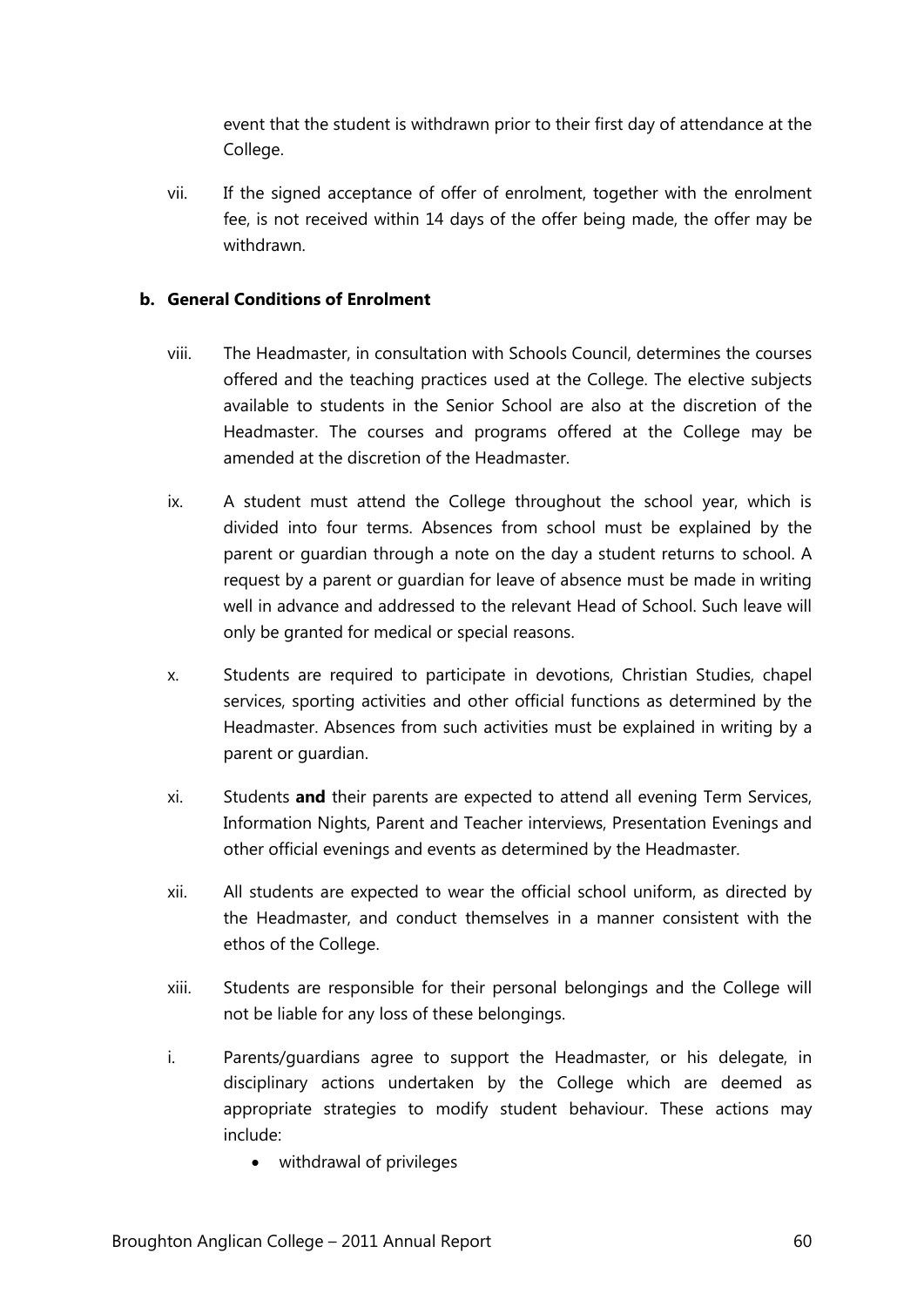- detentions at lunchtime or after normal College hours where due notice has been given to parents
- suspension
- xiv. If a student needs urgent medical or hospital treatment of any nature and the College is unable to contact the parent or guardian after making reasonable efforts the parent or guardian authorises the College to give authority for such treatments. The parent or guardian indemnifies the College, its employees and agents in respect of all costs and expenses arising directly or indirectly out of such treatment.
- xv. Parents have the responsibility to inform the College of any changes relating to the details of the student. The College should be advised of any changes to residential address, mailing address, telephone numbers, medical details, custody arrangements and emergency contact details.
- ii. Exclusion from the College
	- Continual disobedience or serious breaches of discipline may result in a student being suspended from school. Suspension may occur in situations where a student's gross misconduct or continual disobedience is affecting the care and well-being of other students and staff and/or obstructing the teaching and learning environment, or is a harmful, dangerous example to other students.
	- If the Headmaster, or any person deputising for the Headmaster, considers a student is guilty of a serious breach of rules or has otherwise engaged in conduct which is prejudicial to the College or its students or staff the Headmaster, or his delegate, may exclude the students permanently or temporarily from the College.
	- If the Headmaster believes that a mutually beneficial relationship of trust and cooperation between a parent or guardian and the College has broken down to the extent that it adversely impacts on that relationship the Headmaster, in consultation with the Chairman of Schools Council, may require the parent to remove the child from the College.

No refund of fees will apply in any of these cases.

#### **c. Fees**

i. Schools Council reviews tuition and other fees towards the end of each year and fees for the ensuing year are determined and communicated to parents at that time.